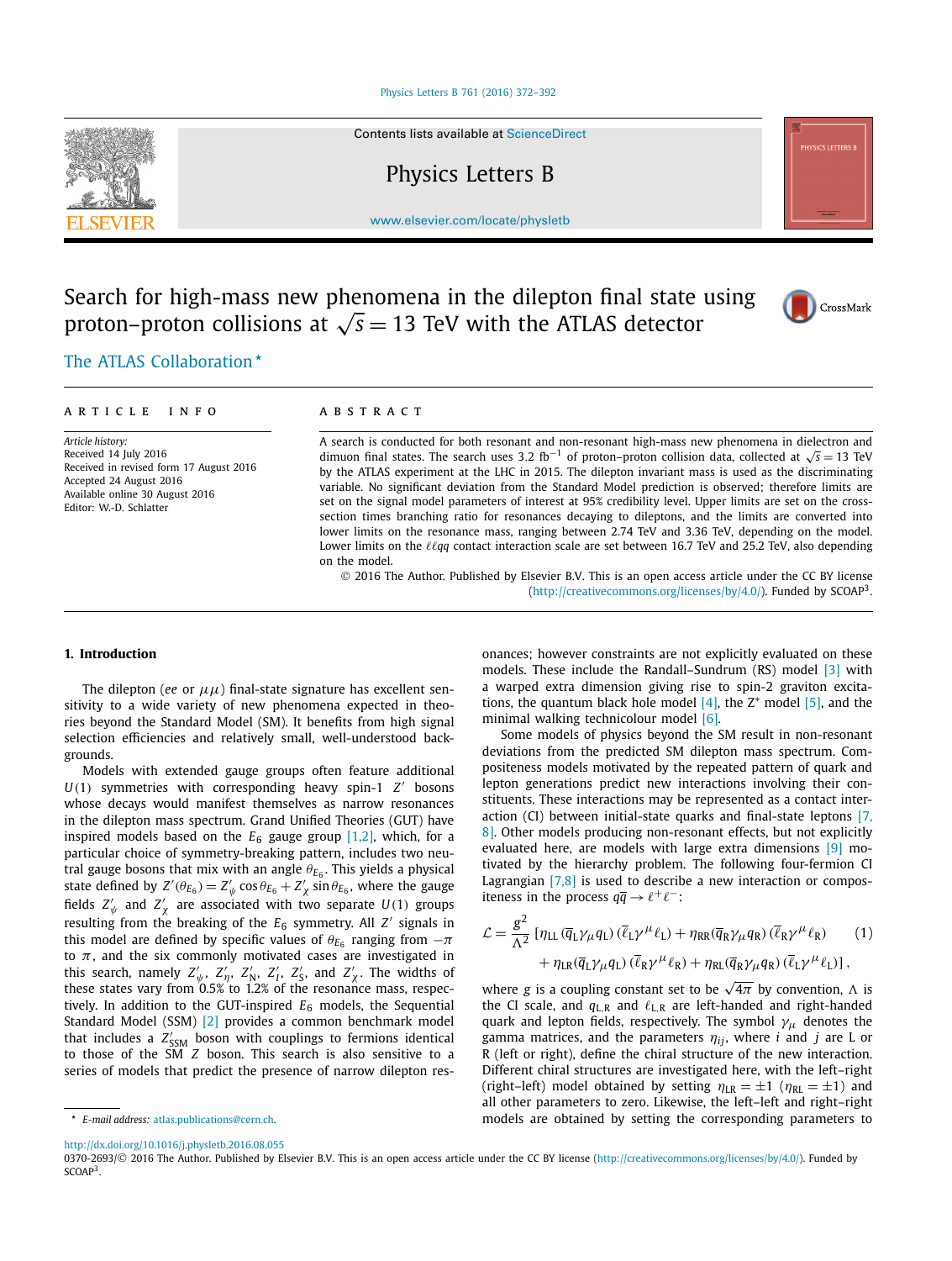<span id="page-1-0"></span> $\pm$ 1, and the others to zero. The sign of  $\eta_{ij}$  determines whether the interference between the SM Drell–Yan (DY)  $q\bar{q} \rightarrow Z/\gamma^* \rightarrow \ell^+ \ell^$ process and the CI process is constructive ( $\eta_{ij} = -1$ ) or destructive  $(\eta_{ij} = +1).$ 

The most sensitive previous searches for a *Z'* decaying to the dilepton final state were carried out by the ATLAS and CMS Collab-orations [\[10,11\].](#page-7-0) Using 20 fb<sup>-1</sup> of *pp* collision data at  $\sqrt{s} = 8$  TeV, ATLAS set a lower limit at 95% credibility level (CL) on the  $Z'_{\rm SSM}$ pole mass of 2.90 TeV for the combined *ee* and  $\mu\mu$  channels. Similar limits were set by CMS. The most stringent constraints on CI searches are also provided by the CMS and ATLAS Collaborations  $[11,12]$ . The strongest lower limits on the  $\ell \ell qq$  CI scale are  $\Lambda > 21.6$  TeV and  $\Lambda > 17.2$  TeV at 95% CL for constructive and destructive interference, respectively, in the case of left–left interactions and given a uniform positive prior in  $1/\Lambda^2$ . Previous dilepton searches at ATLAS have also set lower limits on the resonance mass in other models such as: an RS graviton up to 2.68 TeV, quantum black holes at 3.65 TeV, the Z\* boson at 2.85 TeV, and minimal walking technicolour up to 2.27 TeV [\[10\].](#page-7-0) Similar lower limits were set by CMS where equivalent searches were performed [\[11\].](#page-7-0)

In this letter, a search for resonant and non-resonant new phenomena is presented using the observed *ee* and *μμ* mass spectra extracted from *pp* collisions within the ATLAS detector at the Large Hadron Collider (LHC) operating at  $\sqrt{s} = 13$  TeV. The *pp* collision data correspond to an integrated luminosity of 3*.*2 fb<sup>−</sup>1. The analysis and interpretation of these spectra rely primarily on simulated samples of signal and background processes. The *Z* mass peak region is used to normalise the background contribution and perform cross-checks of the simulated samples. The interpretation is then performed taking into account the expected shape of different signals in the dilepton mass distribution.

# **2. ATLAS detector**

The ATLAS experiment [\[13,14\]](#page-7-0) at the LHC is a multi-purpose particle detector with a forward–backward symmetric cylindrical geometry and near  $4\pi$  coverage in solid angle.<sup>1</sup> It consists of an inner tracking detector surrounded by a thin superconducting solenoid providing a 2 T axial magnetic field, electromagnetic and hadronic calorimeters, and a muon spectrometer. The inner tracking detector (ID) covers the pseudorapidity range |*η*| *<* <sup>2</sup>*.*5. It consists of silicon pixel, silicon microstrip, and transition–radiation tracking detectors. Lead/liquid-argon (LAr) sampling calorimeters provide electromagnetic (EM) energy measurements with high granularity. A hadronic (steel/scintillator-tile) calorimeter covers the central pseudorapidity range ( $|\eta|$  < 1.7). The endcap and forward regions are instrumented with LAr calorimeters for EM and hadronic energy measurements up to  $|\eta| = 4.9$ . The total thickness of the EM calorimeter is more than twenty radiation lengths. The muon spectrometer (MS) surrounds the calorimeters and is based on three large superconducting air-core toroids with eight coils each. The field integral of the toroids ranges between 2.0 and 6.0 T  $\cdot$  m for most of the detector. It includes a system of precision tracking chambers and fast detectors for triggering. A dedicated trigger system is used to select events. The first-level trigger is implemented in hardware and uses the calorimeter and muon detectors to reduce the accepted event rate from 40 MHz to below 100 kHz. This is followed by a software-based trigger that reduces the accepted event rate to 1 kHz on average.

# **3. Data and Monte Carlo samples**

The data sample used in this analysis was collected during the 2015 LHC run with *pp* collisions at  $\sqrt{s} = 13$  TeV. After selecting periods with stable beams and requiring that relevant detector systems are functional, the data set used for the analysis corresponds to 3*.*2 fb−<sup>1</sup> of integrated luminosity. Event quality is also checked to remove those events which contain noise bursts or coherent noise in the calorimeters.

Modelling of the various background sources relies primarily on Monte Carlo (MC) simulation. The dominant background contribution arises from the DY process [\[15\].](#page-7-0) Other background sources are top-quark [\[16\]](#page-7-0) and diboson (*W W* , *W Z*, *Z Z*) [\[17\]](#page-7-0) production. In the case of the dielectron channel, multi-jet and  $W +$  jets processes also contribute due to the misidentification of jets as electrons. A data-driven method, described in Section [5,](#page-3-0) is used to estimate these background contributions. The multi-jet and  $W +$  jets contribution in the dimuon channel is negligible.

DY events are simulated using Powheg-box  $v2$  [\[18\]](#page-7-0) at nextto-leading order (NLO) in Quantum Chromodynamics (QCD), and interfaced to the PYTHIA 8.186 [\[19\]](#page-7-0) parton shower model. The CT10 parton distribution function (PDF) set [\[20\]](#page-7-0) is used in the matrix element calculation. The AZNLO [\[21\]](#page-7-0) set of tuned parameters ("tune") is used, with the CTEQ6L1 PDF set  $[22]$ , for the modelling of non-perturbative effects. The EvtGen v1.2.0 program [\[23\]](#page-7-0) is used for properties of the bottom and charm hadron decays. Photos++ version 3.52 [\[24\]](#page-7-0) is used for Quantum Electrodynamic (QED) emissions from electroweak vertices and charged leptons. Event yields are corrected with a mass-dependent rescaling to next-to-nextto-leading order (NNLO) in the QCD coupling constant, computed with VRAP 0.9 [\[25\]](#page-7-0) and the CT14NNLO PDF set [\[26\].](#page-7-0) The NNLO QCD corrections are a factor of ~ 0.98 at  $m_{\ell\ell} = 3$  TeV. Massdependent electroweak (EW) corrections are computed at NLO with Mcsanc 1.20  $[27]$ . The NLO EW corrections are a factor of  $\sim$  0.86 at  $m_{\ell\ell} = 3$  TeV. Those include photon-induced contributions ( $\gamma \gamma \rightarrow \ell \ell$  via *t*- and *u*-channel processes) computed with the MRST2004QED PDF set [\[28\].](#page-7-0)

Diboson processes with four charged leptons, three charged leptons and one neutrino, or two charged leptons and two neutrinos are simulated using the Sherpa 2.1.1 generator [\[29\].](#page-7-0) Matrix elements contain all diagrams with four electroweak vertices. They are calculated for up to one  $(4\ell, 2\ell + 2\nu)$  or no additional partons  $(3\ell + 1\nu)$  at NLO. Diboson processes with one of the bosons decaying hadronically and the other leptonically are simulated using the Sherpa 2.1.1 generator. They are calculated for up to one (*Z Z*) or no (*W W* , *W Z*) additional partons at NLO. All are calculated with up to three additional partons at leading-order (LO) using the Comix [\[30\]](#page-7-0) and OpenLoops [\[31\]](#page-7-0) matrix element gen-erators and merged with the SHERPA parton shower [\[32\]](#page-7-0) using the ME+PS@NLO prescription [\[33\].](#page-7-0) The CT10 PDF set is used in conjunction with dedicated parton shower tuning developed by the Sherpa authors. The Sherpa diboson sample cross-section was scaled down to account for its use of  $\alpha_{\text{ORD}} = 1/129$  rather than 1/132 corresponding to the use of current PDG parameters as input to the *Gμ* scheme.

For the generation of  $t\bar{t}$  and single top quarks in the  $Wt$ channel and *s*-channel the Powheg-box v2 generator with the CT10 PDF set in the matrix element calculations is used. EW *t*-channel single-top-quark events are generated using the Powhegbox v1 generator. This generator uses the four-flavour scheme for the NLO matrix element calculations together with the fixed fourflavour PDF set CT10f4. For all top-quark processes, top-quark spin

<sup>1</sup> ATLAS Collaboration uses a right-handed coordinate system with its origin at the nominal interaction point (IP) in the centre of the detector and the *z*-axis along the beam pipe. The *x*-axis points from the IP to the centre of the LHC ring, and the *y*-axis points upwards. Cylindrical coordinates *(r,φ)* are used in the transverse plane, *φ* being the azimuthal angle around the *z*-axis. The pseudorapidity is defined in terms of the polar angle  $\theta$  as  $\eta = -\ln \tan(\theta/2)$ . Angular distance is measured in units of  $\Delta R = \sqrt{(\Delta \eta)^2 + (\Delta \phi)^2}$ .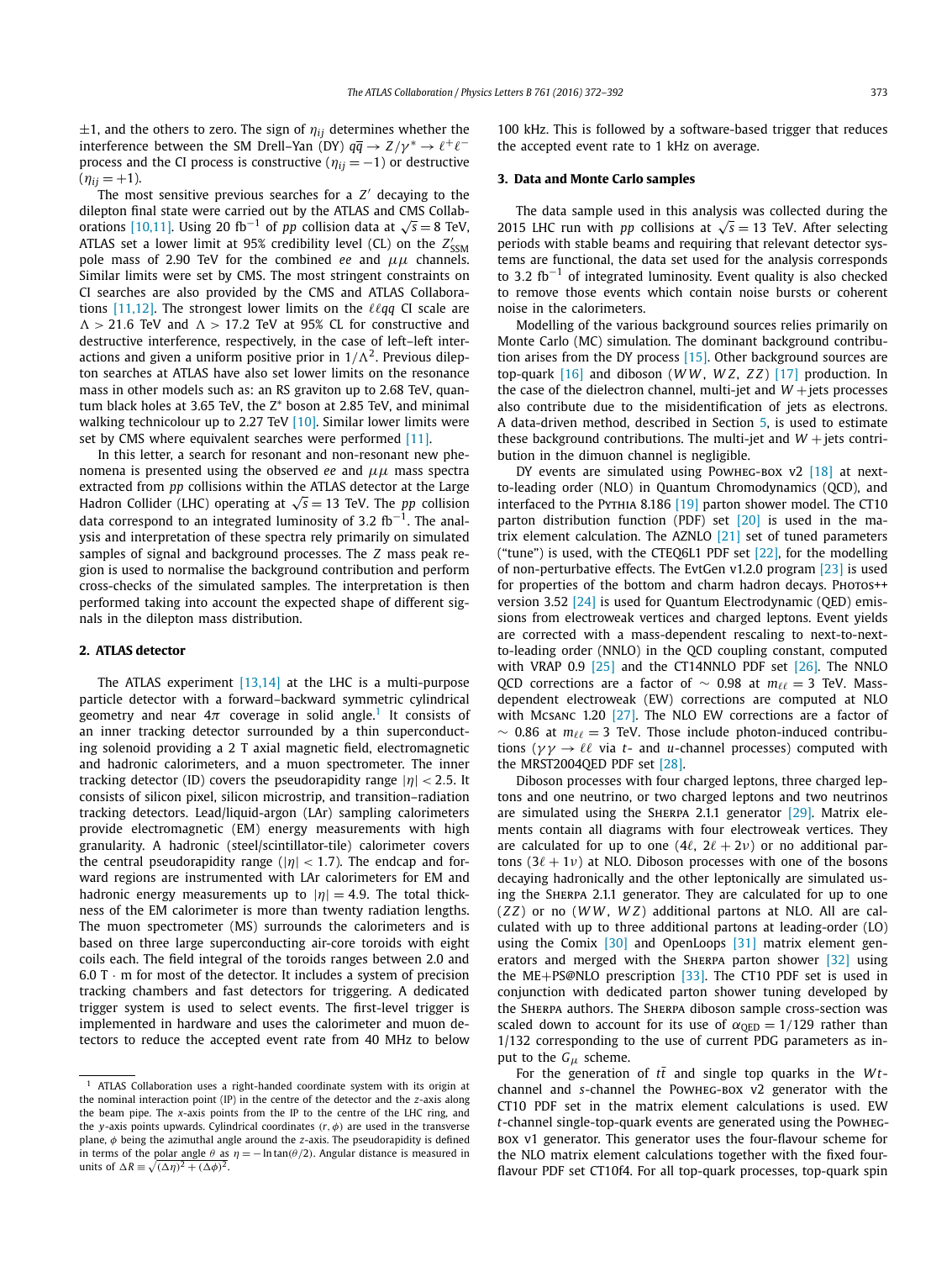correlations are preserved (for *t*-channel, top quarks are decayed using MadSpin  $[34]$ ). The parton shower, fragmentation, and the underlying event are simulated using PYTHIA 6.428 [\[35\]](#page-7-0) with the CTEQ6L1 PDF set and the Perugia 2012 tune (P2012) [\[36\].](#page-7-0) The topquark mass is set to 172.5 GeV. The EvtGen v1.2.0 program is used for properties of the bottom and charm hadron decays. The  $t\bar{t}$  and single-top-quark MC samples are normalised to a cross-section as calculated with the Top++ 2.0 program  $[37]$ , which is accurate to NNLO in perturbative QCD, including resummation of next-to-nextto-leading logarithmic soft gluon terms.

Resonant and non-resonant signal processes are produced at LO using Pythia 8.186 with the NNPDF23LO PDF set [\[38\]](#page-7-0) and A14 tune [\[39\]](#page-8-0) for event generation, parton showering and hadronisation. In the case of *Z'* production, interference effects (such as with DY production) are not included. However, for the production of non-resonant signal events, both the DY and CI events are generated together in the same sample to account for the significant interference effects between those two processes. Higher-order QCD corrections are computed as for the DY background and applied to both the resonant and non-resonant MC samples. EW corrections are not applied to the resonant MC samples due to the large model dependence. However, these corrections are applied to the non-resonant MC samples as they involve interference between the DY and CI processes. Moreover, including the EW corrections leads to a more conservative estimate when setting exclusion limits. The generator settings and corrections described here are also used to compute the signal cross-sections and branching ratios.

The detector response is simulated with GEANT  $4 \left[40,41\right]$  and the events are processed with the same reconstruction software as used for the data. Furthermore, the distribution of the number of additional simulated *pp* collisions in the same or neighbouring beam crossings (pile-up) is accounted for by overlaying simulated minimum-bias events and re-weighting the MC to match the distribution observed in the data.

# **4. Event selection**

Electrons are reconstructed in the central region of the ATLAS detector covered by the tracking detectors ( $|\eta|$  < 2.47), by combining calorimetric and tracking information as described in Ref. [\[42\].](#page-8-0) The transition region between the central and forward regions of the calorimeters, in the range  $1.37 \le |\eta| \le 1.52$ , exhibits degraded energy resolution and is therefore excluded. A likelihood discriminant is built to suppress electron candidates resulting from hadronic jets, photon conversions, Dalitz decays and semileptonic heavy-flavour hadron decays. The likelihood discriminant utilises lateral and longitudinal shower shape, tracking and cluster–track matching quantities. Several operating points are defined for the likelihood discrimination, as described in Ref. [\[42\].](#page-8-0) In this analysis, the *Medium* working point is used in the search, and the *Very Loose* and *Loose* working points are used in the data-driven background estimation described in Section [5.](#page-3-0) In addition to the likelihood discriminant, selection criteria based on track quality are applied. The selection efficiency smoothly decreases from 96% to 95% for electrons with transverse energy  $(E_T)$  between 500 GeV and 1.5 TeV. The selection efficiency modelling is evaluated in the data using a tag-and-probe method  $[43]$  up to  $E<sub>T</sub>$  of 500 GeV and the uncertainties due to the modelling of the shower shape variables are evaluated as described in Section [6.](#page-3-0) The electron energy scale and resolution has been calibrated up to  $E_T$  of 500 GeV using data taken at  $\sqrt{s} = 8$  TeV [\[44\].](#page-8-0) The energy resolution for high- $E_T$  electrons is approximately 1%. To suppress background from misidentified jets as well as from light- and heavy-flavour hadron decays inside jets, electrons are required to satisfy the calorimeter-based and track-based isolation criteria with a fixed efficiency of 99% over the full range of electron momentum. The calorimeter-based isolation relies on the ratio of the total energy deposited in a cone of size  $\Delta R = 0.2$  centred at the electron cluster barycentre to the electron *E*T. Likewise, the track-based isolation relies on the ratio of the scalar sum of transverse momenta of tracks within a cone of size  $\Delta R = 10$  GeV/ $p_T$  to the transverse momentum ( $p_T$ ) of the electron track. The tracks are required to originate from the primary vertex (defined as the vertex with the highest sum of track  $p_{\text{T}}^2$ ), have  $p_{\text{T}} > 1$  GeV,  $|\eta| < 2.5$ , and meet track quality criteria.

Candidate muon tracks are, at first, reconstructed independently in the ID and the MS  $[45]$ . The two tracks are then used as input to a combined fit which takes into account the energy loss in the calorimeter and multiple-scattering effects. The ID track used for the combined fit is required to be within the ID acceptance, |*η*| *<* <sup>2</sup>*.*5, and to have <sup>a</sup> minimum number of hits in each ID sub-system. Muon candidates in the overlap of the MS barrel and endcap region  $(1.01 < |\eta| < 1.10)$  are rejected due to the potential for  $p_T$  mismeasurement resulting from relative barrel–endcap misalignment. In order to reduce the background from light- and heavy-hadron decays inside jets, muons are required to fulfil relative track-based isolation requirements with a fixed efficiency of 99%, as defined above for electron candidates. The selected muon candidates must also pass near the primary interaction point in the *z* coordinate to suppress cosmic-ray background. Since momentum resolution is a key ingredient of this analysis, muon tracks are required to have at least three hits in each of three precision chambers in the MS and not to traverse regions of the MS which are poorly aligned. This requirement reduces the muon reconstruction efficiency by about 20% for muons with a  $p_T$  greater than 1*.*5 TeV. Finally, the *q/p* (charge divided by momentum) measurements performed independently in the ID and MS must agree within seven standard deviations, calculated from the sum in quadrature of the ID and MS momentum uncertainties.

To search for high-mass dilepton signatures of new physics, requirements are applied to the data and MC samples to select events with two high- $E_T$  electrons or high- $p_T$  muons, satisfying the criteria described above. In the dielectron channel, a twoelectron trigger based on the *Loose* identification criteria with an  $E<sub>T</sub>$  threshold of 17 GeV for each electron is used. Events in the dimuon channel are required to pass at least one of two singlemuon triggers with  $p_T$  thresholds of 26 GeV and 50 GeV, with the former also requiring the muon to be isolated. These triggers select events from a simulated sample of *Z χ* with a pole mass of 3 TeV with an efficiency of about 87% and 94% for the dielectron and dimuon channels, respectively. Electron (muon) candidates are required to have  $E_T$  ( $p_T$ ) greater than 30 GeV and have a transverse impact parameter consistent with the beam-line. Events are required to have at least one reconstructed primary vertex and at least one pair of same-flavour lepton candidates.

Only the electron (muon) pair with the highest scalar sum of *E*<sup>T</sup>  $(p<sub>T</sub>)$  is retained in each event and an opposite-charge requirement is applied in the dimuon case. The opposite-charge requirement is not applied in the dielectron channel due to higher chance of charge misidentification for high- $E<sub>T</sub>$  electrons.

Energy (momentum) calibration and resolution smearing are applied to electron (muon) candidates in the simulated samples to match the performance observed in data [\[44,45\].](#page-8-0) Event-level corrections are applied in the simulated samples to match the trigger, reconstruction and isolation efficiencies.

Representative values of the total acceptance times efficiency for a *Z χ* boson with a pole mass of 3 TeV are 69% in the dielectron channel and 46% in the dimuon channel.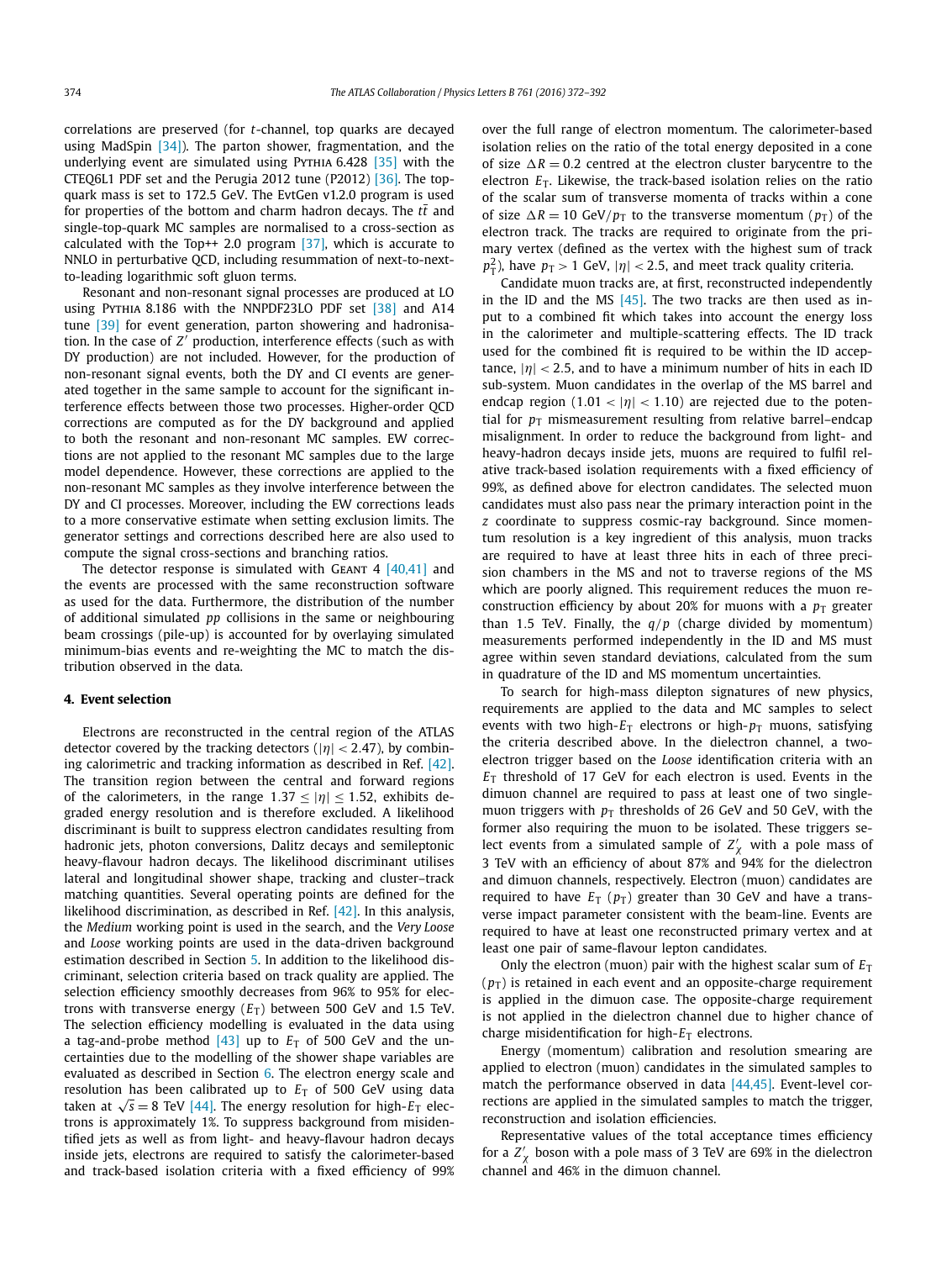#### <span id="page-3-0"></span>**5. Background estimation**

The backgrounds from processes producing two real leptons in the final state are modelled using MC simulated samples as de-scribed in Section [3.](#page-1-0) The processes for which MC simulation is used are: DY,  $t\bar{t}$  and single-top-quark, and diboson (*WW*, *WZ*, and *Z Z*) production. The simulated samples for the top-quark (single and pair) production and diboson production are not large enough to model the dilepton mass distribution above several hundred GeV. Therefore, fits to the dilepton invariant mass spectrum  $(m_{\ell\ell})$ using monotonically decreasing functions are used to extrapolate these background processes to dilepton masses above 600 GeV.

In the dimuon channel, contributions from  $W +$  jets and multijet production are negligible, and therefore are not included in the expected yield. However, the  $W +$  jets, multi-jet and other production processes, where at most one real electron is produced, do contribute to the selected *ee* sample due to their having one or more hadronic jets satisfying the electron selection criteria. The contribution from these processes is estimated simultaneously with a data-driven technique, the *matrix method*, described in Ref. [\[10\].](#page-7-0) In this technique, probabilities for electrons and jets to pass electron candidate selection are used. Probabilities of electron identification are estimated from MC simulated DY samples in several bins of  $E_T$  and  $|\eta|$ . Probabilities of jet misidentification as an electron in different  $E_T$  bins are estimated in data samples triggered on the presence of a *Very Loose* or a *Loose* electron candidate. The estimate is extrapolated by fitting a smooth function to the *mee* distribution between 150 and 600 GeV to mitigate effects of limited event counts in the high-mass region and method instability in the *Z* peak region. The uncertainties in this background estimate are evaluated by considering differences in the estimates for events with same-charge and opposite-charge electrons as well as by varying the electron identification probabilities and changing the parameters of the extrapolation functions.

As a final step, the sums of backgrounds estimated using MC samples are rescaled independently in both channels so that the estimated count of events matches the data in the *Z*-peak normalisation region 80 GeV  $< m_{\ell\ell} < 120$  GeV. This normalisation procedure is found to agree with the equivalent scaling using the expected integrated luminosity within 2% for both channels (and in the same direction), which is well within the current luminosity uncertainty of 5%. The luminosity uncertainty was calculated using the same methodology as for the 7 TeV data  $[46]$ .

# **6. Systematic uncertainties**

As a result of the background yield normalisation described above, the background prediction is insensitive to the luminosity uncertainty as well as any other mass-independent effect. Signal scaling is performed using the event counts in the data in the Z-peak region. Therefore, a uniform uncertainty of 4% due to the uncertainty in the  $Z/\gamma^*$  cross-section in the normalisation region is applied to signal. This uncertainty was obtained using a calculation based on VRAP at NNLO evaluating the effect of varying the PDF sets, scales and  $\alpha_{\rm S}$ . Mass-dependent systematic uncertainties, on the other hand, are considered as nuisance parameters in the statistical interpretation and include both the theoretical and experimental effects on the total background and experimental effects on the signal. Systematic uncertainties common to the dielectron and dimuon channels are treated as correlated where relevant. All systematic uncertainties estimated to have an impact  $<$  3% on the total expected number of events for all values of  $m_{\ell\ell}$ are neglected, as they have a negligible impact on the results of the search.

Theoretical uncertainties in the background prediction are dominated by the DY background in this search. They arise from the PDF eigenvector variations of the nominal PDF set, as well as variations of PDF scale,  $\alpha$ <sub>S</sub>, EW corrections, and photon-induced (PI) corrections. The effects of different PDF set choices are also considered. The theoretical uncertainties are the same at generator level for the dielectron and dimuon channels, but result in different uncertainties at reconstruction level, due to the differing resolutions between the two channels. The PDF variation uncertainty is obtained using the 90% C.L. CT14NNLO PDF error set and by following the procedure described in Refs. [\[10,47,48\].](#page-7-0) Rather than using a single nuisance parameter to describe the 28 eigenvectors of this PDF error set, which could lead to an underestimation of its effect, a re-diagonalised set of 7 PDF eigenvectors was used [\[26\],](#page-7-0) which are treated as separate nuisance parameters. The sum in quadrature of these eigenvectors matches the original CT14NNLO error envelope well. The uncertainties due to the variation of PDF scale and  $\alpha_S$  are derived using VRAP with the former obtained by varying the renormalisation and factorisation scales of the nominal CT14NNLO PDF up and down simultaneously by a factor of two. The value of  $\alpha_S$  used (0.118) is varied by  $\pm$  0.003. The EW correction uncertainty was assessed by comparing the nominal additive  $(1 + \delta_{EW} + \delta_{QCD})$  treatment with the multiplicative approximation  $((1 + \delta_{EW})(1 + \delta_{QCD}))$  treatment of the EW correction in the combination of the higher-order EW and QCD effects. The uncertainty in the photon-induced correction is calculated based on the uncertainty of the quark masses and the photon PDF. An additional uncertainty is derived due to the choice of nominal PDF set, by comparing the central values of CT14NNLO with those from other PDF sets as recommended by the PDF4LHC forum  $[48]$ , namely MMHT14  $[49]$  and NNPDF3.0  $[50]$ . The maximum absolute deviation from the envelope of these comparisons is used as the PDF choice uncertainty, where it is larger than the CT14NNLO PDF eigenvector variation envelope. Theoretical uncertainties are not applied to the signal prediction in the statistical interpretation.

Theoretical uncertainties in the  $t\bar{t}$  and diboson backgrounds were also considered. The  $t\bar{t}$  MC sample is normalised to a crosssection of  $\sigma_{t\bar{t}} = 832^{+20}_{-29}$  (scale) ± 35 *(PDF +*  $\alpha$ *<sub>S</sub>)* pb, calculated with the Top++ 2.0 program as described in Section [3.](#page-1-0) The first uncertainty comes from the independent variation of the factorisation and renormalisation scales,  $\mu_F$  and  $\mu_R$ , while the second one is associated to variations in the PDF and  $\alpha_{\rm S}$ , following the PDF4LHC prescription [\[48\].](#page-8-0) Normalisation uncertainties in the top quarks and diboson background were found to be negligible. The uncertainties in the top-quark and diboson background extrapolations are estimated by varying both the functional form and the fit range, taking the envelope of all variations. These uncertainties were also found to be negligible with respect to the total background estimate. Both sources of systematic uncertainty in these background contributions are included in the "Top quarks & dibosons" entry in [Table 1.](#page-4-0)

The following sources of experimental uncertainty are accounted for: lepton trigger, identification, reconstruction, and isolation efficiency, lepton energy scale and resolution, multi-jet and  $W$  + jets background estimate, and MC statistics. Efficiencies are evaluated using events from the  $Z \rightarrow \ell \ell$  peak and then extrapolated to high energies. The uncertainty in the muon reconstruction efficiency is the largest experimental uncertainty in the dimuon channel. It includes the uncertainty obtained from  $Z \rightarrow \mu \mu$  data studies and a high- $p_T$  extrapolation uncertainty corresponding to the magnitude of the decrease in the muon reconstruction and selection efficiency with increasing  $p<sub>T</sub>$  that is predicted by the MC simulation. The effect on the muon reconstruction efficiency was found to be approximately 3% per TeV as a function of muon  $p_T$ .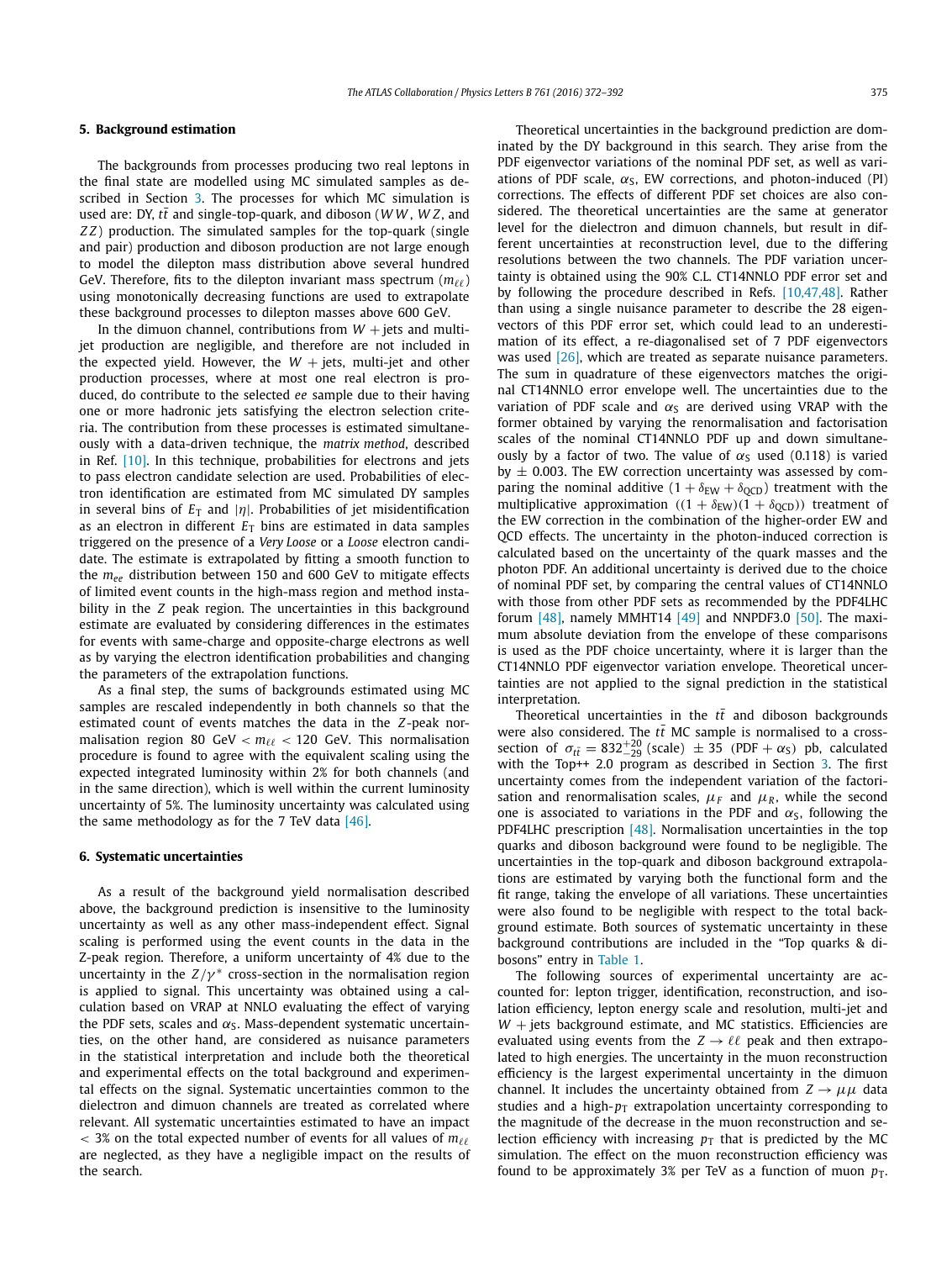#### <span id="page-4-0"></span>**Table 1**

Summary of the relative systematic uncertainties in the expected number of events at a dilepton mass of 2 TeV (3 TeV). The background estimate is normalised to data in the dilepton invariant mass window 80–120 GeV, and the values quoted for the uncertainty represent the relative change in the total expected number of events in the given *m<sub>tt</sub>* histogram bin containing the reconstructed *m<sub>tt</sub>* mass of 2 TeV (3 TeV). For the signal uncertainties the values were computed using a Z'<sub>χ</sub> signal model with a pole mass of 2 TeV (3 TeV) by comparing yields in the core of the mass peak (within the full width at half maximum) between the distribution varied by a given uncertainty and the nominal distribution. The total uncertainty quoted on the last line is obtained from a sum in quadrature of the individual uncertainties. "N/A" represents cases where the uncertainty is not applicable, and "negligible" represents cases where the uncertainty is smaller than 3% across the entire mass spectrum, which are neglected in the statistical interpretation.

| Source                     | Dielectron            |                       | Dimuon        |                       |
|----------------------------|-----------------------|-----------------------|---------------|-----------------------|
|                            | Signal                | Background            | Signal        | Background            |
| Normalisation              | 4.0% (4.0%)           | N/A                   | 4.0% (4.0%)   | N/A                   |
| PDF choice                 | N/A                   | $<1.0\%$ ( $<1.0\%$ ) | N/A           | $<1.0\%$ ( $<1.0\%$ ) |
| PDF variation              | N/A                   | 9.1% (13.5%)          | N/A           | 8.2% (11.1%)          |
| PDF scale                  | N/A                   | $1.8\%$ $(2.3\%)$     | N/A           | 1.7% (2.0%)           |
| $\alpha_{S}$               | N/A                   | negligible            | N/A           | negligible            |
| EW corrections             | N/A                   | $2.3\%$ (3.9%)        | N/A           | $2.0\%$ (3.1%)        |
| Photon-induced corrections | N/A                   | $3.4\%$ (5.4%)        | N/A           | $3.1\%$ (4.3%)        |
| Top quarks & dibosons      | N/A                   | negligible            | N/A           | negligible            |
| Efficiency                 | 5.4% (5.4%)           | 5.4% (5.4%)           | 13.6% (17.6%) | 13.6% (17.6%)         |
| Lepton scale & resolution  | $<1.0\%$ ( $<1.0\%$ ) | 3.7% (5.4%)           | 4.7% (4.8%)   | $2.3\%$ (6.9%)        |
| Multi-jet & $W$ + jets     | N/A                   | negligible            | N/A           | N/A                   |
| MC statistical             | negligible            | negligible            | negligible    | negligible            |
| Total                      | 6.7% (6.7%)           | 12.1% (17.0%)         | 14.9% (18.7%) | 16.6% (22.6%)         |

#### **Table 2**

Expected and observed event yields in the dielectron (top) and dimuon (bottom) channels in different dilepton mass intervals. The quoted errors for the dominant Drell–Yan background correspond to the combined statistical, theoretical, and experimental systematic uncertainties. The errors quoted for the other background sources correspond to the combined statistical and experimental systematic uncertainties.

| $m_{ee}$ [GeV]                                    | 120-300         | 300-500        | 500-700         | 700-900         | 900-1200        | 1200-1800         | 1800-3000         | 3000-6000         |
|---------------------------------------------------|-----------------|----------------|-----------------|-----------------|-----------------|-------------------|-------------------|-------------------|
| Drell–Yan $(Z/\gamma^*)$                          | $21000 \pm 400$ | $940 \pm 50$   | $149 \pm 10$    | $38.3 \pm 3.0$  | $16.5 \pm 1.4$  | $5.6 \pm 0.6$     | $0.78 \pm 0.10$   | $0.030 \pm 0.005$ |
| Top quarks                                        | $4550 \pm 110$  | $446 \pm 25$   | $47.2 \pm 1.6$  | $6.2 \pm 0.8$   | $1.13 \pm 0.35$ | $0.12 \pm 0.09$   | $0.002 \pm 0.006$ | < 0.001           |
| Diboson                                           | $620 \pm 10$    | $67.5 \pm 1.2$ | $10.3 \pm 0.9$  | $2.3 \pm 0.5$   | $0.78 \pm 0.28$ | $0.20 \pm 0.11$   | $0.021 \pm 0.018$ | < 0.001           |
| Multi-Jet & $W$ + Jets                            | $320 \pm 80$    | $40 \pm 12$    | $7.2 \pm 1.8$   | $1.6 \pm 0.8$   | $0.5 \pm 0.4$   | $0.08 \pm 0.10$   | $0.002 \pm 0.005$ | < 0.001           |
| <b>Total SM</b>                                   | $26500 \pm 400$ | $1490 \pm 60$  | $214 \pm 11$    | $48.4 \pm 3.2$  | $18.9 \pm 1.6$  | $6.0 \pm 0.6$     | $0.81 \pm 0.10$   | $0.030 \pm 0.006$ |
| Data                                              | 25951           | 1447           | 202             | 44              | 17              | 9                 | $\bf{0}$          | 0                 |
| $SM + Z'$ ( $m_{Z'} = 3$ TeV)                     | $26500 \pm 400$ | $1490 \pm 60$  | $214 \pm 11$    | $48.4 \pm 3.2$  | $19.0 \pm 1.6$  | $6.0 \pm 0.6$     | $2.3 \pm 0.5$     | $0.9 \pm 0.5$     |
| $SM + CI$ ( $\Lambda_{II}^{Const.} = 20$ TeV)     | $26500 \pm 400$ | $1500 \pm 60$  | $220 \pm 11$    | $52.1 \pm 3.2$  | $22.2 \pm 1.6$  | $8.8 \pm 0.6$     | $2.22 \pm 0.14$   | $0.289 \pm 0.018$ |
| $m_{\mu\mu}$ [GeV]                                | 120-300         | 300-500        | 500-700         | 700-900         | 900-1200        | 1200-1800         | 1800-3000         | 3000-6000         |
| Drell–Yan $(Z/\gamma^*)$                          | $19300 \pm 400$ | $770 \pm 31$   | $115 \pm 7$     | $29.0 \pm 2.2$  | $11.8 \pm 1.0$  | $4.0 \pm 0.4$     | $0.61 \pm 0.09$   | $0.034 \pm 0.007$ |
| Top quarks                                        | $3855 \pm 29$   | $369 \pm 9$    | $43.4 \pm 2.5$  | $7.5 \pm 0.5$   | $1.97 \pm 0.16$ | $0.36 \pm 0.04$   | $0.020 \pm 0.004$ | < 0.001           |
| Diboson                                           | $412.1 \pm 3.4$ | $43.7 \pm 0.9$ | $7.08 \pm 0.30$ | $1.67 \pm 0.11$ | $0.61 \pm 0.05$ | $0.174 \pm 0.023$ | $0.020 \pm 0.006$ | < 0.001           |
| <b>Total SM</b>                                   | $23600 \pm 400$ | $1183 \pm 32$  | $165 \pm 7$     | $38.1 \pm 2.2$  | $14.4 \pm 1.0$  | $4.6 \pm 0.4$     | $0.65 \pm 0.09$   | $0.036 \pm 0.008$ |
| Data                                              | 23275           | 1083           | 164             | 29              | 13              | 5                 | $\bf{0}$          | 0                 |
| $SM + Z'$ ( $m_{Z'} = 3$ TeV)                     | $23600 \pm 400$ | $1183 \pm 32$  | $165 \pm 7$     | $38.1 \pm 2.2$  | $14.4 \pm 1.0$  | $4.6 \pm 0.4$     | $1.27 \pm 0.12$   | $0.55 \pm 0.09$   |
| $SM + CI$ ( $\Lambda$ <sup>Const.</sup> = 20 TeV) | $23600 \pm 400$ | $1193 \pm 32$  | $174 \pm 8$     | $41.9 \pm 2.4$  | $16.8 \pm 1.2$  | $6.4 \pm 0.6$     | $1.49 \pm 0.20$   | $0.164 \pm 0.028$ |

The uncertainty in the electron identification efficiency extrapolation is based on the differences in the electron shower shapes in the EM calorimeters between data and MC simulation in the  $Z \rightarrow ee$  peak, which are propagated to the high- $E_T$  electron sample. The effect on the electron identification efficiency was found to be 2.0% and is independent of  $E_T$  for electrons with  $E_T$  above 150 GeV. Mismodelling of the muon momentum resolution due to residual misalignments in the MS can alter the steeply falling background shape at high dilepton mass and can significantly modify the width of the signal line shape. This uncertainty is obtained by studying dedicated data-taking periods with no magnetic field in the MS [\[45\].](#page-8-0) For the dielectron channel, the uncertainty includes a contribution from the multi-jet and  $W +$  jets data-driven estimate that is obtained by varying both the overall normalisation and the extrapolation methodology, which is explained in Section [5.](#page-3-0) Systematic uncertainties used in the statistical analysis of the results are summarised in Table 1 at dilepton mass values of 2 TeV and 3 TeV.

# **7. Event yields**

Expected and observed event yields, in bins of invariant mass, are shown in Table 2 for the dielectron (top) and dimuon (bottom) channels. Expected event yields are split into the different background sources and the yields for two signal scenarios. The DY process is dominant over the entire mass range. In general, the observed data are in good agreement with the SM prediction, taking uncertainties into account as described in Section [6.](#page-3-0) A deficit is observed for the dimuon channel in the invariant mass region between 300 GeV and 500 GeV. Extensive cross-checks were performed in this region, and the deficit was quantified by calculating the local Poisson *p*-value, using the sources of systematic uncertainty described in Section  $6$ , which gives a significance less than two standard deviations for this mass interval.

Distributions of  $m_{\ell\ell}$  in the dielectron and dimuon channels are shown in [Fig. 1.](#page-5-0) No significant excess is observed. The highest invariant mass event is found at 1775 GeV in the dielectron channel, and 1587 GeV in the dimuon channel. Both of these events appear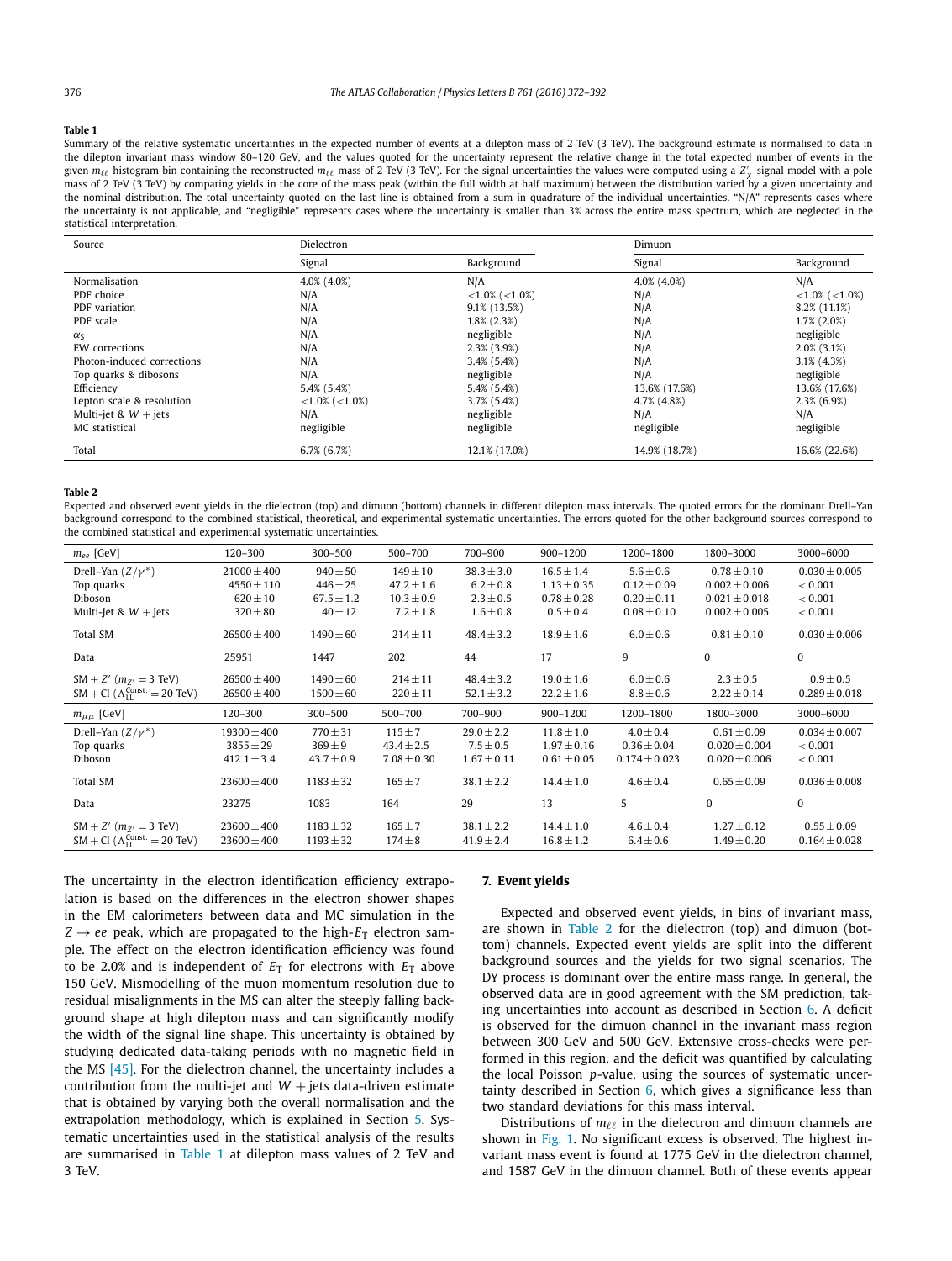<span id="page-5-0"></span>

**Fig. 1.** Distributions of (a) dielectron and (b) dimuon reconstructed invariant mass  $(m_{\ell\ell})$  after selection, for data and the SM background estimates as well as their ratio. Two selected signals are overlaid; resonant  $Z'_\chi$  with a pole mass of 3 TeV and non-resonant contact interactions with left–left (LL) constructive interference and  $\Lambda=$  20 TeV. The bin width of the distributions is constant in  $\log(m_{\ell\ell})$ , and the shaded band in the lower panel illustrates the total systematic uncertainty, as explained in Section [6.](#page-3-0) The data points are shown together with their statistical uncertainty.

to be very clean with little other detector activity, apart from an accompanying jet in the dimuon event.

# **8. Statistical analysis**

A search for a resonant signal is performed using the *m* distribution in the dielectron and dimuon channels utilising the log-likelihood ratio (LLR) test described in Ref. [\[51\].](#page-8-0) To perform the LLR search, the HistFactory [\[52\]](#page-8-0) package, together with RooStats [\[53\]](#page-8-0) and RooFit [\[54\]](#page-8-0) packages are used. The *p*-value for finding a *Z χ* signal excess (at a given pole mass) more significant than the observed, is computed analytically using a test statistic based on the logarithm of the profile likelihood ratio  $\lambda(\mu)$  which includes a treatment of the systematic uncertainties. The parameter  $\mu$  is defined as a ratio of the signal production cross-section times branching ratio to the dilepton final state  $(\sigma B)$  to its theoretically predicted value. The test statistic is modified for signal masses below 800 GeV to also quantify the significance of potential deficits in the data. The analytical calculation of *p*-values is cross-checked using MC simulations. Multiple mass hypotheses are tested in pole-mass steps corresponding to the histogram bin width to compute the local *p*-values — that is *p*-values corresponding to specific signal mass hypotheses. The chosen bin width for the  $m_{\ell\ell}$  histogram corresponds to the resolution in the dielectron (dimuon) channel, which varies from 10 (60) GeV at  $m_{\ell\ell} = 1$  TeV to 15 (200) GeV at  $m_{\ell\ell} = 2$  TeV, and 20 (420) GeV at  $m_{\ell\ell} = 3$  TeV. Pseudo-experiments are used to estimate the distribution of the lowest local *p*-value in the absence of any signal. The *p*-value to find anywhere in the  $m_{\ell\ell}$  distribution (120–6000 GeV) an excess more significant than the one in the data (global *p*-value) is then computed. The BUMPHUNTER method  $[55]$  is also used in a modelindependent search for an excess in all consecutive intervals in the  $m_{\ell\ell}$  histogram spanning from one bin to half of the bins in the histogram. The same binning as in the LLR search is used.

Upper limits on the  $Z'$   $\sigma$ *B* and lower limits on the CI scale  in a variety of interference and chiral coupling scenarios are set in a Bayesian approach. The logarithmic  $m_{\ell\ell}$  histogram binning shown in Fig. 1 uses 66 mass bins and is chosen for setting limits on resonant signals using *Z χ* signal templates. For setting the limits on the CI interaction scale  $\Lambda$ , the  $m_{\ell\ell}$  mass distribution uses eight mass bins above 400 GeV with bin widths varying from 100 to 1500 GeV. The prior probability is chosen to be uniform and positive in the cross-section for the *Z'* limit calculation and  $1/\Lambda^2$ or  $1/\Lambda^4$  for the CI limit calculation. For the CI limit calculation, these choices of the prior are selected to study the cases where the dilepton production cross-section is dominated by the interference terms and where it is dominated by the pure contact interaction term. The upper (lower) 95% percentile of the posterior probability is then quoted as the upper (lower) 95% credibility-level limit on  $\sigma$ *B* ( $\Lambda$ ). The above calculations are performed with the Bayesian Analysis Toolkit (BAT) [\[56\],](#page-8-0) which uses a Markov Chain MC technique to integrate over the nuisance parameters. Limit values obtained using the experimental data are quoted as observed limits, while median values of the limits from a large number of pseudoexperiments, where only SM background is present, are quoted as the expected limits. The upper limits on the  $\sigma B$  in a  $Z'$  model are interpreted as lower limits on the  $Z'$  pole mass using the relationship between the pole mass and the theoretical *Z'* cross-section.

# **9. Results**

The statistical tests described in the previous section do not reveal a signal. The LLR tests for a *Z χ* find global *p*-values of 88%, 26% and 89% in the dielectron, dimuon, and combined channels, respectively. The BUMPHUNTER  $[55]$  test, which scans the mass spectrum with varying intervals to find the most significant excess in data, finds *p*-values of 41% and 78% in the dielectron and dimuon channels, respectively. The largest deviation from the background-only hypothesis using the LLR tests for a *Z χ* is observed at 192 GeV in the dimuon mass spectrum with a local significance of 2.5 $\sigma$ , but is not globally significant (0.6 $\sigma$ ). There are also smaller but noticeable excesses in dimuon channel at 583 GeV with a local significance of  $1.8\sigma$ , in the dielectron channel at 652 GeV with a local significance of  $2.0\sigma$ , and in the combined dilepton channel at 1410 GeV with a local significance of 2*.*0 *σ* . Upper limits on the cross-section times branching ratio ( $\sigma$ B) for  $Z'$  bosons are presented in Fig.  $2(a)$ . The observed and expected lower pole-mass limits for various Z' scenarios are summarised in [Table 3.](#page-6-0) The upper limits on  $\sigma$  *B* for *Z'* bosons start to weaken above a pole mass of  $\sim$  3 TeV. This is mainly due to the combined effect of a rapidly-falling signal cross-section as the kinematic limit is approached, and the natural width of the resonance. The effect is more pronounced in the dimuon channel due to worse mass resolution than in the dielectron channel. The selection efficiency also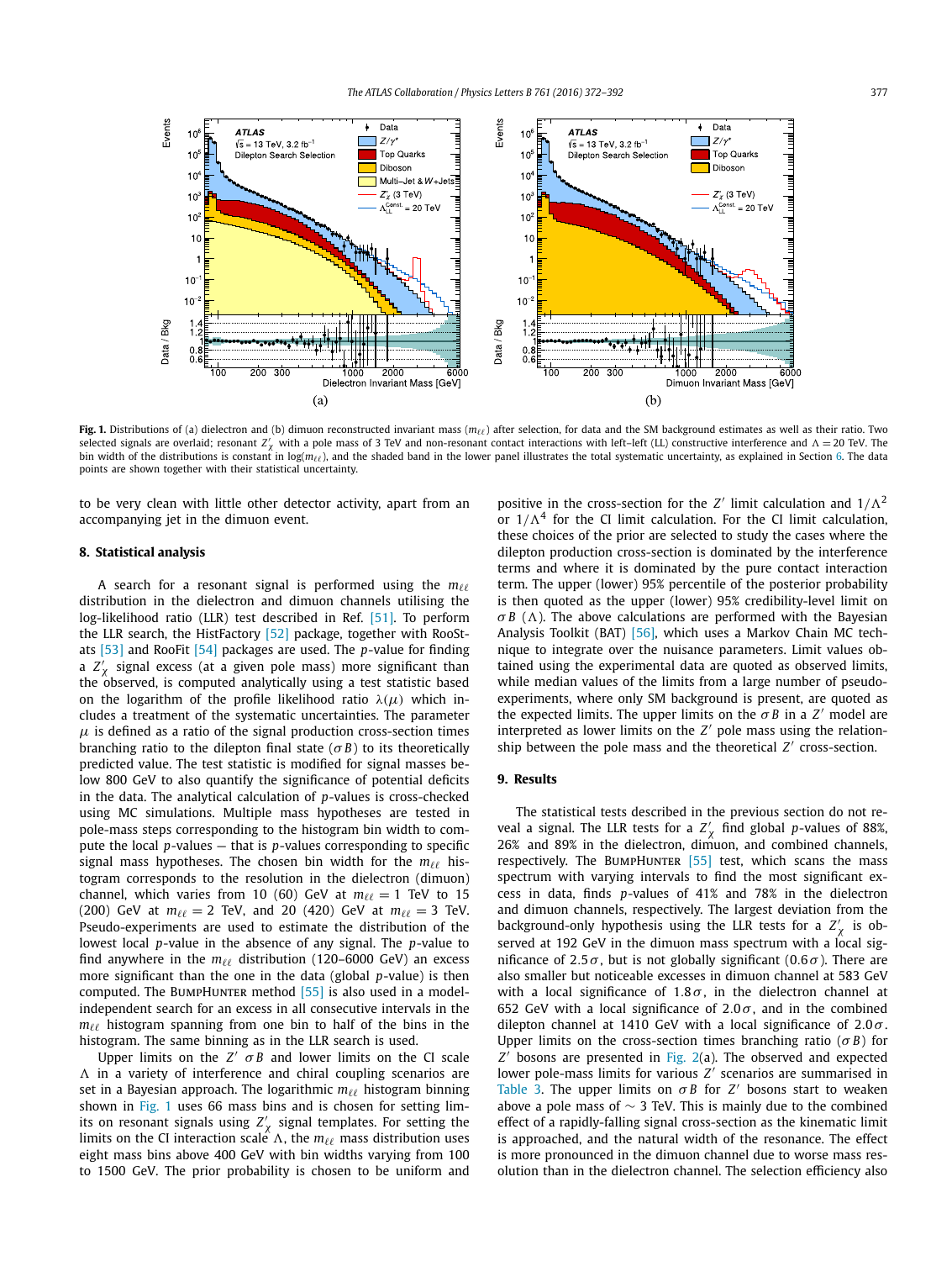<span id="page-6-0"></span>

Fig. 2. (a) Upper 95% CL limits for *Z'* production cross-section times branching ratio to two leptons as a function of *Z'* pole mass (M<sub>Z</sub><sup>,</sup>). The signal theory lines are calculated with PYTHIA 8 using the NNPDF23LO PDF set [\[38\],](#page-7-0) and corrected to next-to-next-to-leading order in QCD using VRAP [\[25\]](#page-7-0) and the CT14NNLO PDF set [\[26\].](#page-7-0) The signal theoretical uncertainties are shown as a band on the  $Z'_{\rm SSM}$  theory line for illustration purposes, but are not included in the  $\sigma$ *B* limit calculation. (b) Lower 95% CL limits on the contact interaction (CI) scale  $\Lambda$  for different chiral couplings and both constructive and destructive interference scenarios using a uniform positive prior in  $1/\Lambda^2$ . For the left–left (LL) and right–right (RR) cases, the ATLAS <sup>√</sup>*<sup>s</sup>* <sup>=</sup> 8 TeV results [\[12\]](#page-7-0) are shown for comparison. In that publication, the left–right (LR) case was obtained by setting  $\eta_{LR} = \eta_{RL} = \pm 1$  and therefore is not directly comparable to the results presented here.

#### **Table 3**

Observed and expected 95% CL lower mass limits for various Z' gauge boson models. The widths are quoted as a percentage of the resonance mass.

| Model                     | Width [%] | $\theta_{E_6}$ [rad] | Lower limits on $m_{Z'}$ [TeV] |      |          |      |      |      |  |
|---------------------------|-----------|----------------------|--------------------------------|------|----------|------|------|------|--|
|                           |           |                      | ee                             |      | $\mu\mu$ |      | l.l. |      |  |
|                           |           |                      | Obs.                           | Exp. | Obs.     | Exp. | Obs. | Exp. |  |
| $\mathbf{z}_{\text{SSM}}$ | 3.0       |                      | 3.17                           | 3.16 | 2.83     | 2.89 | 3.36 | 3.36 |  |
|                           | 1.2       | $0.50 \pi$           | 2.87                           | 2.86 | 2.57     | 2.60 | 3.05 | 3.05 |  |
|                           | 1.2       | $0.63 \pi$           | 2.83                           | 2.81 | 2.54     | 2.57 | 3.00 | 3.00 |  |
|                           | 1.1       | $0.71 \pi$           | 2.77                           | 2.76 | 2.49     | 2.51 | 2.94 | 2.94 |  |
|                           | 0.6       | $0.21 \pi$           | 2.63                           | 2.62 | 2.35     | 2.36 | 2.81 | 2.80 |  |
|                           | 0.6       | $-0.08$ $\pi$        | 2.63                           | 2.62 | 2.35     | 2.36 | 2.80 | 2.80 |  |
| $L_{,h}$                  | 0.5       | 0                    | 2.57                           | 2.55 | 2.29     | 2.29 | 2.74 | 2.74 |  |

#### **Table 4**

Observed and expected 95% CL lower limits on  $\Lambda$  for the LL, LR, RL, and RR chiral coupling scenarios, for both the constructive and destructive interference cases using a uniform positive prior in  $1/\Lambda^2$  or  $1/\Lambda^4$ . The dielectron, dimuon, and combined dilepton channel limits are shown.

| Channel          | Prior         | Lower limits on $\Lambda$ [TeV] |        |            |        |            |        |             |        |
|------------------|---------------|---------------------------------|--------|------------|--------|------------|--------|-------------|--------|
|                  |               | Left-Left                       |        | Left-Right |        | Right-Left |        | Right-Right |        |
|                  |               | Const.                          | Destr. | Const.     | Destr. | Const.     | Destr. | Const.      | Destr. |
| Obs.: ee         | $1/\Lambda^2$ | 19.5                            | 15.5   | 18.7       | 16.2   | 18.5       | 16.4   | 18.5        | 16.4   |
| Exp.: ee         |               | 19.5                            | 15.8   | 18.7       | 16.5   | 18.4       | 16.5   | 18.4        | 16.6   |
| Obs.: ee         | $1/\Lambda^4$ | 17.7                            | 14.4   | 17.0       | 15.0   | 16.8       | 15.1   | 16.8        | 15.1   |
| Exp.: ee         |               | 17.6                            | 14.7   | 16.9       | 15.3   | 16.8       | 15.3   | 16.8        | 15.4   |
| Obs.: $\mu\mu$   | $1/\Lambda^2$ | 21.8                            | 15.8   | 21.1       | 16.9   | 20.5       | 17.2   | 22.0        | 15.7   |
| Exp.: $\mu\mu$   |               | 17.9                            | 14.5   | 17.4       | 15.2   | 17.2       | 15.3   | 17.9        | 14.5   |
| Obs.: $\mu\mu$   | $1/\Lambda^4$ | 19.0                            | 14.9   | 18.5       | 15.7   | 18.1       | 15.9   | 19.1        | 14.8   |
| Exp.: $\mu\mu$   |               | 16.5                            | 13.9   | 16.1       | 14.5   | 15.9       | 14.5   | 16.7        | 13.9   |
| Obs.: $\ell\ell$ | $1/\Lambda^2$ | 25.2                            | 17.8   | 24.1       | 19.2   | 23.5       | 19.6   | 24.6        | 18.2   |
| Exp.: $\ell\ell$ |               | 22.3                            | 17.0   | 21.3       | 18.0   | 20.7       | 18.1   | 21.6        | 17.5   |
| Obs.: $\ell\ell$ | $1/\Lambda^4$ | 22.2                            | 16.7   | 21.3       | 17.8   | 21.0       | 18.1   | 21.7        | 17.0   |
| Exp.: $\ell\ell$ |               | 20.2                            | 15.9   | 19.6       | 17.0   | 19.1       | 17.0   | 19.5        | 16.5   |

starts to slowly decrease at very high pole mass, but this is a subdominant effect. The lower limits on the CI scale,  $\Lambda$ , where a prior uniform and positive in  $1/\Lambda^2$  is used are summarised in Fig. 2(b). Table 4 gives an overview of  $\Lambda$  lower limits for all considered chiral coupling and interference scenarios as well as both choices of the prior  $\Lambda$  probability.

# **10. Conclusions**

The ATLAS detector at the Large Hadron Collider has been used to search for resonant and non-resonant new phenomena in the dilepton invariant mass spectrum above the *Z*-boson pole. The search is conducted with 3.2 fb<sup>-1</sup> of *pp* collision data at  $\sqrt{s}$  = 13 TeV, recorded during 2015. The highest invariant mass event is found at 1775 GeV in the dielectron channel, and 1587 GeV in the dimuon channel. The observed dilepton invariant mass spectrum is consistent with the Standard Model prediction, within systematic and statistical uncertainties. Among a choice of different models, the data are interpreted in terms of resonant spin-1 *Z* gauge boson production and non-resonant contact interactions. Upper limits are therefore set on the cross-section times branching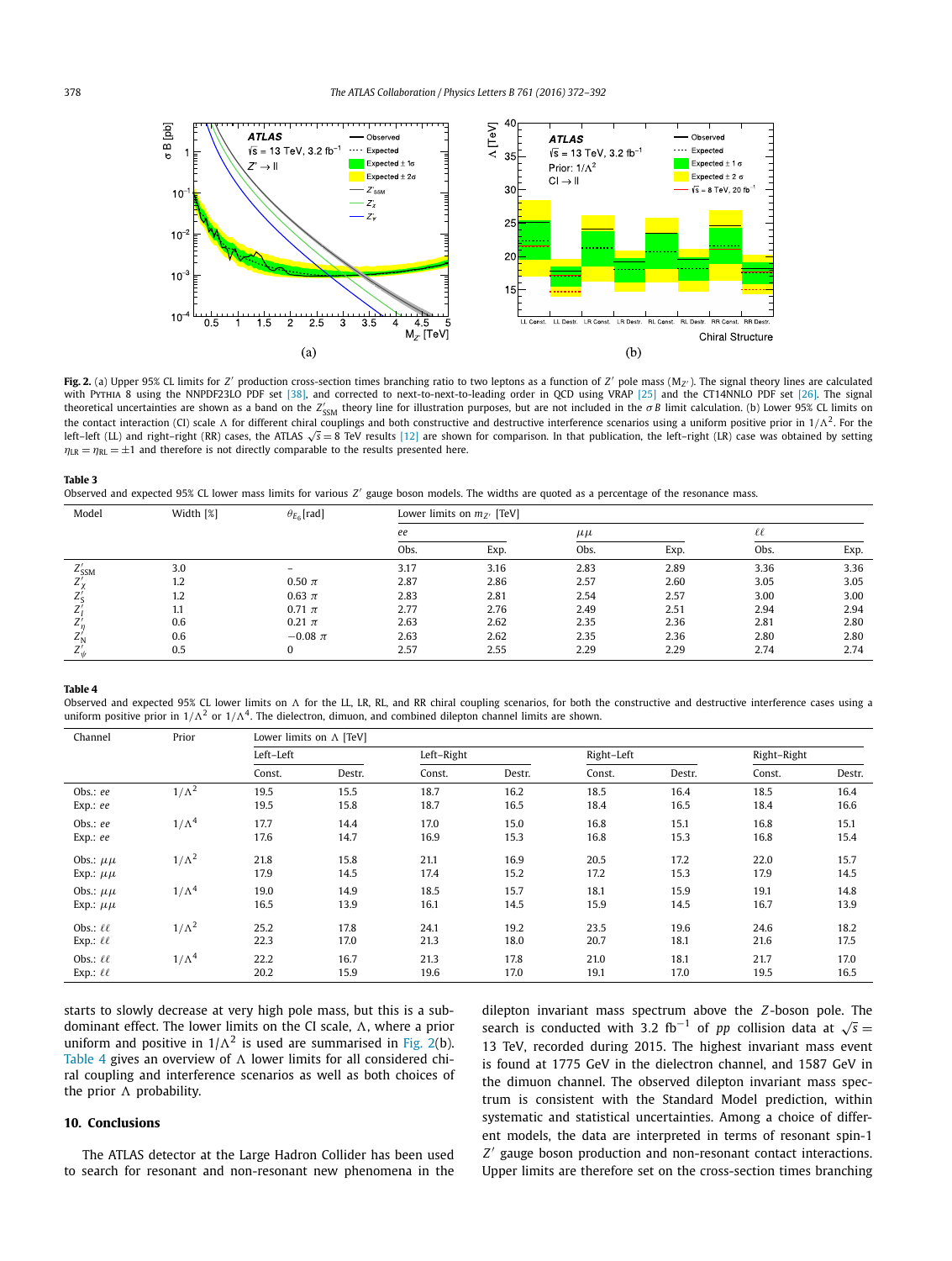<span id="page-7-0"></span>ratio for a spin-1 *Z'* gauge boson. The resulting lower mass limits are 3.36 TeV for the  $Z'_{\mathsf{SSM}}$ , 3.05 TeV for the  $Z'_\chi$ , and 2.74 TeV for the  $Z^\prime_\psi.$  Other  $E_6$   $Z^\prime$  models are also constrained in the range between those quoted for the  $Z^{\prime}_{\chi}$  and  $Z^{\prime}_{\psi}.$  These are more stringent than the previous ATLAS result obtained at  $\sqrt{s} = 8$  TeV, by up to 450 GeV. The lower limits on the energy scale  $\Lambda$  for various  $\ell \ell qa$ contact interaction models range between 16.7 TeV and 25.2 TeV, which are more stringent than the previous ATLAS result obtained at  $\sqrt{s} = 8$  TeV, by up to 3.6 TeV.

## **Acknowledgements**

We thank CERN for the very successful operation of the LHC, as well as the support staff from our institutions without whom ATLAS could not be operated efficiently.

We acknowledge the support of ANPCyT, Argentina; YerPhI, Armenia; ARC, Australia; BMWFW and FWF, Austria; ANAS, Azerbaijan; SSTC, Belarus; CNPq and FAPESP, Brazil; NSERC, NRC and CFI, Canada; CERN; CONICYT, Chile; CAS, MOST and NSFC, China; COL-CIENCIAS, Colombia; MSMT CR, MPO CR and VSC CR, Czech Republic; DNRF and DNSRC, Denmark; IN2P3-CNRS, CEA-DSM/IRFU, France; GNSF, Georgia; BMBF, HGF, and MPG, Germany; GSRT, Greece; RGC, Hong Kong SAR, China; ISF, I-CORE and Benoziyo Center, Israel; INFN, Italy; MEXT and JSPS, Japan; CNRST, Morocco; FOM and NWO, Netherlands; RCN, Norway; MNiSW and NCN, Poland; FCT, Portugal; MNE/IFA, Romania; MES of Russia and NRC KI, Russian Federation; JINR; MESTD, Serbia; MSSR, Slovakia; ARRS and MIZŠ, Slovenia; DST/NRF, South Africa; MINECO, Spain; SRC and Knut and Alice Wallenberg Foundation, Sweden; SERI, SNSF and Cantons of Bern and Geneva, Switzerland; MOST, Taiwan; TAEK, Turkey; STFC, United Kingdom; DOE and NSF, United States. In addition, individual groups and members have received support from BCKDF, the Canada Council, CANARIE, CRC, Compute Canada, FQRNT, and the Ontario Innovation Trust, Canada; EPLANET, ERC, FP7, Horizon 2020 and Marie Sklodowska-Curie Actions, European Union; Investissements d'Avenir Labex and Idex, ANR, Région Auvergne and Fondation Partager le Savoir, France; DFG and AvH Foundation, Germany; Herakleitos, Thales and Aristeia programmes co-financed by EU-ESF and the Greek NSRF; BSF, GIF and Minerva, Israel; BRF, Norway; Generalitat de Catalunya, Generalitat Valenciana, Spain; the Royal Society and Leverhulme Trust, United Kingdom.

The crucial computing support from all WLCG partners is acknowledged gratefully, in particular from CERN, the ATLAS Tier-1 facilities at TRIUMF (Canada), NDGF (Denmark, Norway, Sweden), CC-IN2P3 (France), KIT/GridKA (Germany), INFN-CNAF (Italy), NL-T1 (Netherlands), PIC (Spain), ASGC (Taiwan), RAL (UK) and BNL (USA), the Tier-2 facilities worldwide and large non-WLCG resource providers. Major contributors of computing resources are listed in Ref. [\[57\].](#page-8-0)

### **References**

- [1] D. [London,](http://refhub.elsevier.com/S0370-2693(16)30475-0/bib4C6F6E646F6E3A31393836646Bs1) J.L. Rosner, Extra gauge bosons in E(6), Phys. Rev. D 34 (1986) 1530.
- [2] P. [Langacker,](http://refhub.elsevier.com/S0370-2693(16)30475-0/bib4C616E6761636B65723A323030387976s1) The physics of heavy *Z'* gauge bosons, Rev. Mod. Phys. 81 (2009) 1199–1228, [arXiv:0801.1345](http://refhub.elsevier.com/S0370-2693(16)30475-0/bib4C616E6761636B65723A323030387976s1) [hep-ph].
- [3] L. Randall, R. Sundrum, A large mass hierarchy from a small extra [dimension,](http://refhub.elsevier.com/S0370-2693(16)30475-0/bib52616E64616C6C3A313939396565s1) Phys. Rev. Lett. 83 (1999) 3370–3373, [arXiv:hep-ph/9905221.](http://refhub.elsevier.com/S0370-2693(16)30475-0/bib52616E64616C6C3A313939396565s1)
- [4] P. Meade, L. Randall, Black holes and [quantum](http://refhub.elsevier.com/S0370-2693(16)30475-0/bib4D656164653A32303037737As1) gravity at the LHC, J. High Energy Phys. 05 (2008) 003, [arXiv:0708.3017](http://refhub.elsevier.com/S0370-2693(16)30475-0/bib4D656164653A32303037737As1) [hep-ph].
- [5] M.V. Chizhov, V.A. [Bednyakov,](http://refhub.elsevier.com/S0370-2693(16)30475-0/bib4368697A686F763A323030387470s1) J.A. Budagov, Proposal for chiral bosons search at LHC via their unique new signature, Phys. At. Nucl. 71 (2008) [2096–2100,](http://refhub.elsevier.com/S0370-2693(16)30475-0/bib4368697A686F763A323030387470s1) [arXiv:0801.4235](http://refhub.elsevier.com/S0370-2693(16)30475-0/bib4368697A686F763A323030387470s1) [hep-ph].
- [6] F. Sannino, K. Tuominen, [Orientifold](http://refhub.elsevier.com/S0370-2693(16)30475-0/bib53616E6E696E6F3A323030347170s1) theory dynamics and symmetry breaking, Phys. Rev. D 71 (2005) 051901, [arXiv:hep-ph/0405209.](http://refhub.elsevier.com/S0370-2693(16)30475-0/bib53616E6E696E6F3A323030347170s1)
- [7] E. Eichten, K.D. Lane, M.E. Peskin, New tests for quark and lepton [substructure,](http://refhub.elsevier.com/S0370-2693(16)30475-0/bib4569636874656E3A313938336877s1) Phys. Rev. Lett. 50 (1983) [811–814.](http://refhub.elsevier.com/S0370-2693(16)30475-0/bib4569636874656E3A313938336877s1)
- [8] E. Eichten, et al., Super collider physics, Rev. Mod. Phys. 56 (1984) [579–707.](http://refhub.elsevier.com/S0370-2693(16)30475-0/bib4569636874656E3A313938346575s1)
- [9] N. Arkani-Hamed, S. Dimopoulos, G.R. Dvali, [Phenomenology,](http://refhub.elsevier.com/S0370-2693(16)30475-0/bib41726B616E6948616D65643A313939386E6Es1) astrophysics and cosmology of theories with [submillimeter](http://refhub.elsevier.com/S0370-2693(16)30475-0/bib41726B616E6948616D65643A313939386E6Es1) dimensions and TeV scale quantum gravity, Phys. Rev. D 59 (1999) 086004, [arXiv:hep-ph/9807344.](http://refhub.elsevier.com/S0370-2693(16)30475-0/bib41726B616E6948616D65643A313939386E6Es1)
- [10] ATLAS [Collaboration,](http://refhub.elsevier.com/S0370-2693(16)30475-0/bib4161643A32303134636B61s1) Search for high-mass dilepton resonances in *pp* collisions at  $\sqrt{s}$  = 8 [TeV with](http://refhub.elsevier.com/S0370-2693(16)30475-0/bib4161643A32303134636B61s1) the ATLAS detector, Phys. Rev. D 90 (2014) 052005, [arXiv:1405.4123](http://refhub.elsevier.com/S0370-2693(16)30475-0/bib4161643A32303134636B61s1) [hep-ex].
- [11] CMS [Collaboration,](http://refhub.elsevier.com/S0370-2693(16)30475-0/bib4B6861636861747279616E3A32303134666261s1) Search for physics beyond the standard model in dilepton mass spectra in [proton–proton](http://refhub.elsevier.com/S0370-2693(16)30475-0/bib4B6861636861747279616E3A32303134666261s1) collisions at  $\sqrt{s} = 8$  TeV, J. High Energy Phys. 04 (2015) 025, [arXiv:1412.6302](http://refhub.elsevier.com/S0370-2693(16)30475-0/bib4B6861636861747279616E3A32303134666261s1) [hep-ex].
- [12] ATLAS [Collaboration,](http://refhub.elsevier.com/S0370-2693(16)30475-0/bib4161643A32303134776361s1) Search for contact interactions and large extra dimensions in the dilepton channel using [proton–proton](http://refhub.elsevier.com/S0370-2693(16)30475-0/bib4161643A32303134776361s1) collisions at  $\sqrt{s} = 8$  TeV with the ATLAS detector, Eur. Phys. J. C 74 (2014) 3134, [arXiv:1407.2410](http://refhub.elsevier.com/S0370-2693(16)30475-0/bib4161643A32303134776361s1) [hep-ex].
- [13] ATLAS [Collaboration,](http://refhub.elsevier.com/S0370-2693(16)30475-0/bib504552462D323030372D3031s1) The ATLAS experiment at the CERN large hadron collider, J. [Instrum.](http://refhub.elsevier.com/S0370-2693(16)30475-0/bib504552462D323030372D3031s1) 3 (2008) S08003.
- [14] ATLAS Collaboration, ATLAS insertable B-layer technical design report, ATLAS-TDR-19, 2010, <http://cds.cern.ch/record/1291633>; ATLAS Collaboration, ATLAS insertable B-layer technical design report, ATLAS-TDR-19-ADD-1, 2012, <http://cds.cern.ch/record/1451888> (Addendum).
- [15] ATLAS Collaboration, Monte Carlo generators for the production of a *W* or *Z/γ* <sup>∗</sup> boson in association with Jets at ATLAS in Run 2, [http://cds.cern.ch/](http://cds.cern.ch/record/2120133) [record/2120133](http://cds.cern.ch/record/2120133), 2016.
- [16] ATLAS Collaboration, Simulation of top quark production for the ATLAS experiment at  $\sqrt{s}$  = 13 TeV, [http://cds.cern.ch/record/2120417,](http://cds.cern.ch/record/2120417) 2016.
- [17] ATLAS Collaboration, Multi-boson simulation for 13 TeV ATLAS analyses, [http://](http://cds.cern.ch/record/2119986) [cds.cern.ch/record/2119986,](http://cds.cern.ch/record/2119986) 2016.
- [18] S. Alioli, et al., A general framework for [implementing](http://refhub.elsevier.com/S0370-2693(16)30475-0/bib416C696F6C693A323031307864s1) NLO calculations in shower Monte Carlo [programs:](http://refhub.elsevier.com/S0370-2693(16)30475-0/bib416C696F6C693A323031307864s1) the POWHEG BOX, J. High Energy Phys. 06 (2010) 043, [arXiv:1002.2581](http://refhub.elsevier.com/S0370-2693(16)30475-0/bib416C696F6C693A323031307864s1) [hep-ex].
- [19] T. Sjöstrand, S. Mrenna, P.Z. Skands, A brief [introduction](http://refhub.elsevier.com/S0370-2693(16)30475-0/bib536A6F737472616E643A323030376773s1) to PYTHIA 8.1, Comput. Phys. Commun. 178 (2008) 852–867, [arXiv:0710.3820](http://refhub.elsevier.com/S0370-2693(16)30475-0/bib536A6F737472616E643A323030376773s1) [hep-ph].
- [20] H.-L. Lai, et al., New parton [distributions](http://refhub.elsevier.com/S0370-2693(16)30475-0/bib4C61693A323031307676s1) for collider physics, Phys. Rev. D 82 (2010) 074024, [arXiv:1007.2241](http://refhub.elsevier.com/S0370-2693(16)30475-0/bib4C61693A323031307676s1) [hep-ph].
- [21] ATLAS [Collaboration,](http://refhub.elsevier.com/S0370-2693(16)30475-0/bib415A4E4C4F3A32303134s1) Measurement of the *<sup>Z</sup>/γ* ∗ boson transverse momentum [distribution](http://refhub.elsevier.com/S0370-2693(16)30475-0/bib415A4E4C4F3A32303134s1) in *pp* collisions at  $\sqrt{s} = 7$  TeV with the ATLAS detector, J. High Energy Phys. 09 (2014) 55, [arXiv:1406.3660](http://refhub.elsevier.com/S0370-2693(16)30475-0/bib415A4E4C4F3A32303134s1) [hep-ex].
- [22] J. Pumplin, et al., New generation of parton distributions with [uncertainties](http://refhub.elsevier.com/S0370-2693(16)30475-0/bib50756D706C696E3A323030327677s1) from global QCD analysis, J. High Energy Phys. 07 (2002) 012, [arXiv:hep-ph/](http://refhub.elsevier.com/S0370-2693(16)30475-0/bib50756D706C696E3A323030327677s1) [0201195.](http://refhub.elsevier.com/S0370-2693(16)30475-0/bib50756D706C696E3A323030327677s1)
- [23] D.J. Lange, The EvtGen particle decay [simulation](http://refhub.elsevier.com/S0370-2693(16)30475-0/bib45767447656Es1) package, Nucl. Instrum. Methods A 462 [\(2001\)](http://refhub.elsevier.com/S0370-2693(16)30475-0/bib45767447656Es1) 152.
- [24] N. Davidson, T. [Przedzinski,](http://refhub.elsevier.com/S0370-2693(16)30475-0/bib4461766964736F6E3A323031306577s1) Z. Was, PHOTOS interface in C++: technical and physics [documentation,](http://refhub.elsevier.com/S0370-2693(16)30475-0/bib4461766964736F6E3A323031306577s1) Comput. Phys. Commun. 199 (2016) 86–101, arXiv: [1011.0937](http://refhub.elsevier.com/S0370-2693(16)30475-0/bib4461766964736F6E3A323031306577s1) [hep-ph].
- [25] C. Anastasiou, et al., High precision QCD at hadron colliders: [electroweak](http://refhub.elsevier.com/S0370-2693(16)30475-0/bib416E6173746173696F753A323030336473s1) gauge boson rapidity [distributions](http://refhub.elsevier.com/S0370-2693(16)30475-0/bib416E6173746173696F753A323030336473s1) at NNLO, Phys. Rev. D 69 (2004) 094008, arXiv: [hep-ph/0312266.](http://refhub.elsevier.com/S0370-2693(16)30475-0/bib416E6173746173696F753A323030336473s1)
- [26] S. Dulat, et al., New parton [distribution](http://refhub.elsevier.com/S0370-2693(16)30475-0/bib44756C61743A323031356D6361s1) functions from a global analysis of quantum [chromodynamics,](http://refhub.elsevier.com/S0370-2693(16)30475-0/bib44756C61743A323031356D6361s1) Phys. Rev. D 93 (2016) 033006, arXiv:1506.07443 [\[hep-ph\].](http://refhub.elsevier.com/S0370-2693(16)30475-0/bib44756C61743A323031356D6361s1)
- [27] S.G. Bondarenko, A.A. Sapronov, NLO EW and QCD [proton–proton](http://refhub.elsevier.com/S0370-2693(16)30475-0/bib426F6E646172656E6B6F3A323031336E75s1) cross section calculations with [mcsanc-v1.01,](http://refhub.elsevier.com/S0370-2693(16)30475-0/bib426F6E646172656E6B6F3A323031336E75s1) Comput. Phys. Commun. 184 (2013) 2343–2350, [arXiv:1301.3687](http://refhub.elsevier.com/S0370-2693(16)30475-0/bib426F6E646172656E6B6F3A323031336E75s1) [hep-ph].
- [28] A.D. Martin, et al., Parton distributions incorporating QED [contributions,](http://refhub.elsevier.com/S0370-2693(16)30475-0/bib4D617274696E3A323030346468s1) Eur. Phys. J. C 39 (2005) 155–161, [arXiv:hep-ph/0411040.](http://refhub.elsevier.com/S0370-2693(16)30475-0/bib4D617274696E3A323030346468s1)
- [29] T. Gleisberg, et al., Event [generation](http://refhub.elsevier.com/S0370-2693(16)30475-0/bib476C656973626572673A323030387461s1) with SHERPA 1.1, J. High Energy Phys. 02 (2009) 007, [arXiv:0811.4622](http://refhub.elsevier.com/S0370-2693(16)30475-0/bib476C656973626572673A323030387461s1) [hep-ph].
- [30] T. Gleisberg, S. Höche, Comix, a new matrix element [generator,](http://refhub.elsevier.com/S0370-2693(16)30475-0/bib476C656973626572673A323030386676s1) J. High Energy Phys. 12 (2008) 039, [arXiv:0808.3674](http://refhub.elsevier.com/S0370-2693(16)30475-0/bib476C656973626572673A323030386676s1) [hep-ph].
- [31] F. Cascioli, P. [Maierhofer,](http://refhub.elsevier.com/S0370-2693(16)30475-0/bib43617363696F6C693A323031317661s1) S. Pozzorini, Scattering amplitudes with open loops, Phys. Rev. Lett. 108 (2012) 111601, [arXiv:1111.5206](http://refhub.elsevier.com/S0370-2693(16)30475-0/bib43617363696F6C693A323031317661s1) [hep-ph].
- [32] S. Schumann, F. Krauss, A parton shower algorithm based on [Catani–Seymour](http://refhub.elsevier.com/S0370-2693(16)30475-0/bib536368756D616E6E3A323030376D67s1) dipole factorisation, J. High Energy Phys. 03 (2008) 038, [arXiv:0709.1027](http://refhub.elsevier.com/S0370-2693(16)30475-0/bib536368756D616E6E3A323030376D67s1) [\[hep-ph\].](http://refhub.elsevier.com/S0370-2693(16)30475-0/bib536368756D616E6E3A323030376D67s1)
- [33] S. Höche, et al., QCD matrix [elements](http://refhub.elsevier.com/S0370-2693(16)30475-0/bib486F656368653A323031327966s1) + parton showers: the NLO case, J. High Energy Phys. 04 (2013) 027, [arXiv:1207.5030](http://refhub.elsevier.com/S0370-2693(16)30475-0/bib486F656368653A323031327966s1) [hep-ph].
- [34] P. Artoisenet, et al., Automatic [spin-entangled](http://refhub.elsevier.com/S0370-2693(16)30475-0/bib4172746F6973656E65743A323031327374s1) decays of heavy resonances in Monte Carlo simulations, J. High Energy Phys. 03 (2013) 015, [arXiv:1212.3460](http://refhub.elsevier.com/S0370-2693(16)30475-0/bib4172746F6973656E65743A323031327374s1) [\[hep-ph\].](http://refhub.elsevier.com/S0370-2693(16)30475-0/bib4172746F6973656E65743A323031327374s1)
- [35] T. [Sjöstrand,](http://refhub.elsevier.com/S0370-2693(16)30475-0/bib536A6F737472616E643A323030367A61s1) S. Mrenna, P.Z. Skands, PYTHIA 6.4 physics and manual, J. High Energy Phys. 05 (2006) 026, [arXiv:hep-ph/0603175.](http://refhub.elsevier.com/S0370-2693(16)30475-0/bib536A6F737472616E643A323030367A61s1)
- [36] P.Z. Skands, Tuning Monte Carlo [generators:](http://refhub.elsevier.com/S0370-2693(16)30475-0/bib536B616E64733A32303130616Bs1) the Perugia tunes, Phys. Rev. D 82 (2010) 074018, [arXiv:1005.3457](http://refhub.elsevier.com/S0370-2693(16)30475-0/bib536B616E64733A32303130616Bs1) [hep-ph].
- [37] M. Czakon, A. Mitov, Top++: a program for the [calculation](http://refhub.elsevier.com/S0370-2693(16)30475-0/bib437A616B6F6E3A323031317878s1) of the top-pair [cross-section](http://refhub.elsevier.com/S0370-2693(16)30475-0/bib437A616B6F6E3A323031317878s1) at hadron colliders, Comput. Phys. Commun. 185 (2014) 2930, [arXiv:1112.5675](http://refhub.elsevier.com/S0370-2693(16)30475-0/bib437A616B6F6E3A323031317878s1) [hep-ph].
- [38] R.D. Ball, et al., Parton [distributions](http://refhub.elsevier.com/S0370-2693(16)30475-0/bib42616C6C3A323031326378s1) with LHC data, Nucl. Phys. B 867 (2013) 244–289, [arXiv:1207.1303](http://refhub.elsevier.com/S0370-2693(16)30475-0/bib42616C6C3A323031326378s1) [hep-ph].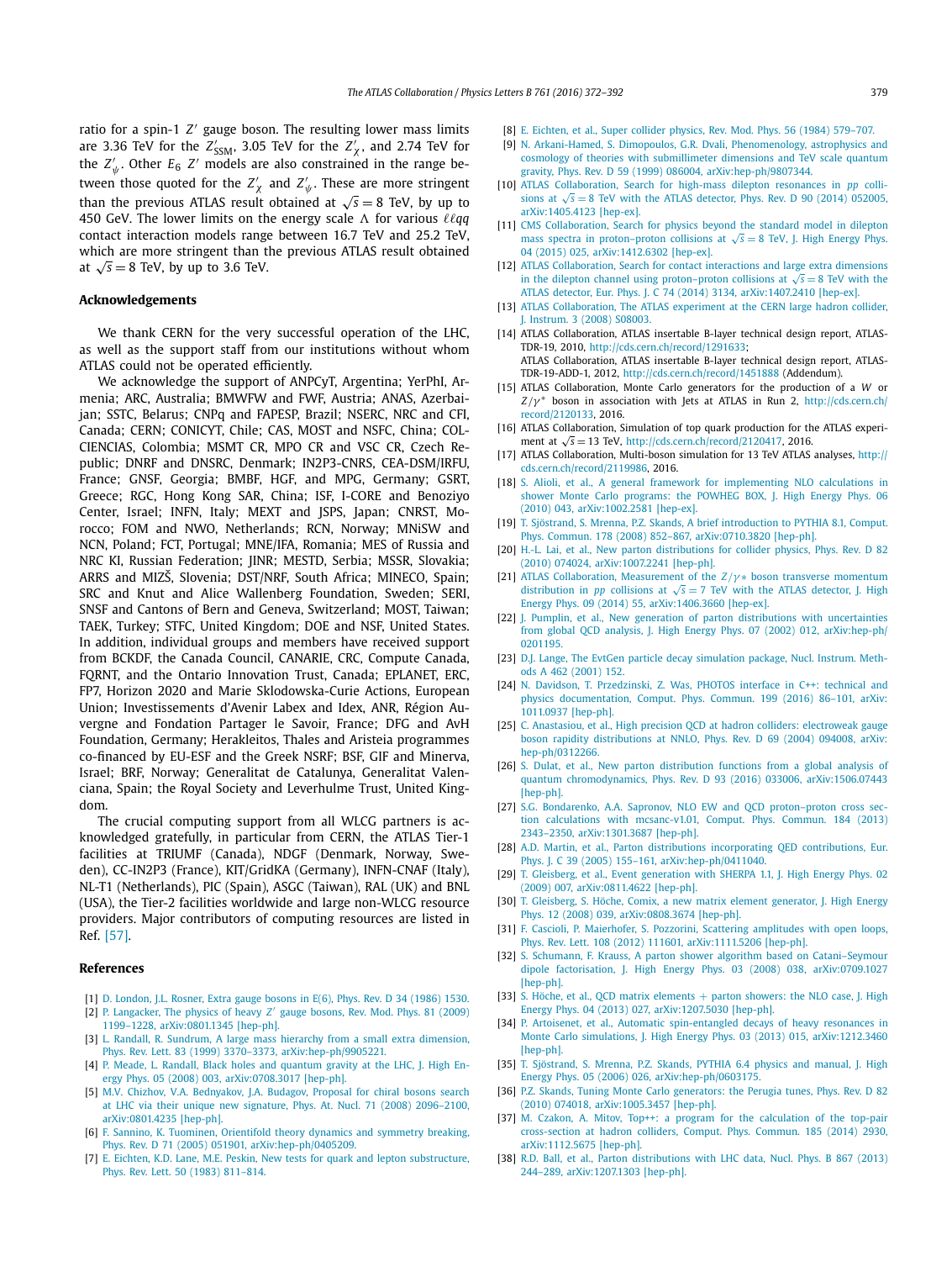- <span id="page-8-0"></span>[39] ATLAS Collaboration, ATLAS Pythia 8 tunes to 7 TeV data, ATL-PHYS-PUB-2014- 021, <http://cds.cern.ch/record/1966419>, 2014.
- [40] S. [Agostinelli,](http://refhub.elsevier.com/S0370-2693(16)30475-0/bib41676F7374696E656C6C693A323030326868s1) et al., GEANT4: a simulation toolkit, Nucl. Instrum. Methods A 506 (2003) [250–303.](http://refhub.elsevier.com/S0370-2693(16)30475-0/bib41676F7374696E656C6C693A323030326868s1)
- [41] ATLAS Collaboration, The ATLAS simulation [infrastructure,](http://refhub.elsevier.com/S0370-2693(16)30475-0/bib4161643A323031306168s1) Eur. Phys. J. C 70 (2010) 823–874, [arXiv:1005.4568](http://refhub.elsevier.com/S0370-2693(16)30475-0/bib4161643A323031306168s1) [hep-ph].
- [42] ATLAS Collaboration, Electron efficiency measurements with the ATLAS detector using the 2012 LHC proton–proton collision data, ATLAS-CONF-2014-032, <http://cdsweb.cern.ch/record/1706245>, 2014.
- [43] ATLAS Collaboration, Electron efficiency measurements with the ATLAS detector using the 2015 LHC proton–proton collision data, ATLAS-CONF-2016-024, <http://cdsweb.cern.ch/record/2142831>, 2016.
- [44] ATLAS [Collaboration,](http://refhub.elsevier.com/S0370-2693(16)30475-0/bib4161643A323031346E696Ds1) Electron and photon energy calibration with the ATLAS detector using LHC Run 1 data, Eur. Phys. J. C 74 (2014) 3071, [arXiv:1407.5063](http://refhub.elsevier.com/S0370-2693(16)30475-0/bib4161643A323031346E696Ds1) [\[hep-ex\].](http://refhub.elsevier.com/S0370-2693(16)30475-0/bib4161643A323031346E696Ds1)
- [45] ATLAS Collaboration, Muon [reconstruction](http://refhub.elsevier.com/S0370-2693(16)30475-0/bib4D756F6E50657266s1) performance of the ATLAS detector in [proton–proton](http://refhub.elsevier.com/S0370-2693(16)30475-0/bib4D756F6E50657266s1) collision data at  $\sqrt{s}$  = 13 TeV, Eur. Phys. J. C 76 (2016) 292, [arXiv:1603.05598](http://refhub.elsevier.com/S0370-2693(16)30475-0/bib4D756F6E50657266s1) [hep-ex].
- [46] [AT](http://refhub.elsevier.com/S0370-2693(16)30475-0/bib4161643A32303133756370s1)LAS Collaboration, Improved luminosity determination in pp collisions at <sup>√</sup>*<sup>s</sup>* <sup>=</sup> <sup>7</sup> [TeV](http://refhub.elsevier.com/S0370-2693(16)30475-0/bib4161643A32303133756370s1) [using](http://refhub.elsevier.com/S0370-2693(16)30475-0/bib4161643A32303133756370s1) the ATLAS detector at the LHC, Eur. Phys. J. <sup>C</sup> <sup>73</sup> (2013) 2518, [arXiv:1302.4393](http://refhub.elsevier.com/S0370-2693(16)30475-0/bib4161643A32303133756370s1) [hep-ex].
- [47] J. Gao, P. Nadolsky, A. [meta-analysis](http://refhub.elsevier.com/S0370-2693(16)30475-0/bib47616F3A32303133626961s1) of parton distribution functions, J. High Energy Phys. 07 (2014) 035, [arXiv:1401.0013](http://refhub.elsevier.com/S0370-2693(16)30475-0/bib47616F3A32303133626961s1) [hep-ph].
- [48] J. Butterworth, et al., PDF4LHC [recommendations](http://refhub.elsevier.com/S0370-2693(16)30475-0/bib427574746572776F7274683A323031356F7561s1) for LHC Run II, J. Phys. G 43 (2016) 023001, [arXiv:1510.03865](http://refhub.elsevier.com/S0370-2693(16)30475-0/bib427574746572776F7274683A323031356F7561s1) [hep-ph].
- [49] P. Motylinski, et al., Updates of PDFs for the 2nd LHC run, [arXiv:1411.2560](http://refhub.elsevier.com/S0370-2693(16)30475-0/bib4D6F74796C696E736B693A32303134737961s1) [\[hep-ph\],](http://refhub.elsevier.com/S0370-2693(16)30475-0/bib4D6F74796C696E736B693A32303134737961s1) 2014.
- [50] R.D. Ball, et al., Parton [distributions](http://refhub.elsevier.com/S0370-2693(16)30475-0/bib42616C6C3A32303134757761s1) for the LHC Run II, J. High Energy Phys. 04 (2015) 040, [arXiv:1410.8849](http://refhub.elsevier.com/S0370-2693(16)30475-0/bib42616C6C3A32303134757761s1) [hep-ph].
- [51] G. Cowan, et al., Asymptotic formulae for [likelihood-based](http://refhub.elsevier.com/S0370-2693(16)30475-0/bib737461745F6173796D70746F746963s1) tests of new physics, Eur. Phys. J. C 71 (2011) 1554, arXiv:1007.1727 [\[physics.data-an\],](http://refhub.elsevier.com/S0370-2693(16)30475-0/bib737461745F6173796D70746F746963s1) Eur. Phys. J. C 73 (2013) 2501 [\(Erratum\).](http://refhub.elsevier.com/S0370-2693(16)30475-0/bib737461745F6173796D70746F746963s1)
- [52] K. Cranmer, et al., HistFactory: a tool for creating statistical models for use with RooFit and RooStats, <http://cds.cern.ch/record/1456844>, 2012.
- [53] L. Moneta, et al., The RooStats project, arXiv:1009.1003 [\[physics.data-an\],](http://refhub.elsevier.com/S0370-2693(16)30475-0/bib526F6F5374617473s1) 2010. [54] W. Verkerke, D.P. Kirkby, The RooFit toolkit for data modeling, [arXiv:physics/](http://refhub.elsevier.com/S0370-2693(16)30475-0/bib5665726B65726B653A323030336972s1)
- [0306116,](http://refhub.elsevier.com/S0370-2693(16)30475-0/bib5665726B65726B653A323030336972s1) 2003. [55] G. [Choudalakis,](http://refhub.elsevier.com/S0370-2693(16)30475-0/bib43686F7564616C616B69733A32303131716Es1) On hypothesis testing, trials factor, hypertests and the Bump-
- Hunter, arXiv:1101.0390 [\[physics.data-an\],](http://refhub.elsevier.com/S0370-2693(16)30475-0/bib43686F7564616C616B69733A32303131716Es1) 2011. [56] A. Caldwell, D. Kollar, K. [Kroninger,](http://refhub.elsevier.com/S0370-2693(16)30475-0/bib43616C6477656C6C3A323030386677s1) BAT: the Bayesian analysis toolkit, Comput. Phys. Commun. 180 (2009) 2197–2209, arXiv:0808.2552 [\[physics.data-an\].](http://refhub.elsevier.com/S0370-2693(16)30475-0/bib43616C6477656C6C3A323030386677s1)
- [57] ATLAS Collaboration, ATLAS computing acknowledgements 2016–2017, [http://](http://cds.cern.ch/record/2202407) [cds.cern.ch/record/2202407,](http://cds.cern.ch/record/2202407) 2016.

# **ATLAS Collaboration**

M. Aaboud  $^{136d}$ , G. Aad  $^{87}$ , B. Abbott  $^{114}$ , J. Abdallah  $^{65}$ , O. Abdinov  $^{12}$ , B. Abeloos  $^{118}$ , R. Aben  $^{108}$ , O.S. AbouZeid [138,](#page-18-0) N.L. Abraham [150,](#page-19-0) H. Abramowicz [154](#page-19-0), H. Abreu [153,](#page-19-0) R. Abreu [117,](#page-18-0) Y. Abulaiti [147a](#page-19-0)*,*[147b,](#page-19-0) B.S. Acharya [164a](#page-19-0)*,*[164b](#page-19-0)*,[a](#page-19-0)*, L. Adamczyk [40a,](#page-17-0) D.L. Adams [27,](#page-17-0) J. Adelman [109,](#page-18-0) S. Adomeit [101,](#page-18-0) T. Adye [132,](#page-18-0) A.A. Affolder [76](#page-18-0), T. Agatonovic-Jovin [14,](#page-17-0) J. Agricola [56,](#page-17-0) J.A. Aguilar-Saavedra [127a](#page-18-0)*,*[127f,](#page-18-0) S.P. Ahlen [24,](#page-17-0) F. Ahmadov [67](#page-17-0)*,[b](#page-19-0)*, G. Aielli [134a](#page-18-0)*,*[134b,](#page-18-0) H. Akerstedt [147a](#page-19-0)*,*[147b,](#page-19-0) T.P.A. Åkesson [83,](#page-18-0) A.V. Akimov [97,](#page-18-0) G.L. Alberghi [22a](#page-17-0)*,*[22b,](#page-17-0) J. Albert [169](#page-19-0), S. Albrand [57,](#page-17-0) M.J. Alconada Verzini [73,](#page-18-0) M. Aleksa [32,](#page-17-0) I.N. Aleksandrov [67,](#page-17-0) C. Alexa [28b,](#page-17-0) G. Alexander [154,](#page-19-0) T. Alexopoulos [10,](#page-17-0) M. Alhroob [114,](#page-18-0) B. Ali [129,](#page-18-0) M. Aliev [75a](#page-18-0)*,*[75b,](#page-18-0) G. Alimonti [93a,](#page-18-0) J. Alison [33,](#page-17-0) S.P. Alkire [37,](#page-17-0) B.M.M. Allbrooke [150,](#page-19-0) B.W. Allen [117,](#page-18-0) P.P. Allport [19,](#page-17-0) A. Aloisio [105a](#page-18-0)*,*[105b,](#page-18-0) A. Alonso <sup>38</sup>, F. Alonso <sup>73</sup>, C. Alpigiani <sup>139</sup>, M. Alstaty <sup>87</sup>, B. Alvarez Gonzalez <sup>32</sup>, D. Álvarez Piqueras <sup>167</sup>, M.G. Alviggi [105a](#page-18-0)*,*[105b,](#page-18-0) B.T. Amadio [16,](#page-17-0) K. Amako [68,](#page-17-0) Y. Amaral Coutinho [26a,](#page-17-0) C. Amelung [25,](#page-17-0) D. Amidei [91](#page-18-0), S.P. Amor Dos Santos [127a](#page-18-0)*,*[127c,](#page-18-0) A. Amorim [127a](#page-18-0)*,*[127b,](#page-18-0) S. Amoroso [32,](#page-17-0) G. Amundsen [25](#page-17-0), C. Anastopoulos [140,](#page-18-0) L.S. Ancu  $^{51}$ , N. Andari  $^{109}$ , T. Andeen  $^{11}$  $^{11}$  $^{11}$ , C.F. Anders  $^{60\text{b}}$ , G. Anders  $^{32}$ , J.K. Anders  $^{76}$ , K.J. Anderson  $^{33}$ , A. Andreazza [93a](#page-18-0)*,*[93b,](#page-18-0) V. Andrei [60a,](#page-17-0) S. Angelidakis [9,](#page-17-0) I. Angelozzi [108,](#page-18-0) P. Anger [46,](#page-17-0) A. Angerami [37](#page-17-0), F. Anghinolfi [32,](#page-17-0) A.V. Anisenkov [110](#page-18-0)*,[c](#page-19-0)*, N. Anjos [13,](#page-17-0) A. Annovi [125a](#page-18-0)*,*[125b,](#page-18-0) C. Antel [60a,](#page-17-0) M. Antonelli [49,](#page-17-0) A. Antonov [99](#page-18-0)*,*[∗](#page-20-0), F. Anulli [133a,](#page-18-0) M. Aoki [68,](#page-17-0) L. Aperio Bella [19,](#page-17-0) G. Arabidze [92,](#page-18-0) Y. Arai [68](#page-17-0), J.P. Araque [127a,](#page-18-0) A.T.H. Arce <sup>47</sup>, F.A. Arduh <sup>73</sup>, J-F. Arguin <sup>96</sup>, S. Argyropoulos <sup>65</sup>, M. Arik <sup>20a</sup>, A.J. Armbruster <sup>144</sup>, L.J. Armitage  $^{78}$ , O. Arnaez  $^{32}$ , H. Arnold  $^{50}$ , M. Arratia  $^{30}$ , O. Arslan  $^{23}$ , A. Artamonov  $^{98}$ , G. Artoni  $^{121}$ , S. Artz [85,](#page-18-0) S. Asai [156,](#page-19-0) N. Asbah [44,](#page-17-0) A. Ashkenazi [154,](#page-19-0) B. Åsman [147a](#page-19-0)*,*[147b,](#page-19-0) L. Asquith [150,](#page-19-0) K. Assamagan [27,](#page-17-0) R. Astalos  $^{145$ a, M. Atkinson  $^{166}$  $^{166}$  $^{166}$ , N.B. Atlay  $^{142}$ , K. Augsten  $^{129}$ , G. Avolio  $^{32}$ , B. Axen  $^{16}$ , M.K. Ayoub  $^{118}$ , G. Azuelos [96](#page-18-0)*,[d](#page-19-0)*, M.A. Baak [32,](#page-17-0) A.E. Baas [60a,](#page-17-0) M.J. Baca [19,](#page-17-0) H. Bachacou [137,](#page-18-0) K. Bachas [75a](#page-18-0)*,*[75b,](#page-18-0) M. Backes [32,](#page-17-0) M. Backhaus [32,](#page-17-0) P. Bagiacchi [133a](#page-18-0)*,*[133b,](#page-18-0) P. Bagnaia [133a](#page-18-0)*,*[133b,](#page-18-0) Y. Bai [35a,](#page-17-0) J.T. Baines [132,](#page-18-0) O.K. Baker [176,](#page-19-0) E.M. Baldin [110](#page-18-0)*,[c](#page-19-0)*, P. Balek [130,](#page-18-0) T. Balestri [149,](#page-19-0) F. Balli [137,](#page-18-0) W.K. Balunas [123,](#page-18-0) E. Banas [41](#page-17-0), Sw. Banerjee [173](#page-19-0)*,[e](#page-19-0)*, A.A.E. Bannoura [175,](#page-19-0) L. Barak [32,](#page-17-0) E.L. Barberio [90,](#page-18-0) D. Barberis [52a](#page-17-0)*,*[52b](#page-17-0), M. Barbero [87,](#page-18-0) T. Barillari [102,](#page-18-0) T. Barklow <sup>144</sup>, N. Barlow <sup>30</sup>, S.L. Barnes <sup>86</sup>, B.M. Barnett <sup>132</sup>, R.M. Barnett <sup>16</sup>, Z. Barnovska <sup>5</sup>, A. Baroncelli  $^{135a}$ , G. Barone  $^{25}$  $^{25}$  $^{25}$ , A.J. Barr  $^{121}$ , L. Barranco Navarro  $^{167}$ , F. Barreiro  $^{84}$ , J. Barreiro Guimarães da Costa <sup>35a</sup>, R. Bartoldus <sup>144</sup>, A.E. Barton <sup>74</sup>, P. Bartos <sup>145a</sup>, A. Basalaev <sup>124</sup>, A. Bassalat [118,](#page-18-0) R.L. Bates [55,](#page-17-0) S.J. Batista [159,](#page-19-0) J.R. Batley [30,](#page-17-0) M. Battaglia [138,](#page-18-0) M. Bauce [133a](#page-18-0)*,*[133b,](#page-18-0) F. Bauer [137,](#page-18-0) H.S. Bawa [144](#page-19-0)*,[f](#page-19-0)* , J.B. Beacham [112,](#page-18-0) M.D. Beattie [74,](#page-18-0) T. Beau [82,](#page-18-0) P.H. Beauchemin [162,](#page-19-0) P. Bechtle [23,](#page-17-0) H.P. Beck <sup>[18](#page-17-0),[g](#page-19-0)</sup>, K. Becker <sup>121</sup>, M. Becker <sup>85</sup>, M. Beckingham <sup>170</sup>, C. Becot <sup>111</sup>, A.J. Beddall <sup>20e</sup>, A. Beddall <sup>20b</sup>, V.A. Bednyakov  $^{67}$ , M. Bedognetti  $^{108}$ , C.P. Bee  $^{149}$ , L.J. Beemster  $^{108}$ , T.A. Beermann  $^{32}$  $^{32}$  $^{32}$ , M. Begel  $^{27}$ , J.K. Behr<sup>[44](#page-17-0)</sup>, C. Belanger-Champagne <sup>89</sup>, A.S. Bell <sup>80</sup>, G. Bella <sup>154</sup>, L. Bellagamba <sup>22a</sup>, A. Bellerive <sup>31</sup>, M. Bellomo  $88$ , K. Belotskiy  $99$ , O. Beltramello  $32$ , N.L. Belyaev  $99$ , O. Benary  $154$ , D. Benchekroun  $136a$ , M. Bender [101,](#page-18-0) K. Bendtz [147a](#page-19-0)*,*[147b,](#page-19-0) N. Benekos [10,](#page-17-0) Y. Benhammou [154,](#page-19-0) E. Benhar Noccioli [176,](#page-19-0) J. Benitez [65,](#page-17-0) D.P. Benjamin  $^{47}$ , J.R. Bensinger  $^{25}$ , S. Bentvelsen  $^{108}$ , L. Beresford  $^{121}$ , M. Beretta  $^{49}$ , D. Berge  $^{108}$ , E. Bergeaas Kuutmann <sup>165</sup>, N. Berger <sup>5</sup>, J. Beringer <sup>16</sup>, S. Berlendis <sup>57</sup>, N.R. Bernard <sup>88</sup>, C. Bernius <sup>111</sup>,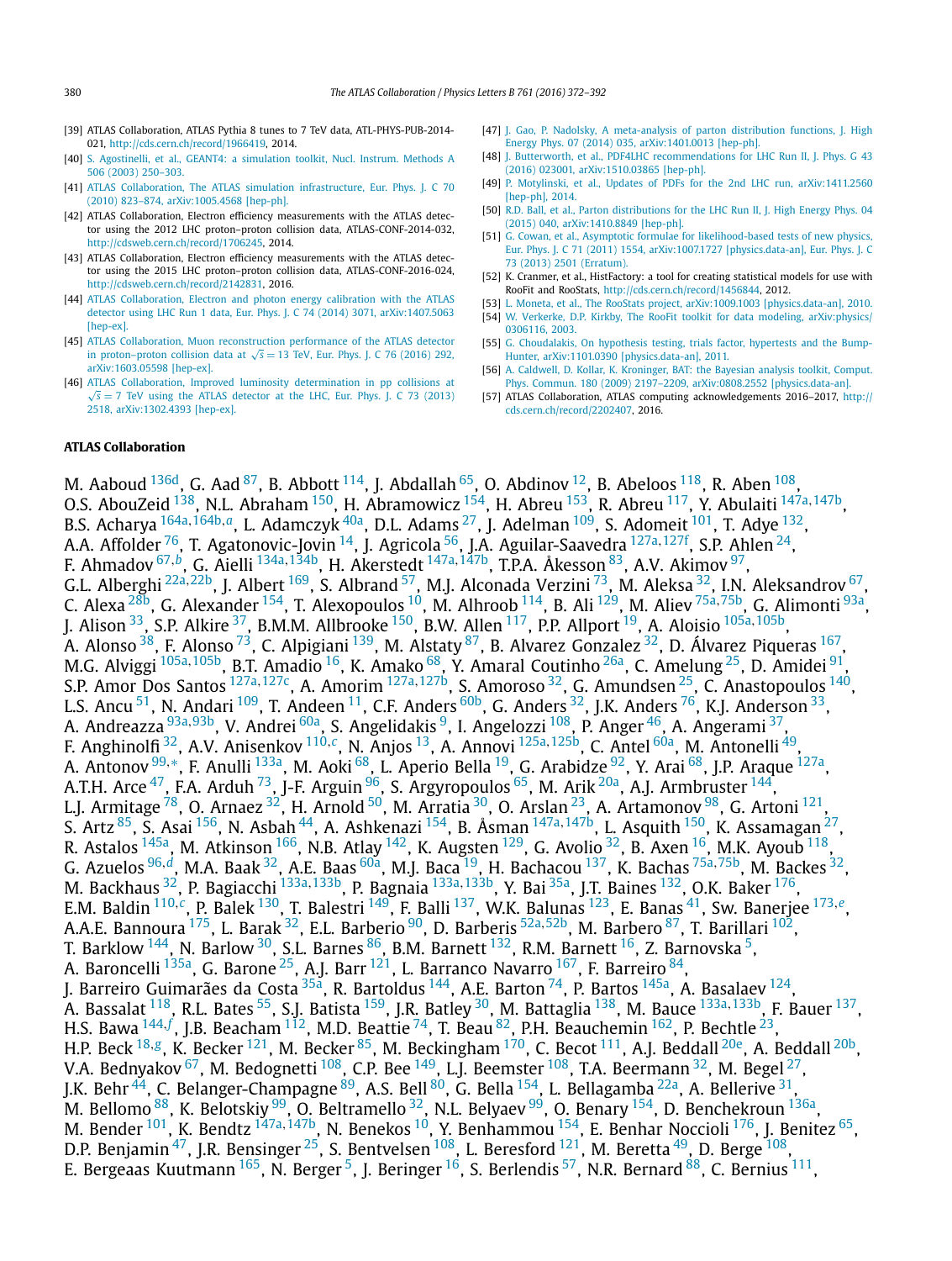F.U. Bernlochner [23,](#page-17-0) T. Berry [79,](#page-18-0) P. Berta [130,](#page-18-0) C. Bertella [85,](#page-18-0) G. Bertoli [147a](#page-19-0)*,*[147b,](#page-19-0) F. Bertolucci [125a](#page-18-0)*,*[125b,](#page-18-0) I.A. Bertram [74,](#page-18-0) C. Bertsche [44,](#page-17-0) D. Bertsche [114,](#page-18-0) G.J. Besjes [38,](#page-17-0) O. Bessidskaia Bylund [147a](#page-19-0)*,*[147b,](#page-19-0) M. Bessner [44,](#page-17-0) N. Besson <sup>137</sup>, C. Betancourt <sup>50</sup>, S. Bethke <sup>102</sup>, A.J. Bevan <sup>78</sup>, W. Bhimji <sup>16</sup>, R.M. Bianchi <sup>[126](#page-18-0)</sup>, L. Bianchini <sup>25</sup>, M. Bianco [32,](#page-17-0) O. Biebel [101,](#page-18-0) D. Biedermann [17,](#page-17-0) R. Bielski [86,](#page-18-0) N.V. Biesuz [125a](#page-18-0)*,*[125b,](#page-18-0) M. Biglietti [135a,](#page-18-0) J. Bilbao De Mendizabal [51,](#page-17-0) H. Bilokon [49,](#page-17-0) M. Bindi [56,](#page-17-0) S. Binet [118,](#page-18-0) A. Bingul [20b,](#page-17-0) C. Bini [133a](#page-18-0)*,*[133b,](#page-18-0) S. Biondi <sup>[22a](#page-17-0),22b</sup>, D.M. Bjergaard <sup>47</sup>, C.W. Black <sup>151</sup>, J.E. Black <sup>144</sup>, K.M. Black <sup>24</sup>, D. Blackburn <sup>139</sup>, R.E. Blair [6,](#page-17-0) J.-B. Blanchard [137,](#page-18-0) J.E. Blanco [79,](#page-18-0) T. Blazek [145a,](#page-19-0) I. Bloch [44,](#page-17-0) C. Blocker [25,](#page-17-0) W. Blum [85](#page-18-0)*,*[∗](#page-20-0), U. Blumenschein [56,](#page-17-0) S. Blunier [34a,](#page-17-0) G.J. Bobbink [108,](#page-18-0) V.S. Bobrovnikov [110](#page-18-0)*,[c](#page-19-0)*, S.S. Bocchetta [83,](#page-18-0) A. Bocci [47,](#page-17-0) C. Bock <sup>101</sup>, M. Boehler <sup>50</sup>, D. Boerner <sup>175</sup>, J.A. Bogaerts <sup>32</sup>, D. Bogavac <sup>14</sup>, A.G. Bogdanchikov <sup>110</sup>, C. Bohm [147a,](#page-19-0) V. Boisvert [79,](#page-18-0) P. Bokan [14,](#page-17-0) T. Bold [40a,](#page-17-0) A.S. Boldyrev [164a](#page-19-0)*,*[164c,](#page-19-0) M. Bomben [82](#page-18-0), M. Bona [78,](#page-18-0) M. Boonekamp [137,](#page-18-0) A. Borisov [131,](#page-18-0) G. Borissov [74,](#page-18-0) J. Bortfeldt [32,](#page-17-0) D. Bortoletto [121,](#page-18-0) V. Bortolotto [62a](#page-17-0)*,*[62b](#page-17-0)*,*[62c,](#page-17-0) K. Bos  $^{108}$ , D. Boscherini  $^{22}$ a, M. Bosman  $^{13}$ , J.D. Bossio Sola  $^{29}$ , J. Boudreau  $^{126}$ , J. Bouffard  $^2$ , E.V. Bouhova-Thacker  $^{74}$ , D. Boumediene  $^{36}$  $^{36}$  $^{36}$ , C. Bourdarios  $^{118}$ , S.K. Boutle  $^{55}$ , A. Boveia  $^{32}$ , J. Boyd  $^{32}$ , I.R. Boyko  $^{67}$ , J. Bracinik  $^{19}$  $^{19}$  $^{19}$ , A. Brandt  $^8$ , G. Brandt  $^{56}$  $^{56}$  $^{56}$ , O. Brandt  $^{60$ a, U. Bratzler  $^{157}$ , B. Brau  $^{88}$ , J.E. Brau  $^{117}$ , H.M. Braun [175](#page-19-0)*,*[∗](#page-20-0), W.D. Breaden Madden [55](#page-17-0), K. Brendlinger [123,](#page-18-0) A.J. Brennan [90](#page-18-0), L. Brenner [108](#page-18-0), R. Brenner  $^{165}$ , S. Bressler  $^{172}$ , T.M. Bristow  $^{48}$ , D. Britton  $^{55}$ , D. Britzger  $^{44}$ , F.M. Brochu  $^{30}$ , I. Brock  $^{23}$ , R. Brock <sup>92</sup>, G. Brooijmans <sup>37</sup>, T. Brooks <sup>[79](#page-18-0)</sup>, W.K. Brooks <sup>[34b](#page-17-0)</sup>, J. Brosamer <sup>16</sup>, E. Brost <sup>117</sup>, J.H Broughton <sup>19</sup>, P.A. Bruckman de Renstrom $^{41}$  $^{41}$  $^{41}$ , D. Bruncko  $^{145\mathrm{b}}$ , R. Bruneliere  $^{50}$ , A. Bruni  $^{22\mathrm{a}}$ , G. Bruni  $^{22\mathrm{a}}$ , L.S. Bruni  $^{108}$ , BH Brunt  $^{30}$ , M. Bruschi  $^{22}$ a, N. Bruscino  $^{23}$ , P. Bryant  $^{33}$ , L. Bryngemark  $^{83}$ , T. Buanes  $^{15}$  $^{15}$  $^{15}$ , Q. Buat  $^{143}$ , P. Buchholz  $^{142}$ , A.G. Buckley  $^{55}$ , I.A. Budagov  $^{67}$ , F. Buehrer  $^{50}$ , M.K. Bugge  $^{120}$ , O. Bulekov  $^{99}$ , D. Bullock  $^8$ , H. Burckhart <sup>32</sup>, S. Burdin <sup>[76](#page-18-0)</sup>, C.D. Burgard <sup>50</sup>, B. Burghgrave <sup>109</sup>, K. Burka <sup>41</sup>, S. Burke <sup>132</sup>, I. Burmeister <sup>45</sup>, J.T.P. Burr <sup>121</sup>, E. Busato <sup>36</sup>, D. Büscher <sup>50</sup>, V. Büscher <sup>[85](#page-18-0)</sup>, P. Bussey <sup>55</sup>, J.M. Butler <sup>24</sup>, C.M. Buttar <sup>55</sup>, J.M. Butterworth [80,](#page-18-0) P. Butti [108](#page-18-0), W. Buttinger [27,](#page-17-0) A. Buzatu [55,](#page-17-0) A.R. Buzykaev [110](#page-18-0)*,[c](#page-19-0)*, S. Cabrera Urbán [167,](#page-19-0) D. Caforio [129,](#page-18-0) V.M. Cairo [39a](#page-17-0)*,*[39b,](#page-17-0) O. Cakir [4a,](#page-17-0) N. Calace [51,](#page-17-0) P. Calafiura [16,](#page-17-0) A. Calandri [87,](#page-18-0) G. Calderini [82,](#page-18-0) P. Calfayan <sup>101</sup>, L.P. Caloba <sup>26a</sup>, S. Calvente Lopez <sup>[84](#page-18-0)</sup>, D. Calvet <sup>36</sup>, S. Calvet <sup>36</sup>, T.P. Calvet <sup>87</sup>, R. Camacho Toro<sup>33</sup>, S. Camarda <sup>32</sup>, P. Camarri<sup>[134a](#page-18-0),134b</sup>, D. Cameron <sup>120</sup>, R. Caminal Armadans <sup>166</sup>, C. Camincher [57,](#page-17-0) S. Campana [32,](#page-17-0) M. Campanelli [80,](#page-18-0) A. Camplani [93a](#page-18-0)*,*[93b,](#page-18-0) A. Campoverde [142,](#page-18-0) V. Canale [105a](#page-18-0)*,*[105b,](#page-18-0) A. Canepa [160a,](#page-19-0) M. Cano Bret [35e,](#page-17-0) J. Cantero [115,](#page-18-0) R. Cantrill [127a,](#page-18-0) T. Cao [42,](#page-17-0) M.D.M. Capeans Garrido [32](#page-17-0), I. Caprini [28b,](#page-17-0) M. Caprini [28b,](#page-17-0) M. Capua [39a](#page-17-0)*,*[39b,](#page-17-0) R. Caputo [85](#page-18-0), R.M. Carbone [37,](#page-17-0) R. Cardarelli [134a,](#page-18-0) F. Cardillo [50,](#page-17-0) I. Carli [130,](#page-18-0) T. Carli [32,](#page-17-0) G. Carlino [105a,](#page-18-0) L. Carminati [93a](#page-18-0)*,*[93b,](#page-18-0) S. Caron [107,](#page-18-0) E. Carquin [34b,](#page-17-0) G.D. Carrillo-Montoya [32,](#page-17-0) J.R. Carter [30,](#page-17-0) J. Carvalho [127a](#page-18-0)*,*[127c,](#page-18-0) D. Casadei [19,](#page-17-0) M.P. Casado [13](#page-17-0)*,[h](#page-19-0)*, M. Casolino <sup>13</sup>, D.W. Casper <sup>163</sup>, E. Castaneda-Miranda <sup>146a</sup>, R. Castelijn <sup>108</sup>, A. Castelli <sup>108</sup>, V. Castillo Gimenez <sup>167</sup>, N.F. Castro <sup>[127a](#page-18-0),[i](#page-19-0)</sup>, A. Catinaccio <sup>32</sup>, J.R. Catmore <sup>120</sup>, A. Cattai <sup>32</sup>, J. Caudron <sup>85</sup>, V. Cavaliere [166,](#page-19-0) E. Cavallaro [13,](#page-17-0) D. Cavalli [93a,](#page-18-0) M. Cavalli-Sforza [13](#page-17-0), V. Cavasinni [125a](#page-18-0)*,*[125b](#page-18-0), F. Ceradini [135a](#page-18-0)*,*[135b,](#page-18-0) L. Cerda Alberich [167](#page-19-0), B.C. Cerio [47](#page-17-0), A.S. Cerqueira [26b](#page-17-0), A. Cerri [150](#page-19-0), L. Cerrito [78,](#page-18-0) F. Cerutti <sup>16</sup>, M. Cerv <sup>32</sup>, A. Cervelli <sup>18</sup>, S.A. Cetin <sup>20d</sup>, A. Chafaq <sup>136a</sup>, D. Chakraborty <sup>109</sup>, S.K. Chan <sup>59</sup>, Y.L. Chan $^{\rm 62a}$ , P. Chang  $^{\rm 166}$ , J.D. Chapman  $^{\rm 30}$ , D.G. Charlton  $^{\rm 19}$ , A. Chatterjee  $^{\rm 51}$ , C.C. Chau  $^{\rm 159}$ , C.A. Chavez Barajas  $^{150}$  $^{150}$  $^{150}$ , S. Che $^{112}$ , S. Cheatham  $^{74}$ , A. Chegwidden  $^{92}$ , S. Chekanov  $^6$ , S.V. Chekulaev  $^{160a}$  $^{160a}$  $^{160a}$ , G.A. Chelkov <sup>[67](#page-17-0), *[j](#page-19-0)*</sup>, M.A. Chelstowska <sup>91</sup>, C. Chen <sup>66</sup>, H. Chen <sup>27</sup>, K. Chen <sup>149</sup>, S. Chen <sup>35c</sup>, S. Chen <sup>[156](#page-19-0)</sup>, X. Chen  $^{35f}$  $^{35f}$  $^{35f}$ , Y. Chen  $^{69}$ , H.C. Cheng  $^{91}$ , H.J Cheng  $^{35a}$ , Y. Cheng  $^{33}$ , A. Cheplakov  $^{67}$ , E. Cheremushkina  $^{131}$ , R. Cherkaoui El Moursli [136e,](#page-18-0) V. Chernyatin [27](#page-17-0)*,*[∗](#page-20-0), E. Cheu [7,](#page-17-0) L. Chevalier [137,](#page-18-0) V. Chiarella [49,](#page-17-0) G. Chiarelli [125a](#page-18-0)*,*[125b](#page-18-0), G. Chiodini [75a,](#page-18-0) A.S. Chisholm [19,](#page-17-0) A. Chitan [28b,](#page-17-0) M.V. Chizhov [67,](#page-17-0) K. Choi [63,](#page-17-0) A.R. Chomont  $36$ , S. Chouridou [9,](#page-17-0) B.K.B. Chow  $101$ , V. Christodoulou  $80$ , D. Chromek-Burckhart  $32$ , J. Chudoba [128,](#page-18-0) A.J. Chuinard [89,](#page-18-0) J.J. Chwastowski [41,](#page-17-0) L. Chytka [116,](#page-18-0) G. Ciapetti [133a](#page-18-0)*,*[133b,](#page-18-0) A.K. Ciftci [4a,](#page-17-0) D. Cinca [45,](#page-17-0) V. Cindro [77,](#page-18-0) I.A. Cioara [23,](#page-17-0) C. Ciocca [22a](#page-17-0)*,*[22b,](#page-17-0) A. Ciocio [16,](#page-17-0) F. Cirotto [105a](#page-18-0)*,*[105b,](#page-18-0) Z.H. Citron [172,](#page-19-0) M. Citterio <sup>93a</sup>, M. Ciubancan <sup>28b</sup>, A. Clark <sup>51</sup>, B.L. Clark <sup>59</sup>, M.R. Clark <sup>[37](#page-17-0)</sup>, P.J. Clark <sup>48</sup>, R.N. Clarke <sup>16</sup>, C. Clement [147a](#page-19-0)*,*[147b](#page-19-0), Y. Coadou [87,](#page-18-0) M. Cobal [164a](#page-19-0)*,*[164c,](#page-19-0) A. Coccaro [51,](#page-17-0) J. Cochran [66,](#page-17-0) L. Coffey [25,](#page-17-0) L. Colasurdo <sup>[107](#page-18-0)</sup>, B. Cole <sup>37</sup>, A.P. Colijn <sup>108</sup>, J. Collot <sup>57</sup>, T. Colombo <sup>32</sup>, G. Compostella <sup>[102](#page-18-0)</sup>, P. Conde Muiño [127a](#page-18-0)*,*[127b,](#page-18-0) E. Coniavitis [50,](#page-17-0) S.H. Connell [146b,](#page-19-0) I.A. Connelly [79,](#page-18-0) V. Consorti [50,](#page-17-0) S. Constantinescu [28b,](#page-17-0) G. Conti [32,](#page-17-0) F. Conventi [105a](#page-18-0)*,[k](#page-19-0)*, M. Cooke [16,](#page-17-0) B.D. Cooper [80,](#page-18-0) A.M. Cooper-Sarkar [121,](#page-18-0) K.J.R. Cormier [159,](#page-19-0) T. Cornelissen [175](#page-19-0), M. Corradi [133a](#page-18-0)*,*[133b,](#page-18-0) F. Corriveau [89](#page-18-0)*,[l](#page-19-0)* , A. Corso-Radu [163,](#page-19-0) A. Cortes-Gonzalez <sup>13</sup>, G. Cortiana <sup>[102](#page-18-0)</sup>, G. Costa <sup>93a</sup>, M.J. Costa <sup>167</sup>, D. Costanzo <sup>140</sup>, G. Cottin <sup>30</sup>,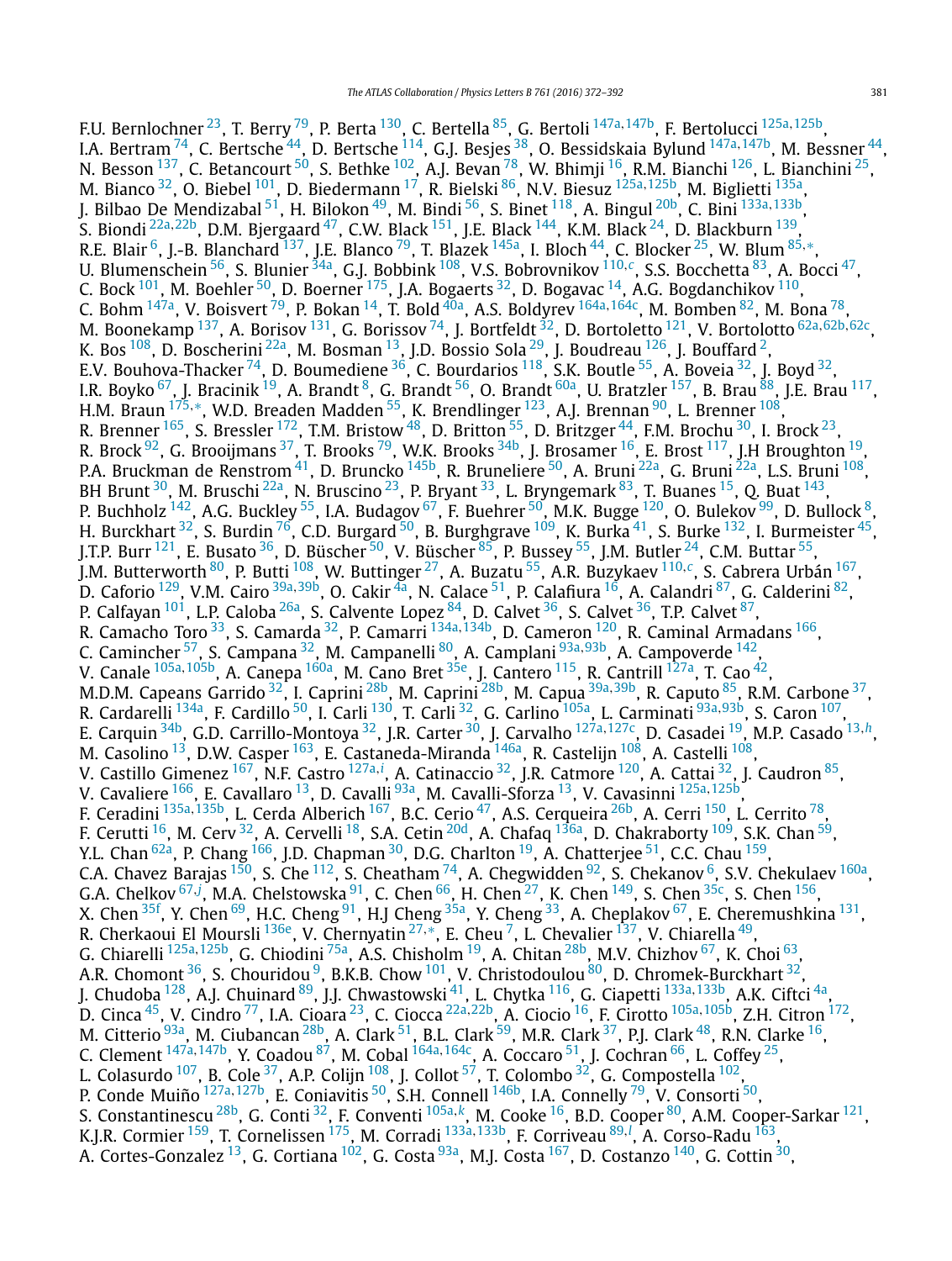G. Cowan  $^{79}$  $^{79}$  $^{79}$ , B.E. Cox  $^{86}$ , K. Cranmer  $^{111}$  $^{111}$  $^{111}$ , S.J. Crawley  $^{55}$ , G. Cree  $^{31}$ , S. Crépé-Renaudin  $^{57}$ , F. Crescioli  $^{82}$ , W.A. Cribbs [147a](#page-19-0)*,*[147b,](#page-19-0) M. Crispin Ortuzar [121,](#page-18-0) M. Cristinziani [23,](#page-17-0) V. Croft [107,](#page-18-0) G. Crosetti [39a](#page-17-0)*,*[39b,](#page-17-0) T. Cuhadar Donszelmann <sup>140</sup>, J. Cummings <sup>176</sup>, M. Curatolo <sup>49</sup>, J. Cúth <sup>85</sup>, C. Cuthbert <sup>151</sup>, H. Czirr <sup>142</sup>, P. Czodrowski [3,](#page-17-0) G. D'amen [22a](#page-17-0)*,*[22b,](#page-17-0) S. D'Auria [55,](#page-17-0) M. D'Onofrio [76](#page-18-0), M.J. Da Cunha Sargedas De Sousa [127a](#page-18-0)*,*[127b,](#page-18-0) C. Da Via [86,](#page-18-0) W. Dabrowski [40a,](#page-17-0) T. Dado [145a,](#page-19-0) T. Dai [91,](#page-18-0) O. Dale  $^{15}$ , F. Dallaire  $^{96}$ , C. Dallapiccola  $^{88}$ , M. Dam  $^{38}$ , J.R. Dandoy  $^{33}$ , N.P. Dang  $^{50}$ , A.C. Daniells  $^{19}$ , N.S. Dann <sup>86</sup>, M. Danninger <sup>168</sup>, M. Dano Hoffmann <sup>137</sup>, V. Dao <sup>50</sup>, G. Darbo <sup>52a</sup>, S. Darmora <sup>8</sup>, J. Dassoulas <sup>3</sup>, A. Dattagupta <sup>[63](#page-17-0)</sup>, W. Davey <sup>23</sup>, C. David <sup>169</sup>, T. Davidek <sup>130</sup>, M. Davies <sup>154</sup>, P. Davison <sup>80</sup>, E. Dawe <sup>90</sup>, I. Dawson <sup>140</sup>, R.K. Daya-Ishmukhametova <sup>88</sup>, K. De <sup>8</sup>, R. de Asmundis <sup>105a</sup>, A. De Benedetti <sup>114</sup>, S. De Castro <sup>[22a](#page-17-0),22b</sup>, S. De Cecco <sup>82</sup>, N. De Groot <sup>107</sup>, P. de Jong <sup>[108](#page-18-0)</sup>, H. De la Torre <sup>[84](#page-18-0)</sup>, F. De Lorenzi <sup>66</sup>, A. De Maria  $^{56}$ , D. De Pedis  $^{133a}$ , A. De Salvo  $^{133a}$ , U. De Sanctis  $^{150}$ , A. De Santo  $^{150}$ , J.B. De Vivie De Regie $^{118}$  $^{118}$  $^{118}$ , W.J. Dearnaley $^{74}$ , R. Debbe $^{27}$ , C. Debenedetti $^{138}$ , D.V. Dedovich $^{67},$ N. Dehghanian [3,](#page-17-0) I. Deigaard [108,](#page-18-0) M. Del Gaudio [39a](#page-17-0)*,*[39b](#page-17-0), J. Del Peso [84,](#page-18-0) T. Del Prete [125a](#page-18-0)*,*[125b](#page-18-0), D. Delgove [118,](#page-18-0) F. Deliot [137,](#page-18-0) C.M. Delitzsch [51,](#page-17-0) M. Deliyergiyev [77,](#page-18-0) A. Dell'Acqua [32,](#page-17-0) L. Dell'Asta [24,](#page-17-0) M. Dell'Orso [125a](#page-18-0)*,*[125b,](#page-18-0) M. Della Pietra [105a](#page-18-0)*,[k](#page-19-0)*, D. della Volpe [51,](#page-17-0) M. Delmastro [5,](#page-17-0) P.A. Delsart [57,](#page-17-0) D.A. DeMarco [159,](#page-19-0) S. Demers [176,](#page-19-0) M. Demichev  $^{67}$ , A. Demilly  $^{82}$ , S.P. Denisov  $^{131}$ , D. Denysiuk  $^{137}$ , D. Derendarz  $^{41}$  $^{41}$  $^{41}$ , J.E. Derkaoui  $^{136\mathrm{d}}$ , F. Derue  $^{82}$ , P. Dervan  $^{76}$  $^{76}$  $^{76}$ , K. Desch  $^{23}$ , C. Deterre  $^{44}$ , K. Dette  $^{45}$ , P.O. Deviveiros  $^{32}$ , A. Dewhurst  $^{132}$ , S. Dhaliwal [25,](#page-17-0) A. Di Ciaccio [134a](#page-18-0)*,*[134b,](#page-18-0) L. Di Ciaccio [5,](#page-17-0) W.K. Di Clemente [123,](#page-18-0) C. Di Donato [133a](#page-18-0)*,*[133b,](#page-18-0) A. Di Girolamo [32,](#page-17-0) B. Di Girolamo [32,](#page-17-0) B. Di Micco [135a](#page-18-0)*,*[135b](#page-18-0), R. Di Nardo [32](#page-17-0), A. Di Simone [50,](#page-17-0) R. Di Sipio [159,](#page-19-0) D. Di Valentino <sup>[31](#page-17-0)</sup>, C. Diaconu <sup>87</sup>, M. Diamond <sup>159</sup>, F.A. Dias <sup>[48](#page-17-0)</sup>, M.A. Diaz <sup>34a</sup>, E.B. Diehl <sup>91</sup>, J. Dietrich <sup>17</sup>, S. Diglio <sup>[87](#page-18-0)</sup>, A. Dimitrievska <sup>14</sup>, J. Dingfelder <sup>23</sup>, P. Dita <sup>28b</sup>, S. Dita <sup>28b</sup>, F. Dittus <sup>32</sup>, F. Djama <sup>87</sup>, T. Djobava <sup>53b</sup>, J.I. Djuvsland <sup>[60a](#page-17-0)</sup>, M.A.B. do Vale <sup>26c</sup>, D. Dobos <sup>32</sup>, M. Dobre <sup>28b</sup>, C. Doglioni <sup>83</sup>, T. Dohmae [156,](#page-19-0) J. Dolejsi [130,](#page-18-0) Z. Dolezal [130,](#page-18-0) B.A. Dolgoshein [99](#page-18-0)*,*[∗](#page-20-0), M. Donadelli [26d,](#page-17-0) S. Donati [125a](#page-18-0)*,*[125b,](#page-18-0) P. Dondero <sup>[122a](#page-18-0), [122b](#page-18-0)</sup>, J. Donini<sup>36</sup>, J. Dopke <sup>132</sup>, A. Doria <sup>105a</sup>, M.T. Dova <sup>73</sup>, A.T. Doyle <sup>55</sup>, E. Drechsler <sup>56</sup>, M. Dris [10,](#page-17-0) Y. Du [35d,](#page-17-0) J. Duarte-Campderros [154](#page-19-0), E. Duchovni [172,](#page-19-0) G. Duckeck [101,](#page-18-0) O.A. Ducu [96](#page-18-0)*,[m](#page-19-0)*, D. Duda  $^{108}$ , A. Dudarev  $^{32}$ , E.M. Duffield  $^{16}$ , L. Duflot  $^{118}$ , L. Duguid  $^{79}$ , M. Dührssen  $^{32}$ , M. Dumancic  $^{172}$ , M. Dunford <sup>[60a](#page-17-0)</sup>, H. Duran Yildiz <sup>4a</sup>, M. Düren <sup>54</sup>, A. Durglishvili <sup>53b</sup>, D. Duschinger <sup>46</sup>, B. Dutta <sup>44</sup>, M. Dyndal  $^{44}$ , C. Eckardt  $^{44}$ , K.M. Ecker  $^{102}$ , R.C. Edgar  $^{91}$ , N.C. Edwards  $^{48}$ , T. Eifert  $^{32}$ , G. Eigen  $^{15}$  $^{15}$  $^{15}$ , K. Einsweiler <sup>16</sup>, T. Ekelof <sup>165</sup>, M. El Kacimi <sup>136c</sup>, V. Ellajosyula <sup>87</sup>, M. Ellert <sup>165</sup>, S. Elles <sup>5</sup>, F. Ellinghaus <sup>175</sup>, A.A. Elliot <sup>169</sup>, N. Ellis <sup>32</sup>, J. Elmsheuser <sup>27</sup>, M. Elsing <sup>32</sup>, D. Emeliyanov <sup>132</sup>, Y. Enari <sup>156</sup>, O.C. Endner <sup>85</sup>, M. Endo  $^{119}$ , J.S. Ennis  $^{170}$ , J. Erdmann  $^{45}$  $^{45}$  $^{45}$ , A. Ereditato  $^{18}$  $^{18}$  $^{18}$ , G. Ernis  $^{175}$  $^{175}$  $^{175}$ , J. Ernst  $^2$ , M. Ernst  $^{27}$ , S. Errede  $^{166}$ , E. Ertel <sup>85</sup>, M. Escalier <sup>118</sup>, H. Esch <sup>45</sup>, C. Escobar <sup>126</sup>, B. Esposito <sup>49</sup>, A.I. Etienvre <sup>137</sup>, E. Etzion <sup>154</sup>, H. Evans [63,](#page-17-0) A. Ezhilov [124,](#page-18-0) F. Fabbri [22a](#page-17-0)*,*[22b,](#page-17-0) L. Fabbri [22a](#page-17-0)*,*[22b,](#page-17-0) G. Facini [33,](#page-17-0) R.M. Fakhrutdinov [131,](#page-18-0) S. Falciano [133a,](#page-18-0) R.J. Falla [80,](#page-18-0) J. Faltova [130,](#page-18-0) Y. Fang [35a,](#page-17-0) M. Fanti [93a](#page-18-0)*,*[93b,](#page-18-0) A. Farbin [8,](#page-17-0) A. Farilla [135a,](#page-18-0) C. Farina [126,](#page-18-0) E.M. Farina [122a](#page-18-0)*,*[122b,](#page-18-0) T. Farooque [13,](#page-17-0) S. Farrell [16,](#page-17-0) S.M. Farrington [170](#page-19-0), P. Farthouat [32,](#page-17-0) F. Fassi <sup>136e</sup>, P. Fassnacht <sup>32</sup>, D. Fassouliotis <sup>5</sup>, M. Faucci Giannelli <sup>79</sup>, A. Favareto <sup>[52a](#page-17-0),52b</sup>, W.J. Fawcett <sup>[121](#page-18-0)</sup>, L. Fayard [118,](#page-18-0) O.L. Fedin [124](#page-18-0)*,[n](#page-19-0)*, W. Fedorko [168,](#page-19-0) S. Feigl [120,](#page-18-0) L. Feligioni [87,](#page-18-0) C. Feng [35d,](#page-17-0) E.J. Feng [32,](#page-17-0) H. Feng [91,](#page-18-0) A.B. Fenyuk <sup>131</sup>, L. Feremenga <sup>8</sup>, P. Fernandez Martinez <sup>[167](#page-19-0)</sup>, S. Fernandez Perez <sup>13</sup>, J. Ferrando <sup>55</sup>, A. Ferrari <sup>165</sup>, P. Ferrari <sup>108</sup>, R. Ferrari <sup>122a</sup>, D.E. Ferreira de Lima <sup>60b</sup>, A. Ferrer <sup>167</sup>, D. Ferrere <sup>51</sup>, C. Ferretti <sup>[91](#page-18-0)</sup>, A. Ferretto Parodi <sup>[52a](#page-17-0),52b</sup>, F. Fiedler <sup>85</sup>, A. Filipčič <sup>77</sup>, M. Filipuzzi <sup>44</sup>, F. Filthaut <sup>107</sup>, M. Fincke-Keeler [169,](#page-19-0) K.D. Finelli [151,](#page-19-0) M.C.N. Fiolhais [127a](#page-18-0)*,*[127c,](#page-18-0) L. Fiorini [167,](#page-19-0) A. Firan [42,](#page-17-0) A. Fischer [2,](#page-17-0) C. Fischer  $^{13}$ , J. Fischer  $^{175}$ , W.C. Fisher  $^{92}$ , N. Flaschel  $^{44}$ , I. Fleck  $^{142}$ , P. Fleischmann  $^{91}$ , G.T. Fletcher  $^{140}$ , R.R.M. Fletcher  $^{123}$ , T. Flick  $^{175}$ , A. Floderus  $^{83}$ , L.R. Flores Castillo  $^{62a}$  $^{62a}$  $^{62a}$ , M.J. Flowerdew  $^{102}$ , G.T. Forcolin  $^{86}$ , A. Formica  $^{137}$ , A. Forti  $^{86}$ , A.G. Foster  $^{19}$ , D. Fournier  $^{118}$ , H. Fox  $^{74}$ , S. Fracchia  $^{13}$ , P. Francavilla  $^{82}$ , M. Franchini [22a](#page-17-0)*,*[22b,](#page-17-0) D. Francis [32](#page-17-0), L. Franconi [120,](#page-18-0) M. Franklin [59,](#page-17-0) M. Frate [163,](#page-19-0) M. Fraternali [122a](#page-18-0)*,*[122b,](#page-18-0) D. Freeborn <sup>80</sup>, S.M. Fressard-Batraneanu<sup>32</sup>, F. Friedrich <sup>46</sup>, D. Froidevaux <sup>32</sup>, J.A. Frost <sup>121</sup>, C. Fukunaga <sup>157</sup>, E. Fullana Torregrosa [85,](#page-18-0) T. Fusayasu [103](#page-18-0), J. Fuster [167,](#page-19-0) C. Gabaldon [57,](#page-17-0) O. Gabizon [175,](#page-19-0) A. Gabrielli [22a](#page-17-0)*,*[22b,](#page-17-0) A. Gabrielli [16,](#page-17-0) G.P. Gach [40a,](#page-17-0) S. Gadatsch [32,](#page-17-0) S. Gadomski [51,](#page-17-0) G. Gagliardi [52a](#page-17-0)*,*[52b,](#page-17-0) L.G. Gagnon [96,](#page-18-0) P. Gagnon [63,](#page-17-0) C. Galea [107,](#page-18-0) B. Galhardo [127a](#page-18-0)*,*[127c,](#page-18-0) E.J. Gallas [121,](#page-18-0) B.J. Gallop [132,](#page-18-0) P. Gallus [129,](#page-18-0) G. Galster [38,](#page-17-0) K.K. Gan <sup>112</sup>, J. Gao <sup>[35b](#page-17-0),[87](#page-18-0)</sup>, Y. Gao <sup>48</sup>, Y.S. Gao <sup>[144](#page-19-0),[f](#page-19-0)</sup>, F.M. Garay Walls <sup>48</sup>, C. García <sup>167</sup>, J.E. García Navarro <sup>167</sup>, M. Garcia-Sciveres <sup>16</sup>, R.W. Gardner <sup>33</sup>, N. Garelli <sup>144</sup>, V. Garonne <sup>120</sup>, A. Gascon Bravo <sup>44</sup>, C. Gatti <sup>49</sup>, A. Gaudiello <sup>[52a](#page-17-0), 52b</sup>, G. Gaudio <sup>122a</sup>, B. Gaur <sup>142</sup>, L. Gauthier <sup>96</sup>, I.L. Gavrilenko <sup>97</sup>, C. Gay <sup>168</sup>, G. Gaycken <sup>23</sup>,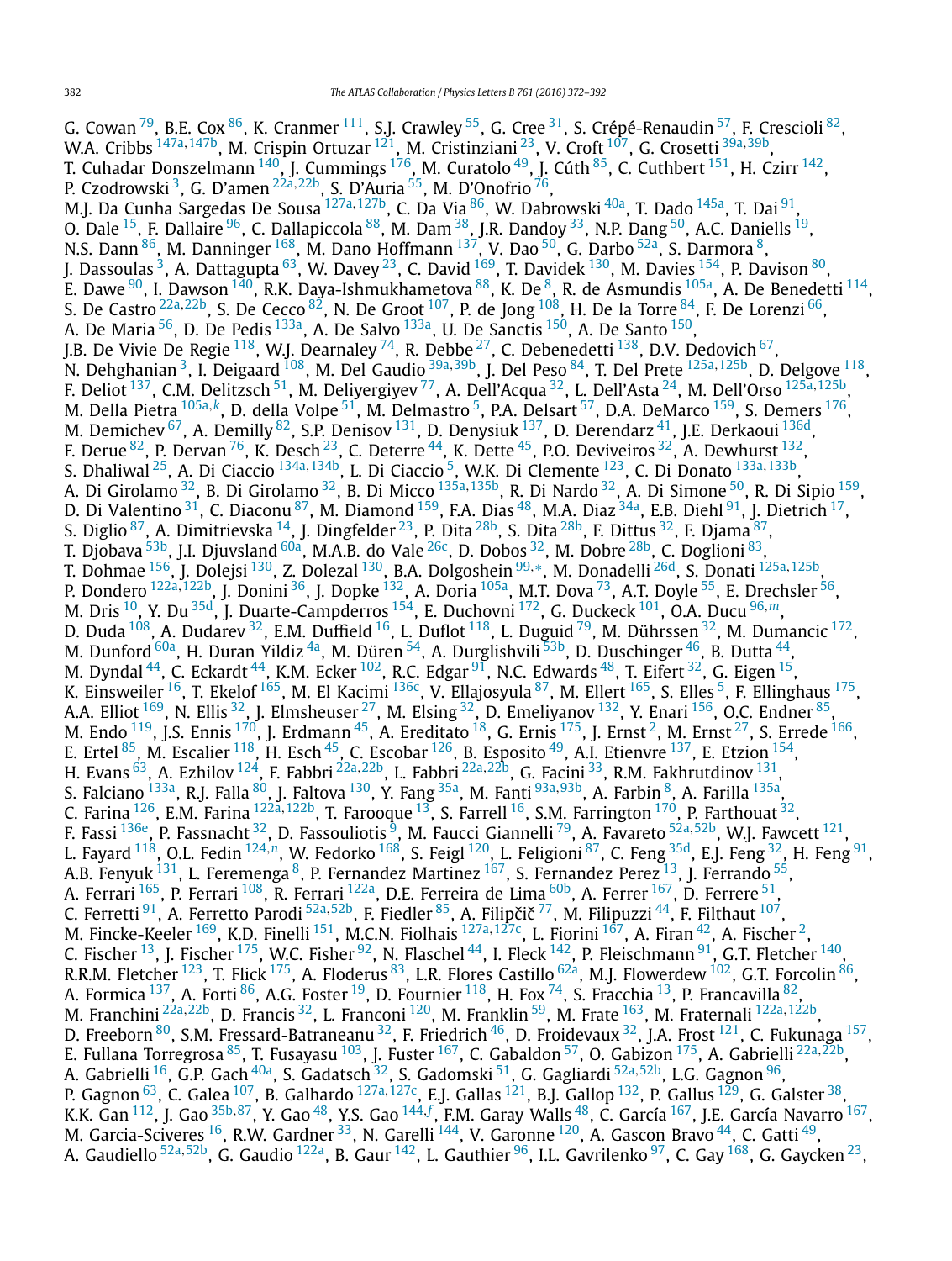E.N. Gazis <sup>10</sup>, Z. Gecse <sup>168</sup>, C.N.P. Gee <sup>132</sup>, Ch. Geich-Gimbel <sup>[23](#page-17-0)</sup>, M. Geisen <sup>85</sup>, M.P. Geisler <sup>60a</sup>, C. Gemme [52a,](#page-17-0) M.H. Genest [57,](#page-17-0) C. Geng [35b](#page-17-0)*,[o](#page-19-0)*, S. Gentile [133a](#page-18-0)*,*[133b,](#page-18-0) S. George [79,](#page-18-0) D. Gerbaudo [13,](#page-17-0) A. Gershon [154,](#page-19-0) S. Ghasemi [142,](#page-18-0) H. Ghazlane [136b](#page-18-0), M. Ghneimat [23,](#page-17-0) B. Giacobbe [22a,](#page-17-0) S. Giagu [133a](#page-18-0)*,*[133b,](#page-18-0) P. Giannetti [125a](#page-18-0)*,*[125b,](#page-18-0) B. Gibbard [27,](#page-17-0) S.M. Gibson [79,](#page-18-0) M. Gignac [168](#page-19-0), M. Gilchriese [16,](#page-17-0) T.P.S. Gillam [30](#page-17-0), D. Gillberg [31,](#page-17-0) G. Gilles [175,](#page-19-0) D.M. Gingrich [3](#page-17-0)*,[d](#page-19-0)*, N. Giokaris [9,](#page-17-0) M.P. Giordani [164a](#page-19-0)*,*[164c,](#page-19-0) F.M. Giorgi [22a,](#page-17-0) F.M. Giorgi <sup>17</sup>, P.F. Giraud <sup>137</sup>, P. Giromini <sup>[59](#page-17-0)</sup>, D. Giugni <sup>93a</sup>, F. Giuli <sup>121</sup>, C. Giuliani <sup>[102](#page-18-0)</sup>, M. Giulini <sup>60b</sup>, B.K. Gjelsten <sup>120</sup>, S. Gkaitatzis <sup>155</sup>, I. Gkialas <sup>155</sup>, E.L. Gkougkousis <sup>118</sup>, L.K. Gladilin <sup>100</sup>, C. Glasman <sup>84</sup>, J. Glatzer  $^{50}$  $^{50}$  $^{50}$ , P.C.F. Glaysher  $^{48}$ , A. Glazov  $^{44}$ , M. Goblirsch-Kolb  $^{102}$ , J. Godlewski  $^{41}$ , S. Goldfarb  $^{90}$ , T. Golling [51,](#page-17-0) D. Golubkov [131,](#page-18-0) A. Gomes [127a](#page-18-0)*,*[127b](#page-18-0)*,*[127d,](#page-18-0) R. Gonçalo [127a,](#page-18-0) J. Goncalves Pinto Firmino Da Costa  $^{137}$ , G. Gonella  $^{50}$ , L. Gonella  $^{19}$ , A. Gongadze  $^{67}$ , S. González de la Hoz  $^{167}$ , G. Gonzalez Parra  $^{13}$  $^{13}$  $^{13}$ , S. Gonzalez-Sevilla  $^{51}$ , L. Goossens  $^{32}$ , P.A. Gorbounov  $^{98}$ , H.A. Gordon [27,](#page-17-0) I. Gorelov [106,](#page-18-0) B. Gorini [32,](#page-17-0) E. Gorini [75a](#page-18-0)*,*[75b,](#page-18-0) A. Gorišek [77,](#page-18-0) E. Gornicki [41,](#page-17-0) A.T. Goshaw [47,](#page-17-0) C. Gössling [45,](#page-17-0) M.I. Gostkin [67,](#page-17-0) C.R. Goudet [118,](#page-18-0) D. Goujdami [136c,](#page-18-0) A.G. Goussiou [139,](#page-18-0) N. Govender [146b](#page-19-0)*,[p](#page-19-0)*, E. Gozani [153,](#page-19-0) L. Graber [56,](#page-17-0) I. Grabowska-Bold [40a,](#page-17-0) P.O.J. Gradin [57,](#page-17-0) P. Grafström [22a](#page-17-0)*,*[22b,](#page-17-0) J. Gramling [51,](#page-17-0) E. Gramstad <sup>120</sup>, S. Grancagnolo <sup>17</sup>, V. Gratchev <sup>124</sup>, P.M. Gravila <sup>28e</sup>, H.M. Gray <sup>32</sup>, E. Graziani <sup>135a</sup>, Z.D. Greenwood <sup>[81](#page-18-0),[q](#page-19-0)</sup>, C. Grefe <sup>23</sup>, K. Gregersen <sup>80</sup>, I.M. Gregor <sup>44</sup>, P. Grenier <sup>144</sup>, K. Grevtsov <sup>5</sup>, J. Griffiths <sup>8</sup>, A.A. Grillo [138,](#page-18-0) K. Grimm [74](#page-18-0), S. Grinstein [13](#page-17-0)*,[r](#page-19-0)* , Ph. Gris [36,](#page-17-0) J.-F. Grivaz [118,](#page-18-0) S. Groh [85,](#page-18-0) J.P. Grohs [46,](#page-17-0) E. Gross  $^{172}$ , J. Grosse-Knetter  $^{56}$ , G.C. Grossi  $^{81}$  $^{81}$  $^{81}$ , Z.J. Grout  $^{150}$ , L. Guan  $^{91}$ , W. Guan  $^{173}$  $^{173}$  $^{173}$ , J. Guenther  $^{64}$ , F. Guescini [51,](#page-17-0) D. Guest [163,](#page-19-0) O. Gueta [154,](#page-19-0) E. Guido [52a](#page-17-0)*,*[52b,](#page-17-0) T. Guillemin [5,](#page-17-0) S. Guindon [2,](#page-17-0) U. Gul [55,](#page-17-0) C. Gumpert [32,](#page-17-0) J. Guo [35e,](#page-17-0) Y. Guo [35b](#page-17-0)*,[o](#page-19-0)*, S. Gupta [121,](#page-18-0) G. Gustavino [133a](#page-18-0)*,*[133b,](#page-18-0) P. Gutierrez [114,](#page-18-0) N.G. Gutierrez Ortiz  $80$ , C. Gutschow  $46$ , C. Guyot  $137$ , C. Gwenlan  $121$ , C.B. Gwilliam  $76$ , A. Haas  $111$ , C. Haber  $^{16}$ , H.K. Hadavand  $^8$ , N. Haddad  $^{136\mathrm{e}}$ , A. Hadef  $^{87}$ , P. Haefner  $^{23}$ , S. Hageböck  $^{23}$ , Z. Hajduk  $^{41}$ , H. Hakobyan [177](#page-19-0)*,*[∗](#page-20-0), M. Haleem [44,](#page-17-0) J. Haley [115,](#page-18-0) G. Halladjian [92,](#page-18-0) G.D. Hallewell [87](#page-18-0), K. Hamacher [175,](#page-19-0) P. Hamal  $^{116}$  $^{116}$  $^{116}$ , K. Hamano  $^{169}$ , A. Hamilton  $^{146}$ , G.N. Hamity  $^{140}$ , P.G. Hamnett  $^{44}$ , L. Han  $^{35\mathrm{b}}$ , K. Hanagaki <sup>[68](#page-17-0),[s](#page-19-0)</sup>, K. Hanawa <sup>[156](#page-19-0)</sup>, M. Hance <sup>138</sup>, B. Haney <sup>123</sup>, S. Hanisch <sup>32</sup>, P. Hanke <sup>60a</sup>, R. Hanna <sup>137</sup>, J.B. Hansen <sup>38</sup>, J.D. Hansen <sup>38</sup>, M.C. Hansen <sup>23</sup>, P.H. Hansen <sup>38</sup>, K. Hara <sup>161</sup>, A.S. Hard <sup>173</sup>, T. Harenberg <sup>175</sup>, F. Hariri  $^{118}$ , S. Harkusha  $^{94}$ , R.D. Harrington  $^{48}$ , P.F. Harrison  $^{170}$ , F. Hartjes  $^{108}$ , N.M. Hartmann  $^{101}$ , M. Hasegawa  $^{69}$ , Y. Hasegawa  $^{141}$ , A. Hasib  $^{114}$ , S. Hassani  $^{137}$ , S. Haug  $^{18}$ , R. Hauser  $^{92}$ , L. Hauswald  $^{46}$ , M. Havranek  $^{128}$ , C.M. Hawkes  $^{19}$ , R.J. Hawkings  $^{32}$ , D. Hayden  $^{92}$ , C.P. Hays  $^{121}$ , J.M. Hays  $^{78}$ , H.S. Hayward  $^{76}$ , S.J. Haywood  $^{132}$ , S.J. Head  $^{19}$ , T. Heck  $^{85}$ , V. Hedberg  $^{83}$ , L. Heelan  $^8$ , S. Heim  $^{123}$ , T. Heim  $^{16}$ , B. Heinemann  $^{16}$ , J.J. Heinrich  $^{101}$ , L. Heinrich  $^{111}$ , C. Heinz  $^{54}$ , J. Hejbal  $^{128}$ , L. Helary  $^{24}$ , S. Hellman <sup>[147a](#page-19-0), 147b</sup>, C. Helsens <sup>32</sup>, J. Henderson <sup>[121](#page-18-0)</sup>, R.C.W. Henderson <sup>74</sup>, Y. Heng <sup>[173](#page-19-0)</sup>, S. Henkelmann <sup>[168](#page-19-0)</sup>, A.M. Henriques Correia<sup>32</sup>, S. Henrot-Versille <sup>118</sup>, G.H. Herbert <sup>17</sup>, Y. Hernández Jiménez <sup>167</sup>, H. Herr<sup>85</sup>, G. Herten  $^{50}$ , R. Hertenberger  $^{101}$ , L. Hervas  $^{32}$ , G.G. Hesketh  $^{80}$ , N.P. Hessey  $^{108}$ , J.W. Hetherly  $^{42}$ , R. Hickling <sup>78</sup>, E. Higón-Rodriguez <sup>167</sup>, E. Hill <sup>169</sup>, J.C. Hill <sup>[30](#page-17-0)</sup>, K.H. Hiller <sup>44</sup>, S.J. Hillier <sup>19</sup>, I. Hinchliffe <sup>16</sup>, E. Hines  $^{123}$ , R.R. Hinman  $^{16}$ , M. Hirose  $^{50}$ , D. Hirschbuehl  $^{175}$ , J. Hobbs  $^{149}$ , N. Hod  $^{160a}$ , M.C. Hodgkinson  $^{140}$ , P. Hodgson  $^{140}$ , A. Hoecker  $^{32}$ , M.R. Hoeferkamp  $^{106}$ , F. Hoenig  $^{101}$ , D. Hohn  $^{23}$ , T.R. Holmes <sup>16</sup>, M. Homann <sup>45</sup>, T.M. Hong <sup>126</sup>, B.H. Hooberman <sup>[166](#page-19-0)</sup>, W.H. Hopkins <sup>117</sup>, Y. Horii <sup>104</sup>, A.J. Horton  $^{143}$ , J-Y. Hostachy  $^{57}$ , S. Hou  $^{152}$  $^{152}$  $^{152}$ , A. Hoummada  $^{136a}$ , J. Howarth  $^{44}$ , M. Hrabovsky  $^{116}$  $^{116}$  $^{116}$ , I. Hristova <sup>17</sup>, J. Hrivnac <sup>118</sup>, T. Hryn'ova <sup>[5](#page-17-0)</sup>, A. Hrynevich <sup>95</sup>, C. Hsu <sup>146c</sup>, P.J. Hsu <sup>[152](#page-19-0),*[t](#page-19-0)*</sup>, S.-C. Hsu <sup>[139](#page-18-0)</sup>, D. Hu <sup>37</sup>, Q. Hu  $^{35b}$  $^{35b}$  $^{35b}$ , Y. Huang  $^{44}$  $^{44}$  $^{44}$ , Z. Hubacek  $^{129}$ , F. Hubaut  $^{87}$ , F. Huegging  $^{23}$ , T.B. Huffman  $^{121}$ , E.W. Hughes  $^{37}$ , G. Hughes [74,](#page-18-0) M. Huhtinen [32,](#page-17-0) P. Huo [149,](#page-19-0) N. Huseynov [67](#page-17-0)*,[b](#page-19-0)*, J. Huston [92,](#page-18-0) J. Huth [59,](#page-17-0) G. Iacobucci [51](#page-17-0), G. Iakovidis  $^{27}$ , I. Ibragimov  $^{142}$ , L. Iconomidou-Fayard  $^{118}$ , E. Ideal  $^{176}$ , Z. Idrissi  $^{136\mathrm{e}}$ , P. Iengo  $^{32}$ , O. Igonkina [108](#page-18-0)*,[u](#page-19-0)*, T. Iizawa [171,](#page-19-0) Y. Ikegami [68,](#page-17-0) M. Ikeno [68,](#page-17-0) Y. Ilchenko [11](#page-17-0)*,[v](#page-19-0)*, D. Iliadis [155,](#page-19-0) N. Ilic [144,](#page-19-0) T. Ince [102,](#page-18-0) G. Introzzi [122a](#page-18-0)*,*[122b,](#page-18-0) P. Ioannou [9](#page-17-0)*,*[∗](#page-20-0), M. Iodice [135a,](#page-18-0) K. Iordanidou [37,](#page-17-0) V. Ippolito [59,](#page-17-0) M. Ishino [70,](#page-18-0) M. Ishitsuka  $158$ , R. Ishmukhametov  $112$ , C. Issever  $121$ , S. Istin  $20a$ , F. Ito  $161$ , J.M. Iturbe Ponce  $86$ , R. Iuppa <sup>[134a](#page-18-0), 134b</sup>, W. Iwanski <sup>41</sup>, H. Iwasaki <sup>68</sup>, J.M. Izen <sup>43</sup>, V. Izzo <sup>105a</sup>, S. Jabbar <sup>3</sup>, B. Jackson <sup>123</sup>, M. Jackson <sup>76</sup>, P. Jackson <sup>1</sup>, V. Jain <sup>2</sup>, K.B. Jakobi <sup>85</sup>, K. Jakobs <sup>50</sup>, S. Jakobsen <sup>32</sup>, T. Jakoubek <sup>128</sup>, D.O. Jamin  $^{115}$  $^{115}$  $^{115}$ , D.K. Jana $^{81}$ , E. Jansen $^{80}$  $^{80}$  $^{80}$ , R. Jansky  $^{64}$ , J. Janssen  $^{23}$ , M. Janus  $^{56}$ , G. Jarlskog  $^{83}$ , N. Javadov <sup>[67](#page-17-0),[b](#page-19-0)</sup>, T. Javůrek <sup>50</sup>, F. Jeanneau <sup>137</sup>, L. Jeanty <sup>16</sup>, J. Jejelava <sup>[53a](#page-17-0),[w](#page-19-0)</sup>, G.-Y. Jeng <sup>151</sup>, D. Jennens <sup>90</sup>, P. Jenni [50](#page-17-0)*,[x](#page-19-0)*, J. Jentzsch [45,](#page-17-0) C. Jeske [170,](#page-19-0) S. Jézéquel [5,](#page-17-0) H. Ji [173](#page-19-0), J. Jia [149,](#page-19-0) H. Jiang [66,](#page-17-0) Y. Jiang [35b,](#page-17-0) S. Jiggins [80,](#page-18-0) J. Jimenez Pena <sup>167</sup>, S. Jin <sup>35a</sup>, A. Jinaru <sup>28b</sup>, O. Jinnouchi <sup>158</sup>, P. Johansson <sup>140</sup>, K.A. Johns <sup>7</sup>, W.J. Johnson <sup>139</sup>,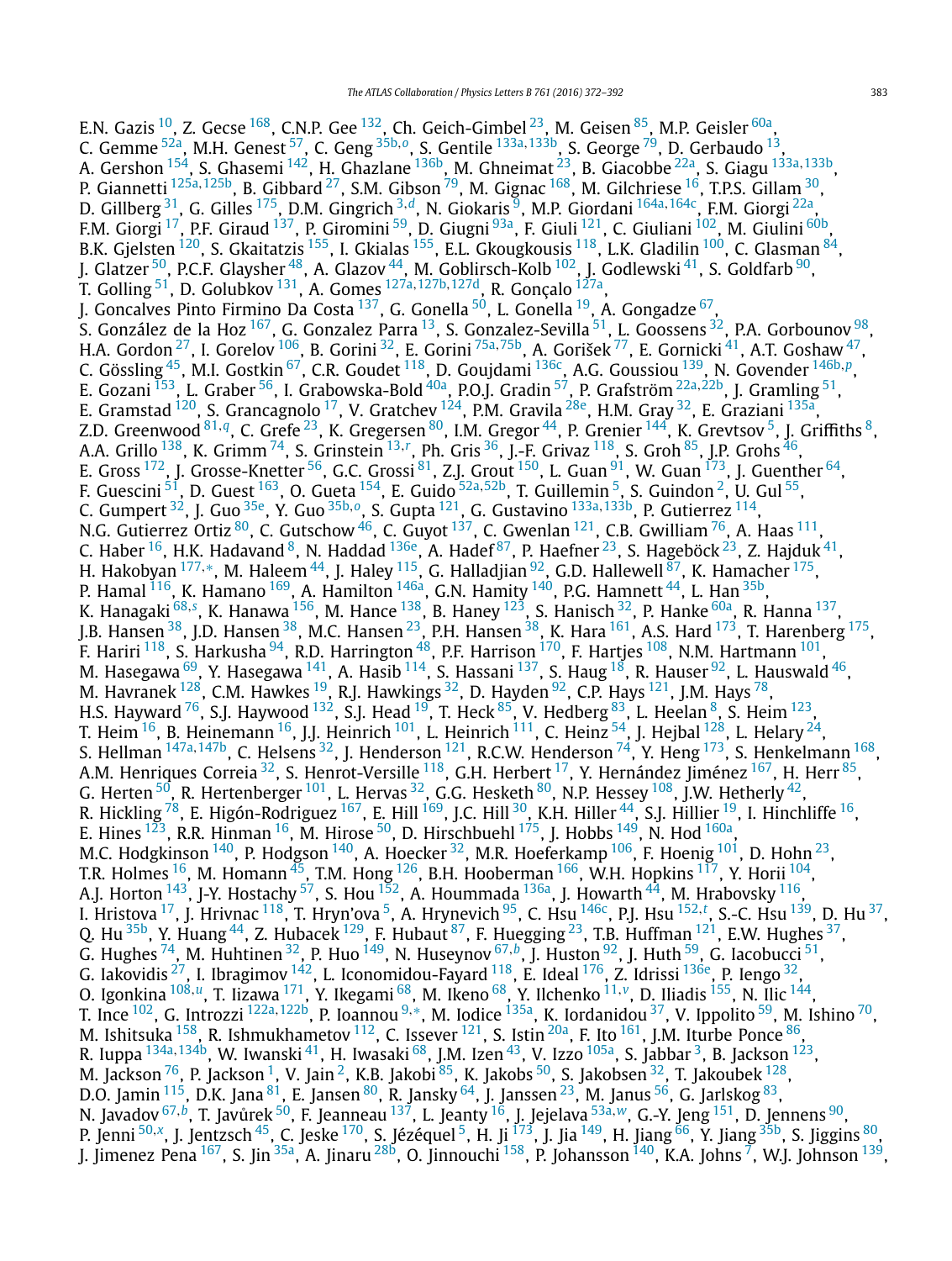K. Jon-And <sup>[147a](#page-19-0), 147b</sup>, G. Jones <sup>[170](#page-19-0)</sup>, R.W.L. Jones <sup>74</sup>, S. Jones <sup>7</sup>, T.J. Jones <sup>[76](#page-18-0)</sup>, J. Jongmanns <sup>[60a](#page-17-0)</sup>, P.M. Jorge [127a](#page-18-0)*,*[127b,](#page-18-0) J. Jovicevic [160a](#page-19-0), X. Ju [173,](#page-19-0) A. Juste Rozas [13](#page-17-0)*,[r](#page-19-0)* , M.K. Köhler [172,](#page-19-0) A. Kaczmarska [41,](#page-17-0) M. Kado  $^{118}$ , H. Kagan  $^{112}$ , M. Kagan  $^{144}$ , S.J. Kahn  $^{87}$ , E. Kajomovitz  $^{47}$ , C.W. Kalderon  $^{121}$ , A. Kaluza  $^{85}$ , S. Kama <sup>42</sup>, A. Kamenshchikov <sup>131</sup>, N. Kanaya <sup>156</sup>, S. Kaneti <sup>30</sup>, L. Kanjir <sup>77</sup>, V.A. Kantserov <sup>99</sup>, J. Kanzaki <sup>[68](#page-17-0)</sup>, B. Kaplan  $^{111}$ , L.S. Kaplan  $^{173}$ , A. Kapliy  $^{33}$ , D. Kar  $^{146\rm c}$ , K. Karakostas  $^{10}$ , A. Karamaoun  $^3$ , N. Karastathis  $^{10}$ , M.J. Kareem <sup>56</sup>, E. Karentzos <sup>10</sup>, M. Karnevskiy <sup>85</sup>, S.N. Karpov <sup>[67](#page-17-0)</sup>, Z.M. Karpova <sup>67</sup>, K. Karthik <sup>111</sup>, V. Kartvelishvili $^{74}$ , A.N. Karyukhin $^{131}$ , K. Kasahara $^{161}$ , L. Kashif $^{173}$ , R.D. Kass $^{112}$ , A. Kastanas $^{15}$ , Y. Kataoka <sup>156</sup>, C. Kato <sup>156</sup>, A. Katre <sup>51</sup>, J. Katzy <sup>44</sup>, K. Kawagoe <sup>72</sup>, T. Kawamoto <sup>156</sup>, G. Kawamura <sup>56</sup>, S. Kazama [156,](#page-19-0) V.F. Kazanin [110](#page-18-0)*,[c](#page-19-0)*, R. Keeler [169,](#page-19-0) R. Kehoe [42,](#page-17-0) J.S. Keller [44,](#page-17-0) J.J. Kempster [79,](#page-18-0) K Kentaro [104,](#page-18-0) H. Keoshkerian <sup>159</sup>, O. Kepka <sup>128</sup>, B.P. Kerševan <sup>77</sup>, S. Kersten <sup>175</sup>, R.A. Keyes <sup>89</sup>, M. Khader <sup>[166](#page-19-0)</sup>, F. Khalil-zada [12,](#page-17-0) A. Khanov [115,](#page-18-0) A.G. Kharlamov [110](#page-18-0)*,[c](#page-19-0)*, T.J. Khoo [51,](#page-17-0) V. Khovanskiy [98,](#page-18-0) E. Khramov [67,](#page-17-0) J. Khubua [53b](#page-17-0)*,[y](#page-19-0)*, S. Kido [69,](#page-18-0) H.Y. Kim [8,](#page-17-0) S.H. Kim [161](#page-19-0), Y.K. Kim [33,](#page-17-0) N. Kimura [155,](#page-19-0) O.M. Kind [17,](#page-17-0) B.T. King [76,](#page-18-0) M. King <sup>167</sup>, S.B. King <sup>[168](#page-19-0)</sup>, J. Kirk <sup>132</sup>, A.E. Kiryunin <sup>102</sup>, T. Kishimoto <sup>69</sup>, D. Kisielewska <sup>40a</sup>, F. Kiss <sup>50</sup>, K. Kiuchi <sup>161</sup>, O. Kivernyk <sup>137</sup>, E. Kladiva <sup>[145b](#page-19-0)</sup>, M.H. Klein <sup>37</sup>, M. Klein <sup>76</sup>, U. Klein <sup>76</sup>, K. Kleinknecht <sup>85</sup>, P. Klimek <sup>109</sup>, A. Klimentov <sup>27</sup>, R. Klingenberg <sup>45</sup>, J.A. Klinger <sup>140</sup>, T. Klioutchnikova <sup>32</sup>, E.-E. Kluge <sup>60a</sup>, P. Kluit <sup>108</sup>, S. Kluth <sup>102</sup>, J. Knapik <sup>41</sup>, E. Kneringer <sup>64</sup>, E.B.F.G. Knoops <sup>87</sup>, A. Knue <sup>55</sup>, A. Kobayashi <sup>[156](#page-19-0)</sup>, D. Kobayashi <sup>158</sup>, T. Kobayashi <sup>156</sup>, M. Kobel <sup>46</sup>, M. Kocian <sup>144</sup>, P. Kodys <sup>[130](#page-18-0)</sup>, T. Koffas <sup>31</sup>, E. Koffeman <sup>108</sup>, T. Koi [144,](#page-19-0) H. Kolanoski [17,](#page-17-0) M. Kolb [60b,](#page-17-0) I. Koletsou [5,](#page-17-0) A.A. Komar [97](#page-18-0)*,*[∗](#page-20-0), Y. Komori [156,](#page-19-0) T. Kondo [68,](#page-17-0) N. Kondrashova [44,](#page-17-0) K. Köneke [50,](#page-17-0) A.C. König [107,](#page-18-0) T. Kono [68](#page-17-0)*,[z](#page-19-0)* , R. Konoplich [111](#page-18-0)*,[aa](#page-19-0)*, N. Konstantinidis [80](#page-18-0), R. Kopeliansky <sup>63</sup>, S. Koperny <sup>40a</sup>, L. Köpke <sup>[85](#page-18-0)</sup>, A.K. Kopp <sup>[50](#page-17-0)</sup>, K. Korcyl <sup>41</sup>, K. Kordas <sup>155</sup>, A. Korn <sup>80</sup>, A.A. Korol [110](#page-18-0)*,[c](#page-19-0)*, I. Korolkov [13,](#page-17-0) E.V. Korolkova [140,](#page-18-0) O. Kortner [102](#page-18-0), S. Kortner [102,](#page-18-0) T. Kosek [130,](#page-18-0) V.V. Kostyukhin $^{23}$ , A. Kotwal $^{47}$ , A. Kourkoumeli-Charalampidi  $^{155}$ , C. Kourkoumelis  $^9$ , V. Kouskoura  $^{27},$ A.B. Kowalewska <sup>41</sup>, R. Kowalewski <sup>169</sup>, T.Z. Kowalski <sup>[40a](#page-17-0)</sup>, C. Kozakai <sup>156</sup>, W. Kozanecki <sup>137</sup>, A.S. Kozhin <sup>131</sup>, V.A. Kramarenko  $^{100}$ , G. Kramberger  $^{77}$ , D. Krasnopevtsev  $^{99}$ , M.W. Krasny  $^{82}$ , A. Krasznahorkay  $^{32}$ , J.K. Kraus <sup>23</sup>, A. Kravchenko <sup>27</sup>, M. Kretz <sup>60c</sup>, J. Kretzschmar <sup>76</sup>, K. Kreutzfeldt <sup>54</sup>, P. Krieger <sup>[159](#page-19-0)</sup>, K. Krizka <sup>33</sup>, K. Kroeninger  $^{45}$ , H. Kroha  $^{102}$ , J. Kroll  $^{123}$  $^{123}$  $^{123}$ , J. Kroseberg  $^{23}$ , J. Krstic  $^{14}$ , U. Kruchonak  $^{67}$ , H. Krüger  $^{23}$ , N. Krumnack  $^{66}$ , A. Kruse  $^{173}$ , M.C. Kruse  $^{47}$ , M. Kruskal  $^{24}$ , T. Kubota  $^{90}$ , H. Kucuk  $^{80}$ , S. Kuday  $^{4\mathrm{b}}$ , J.T. Kuechler <sup>175</sup>, S. Kuehn <sup>50</sup>, A. Kugel <sup>60c</sup>, F. Kuger <sup>[174](#page-19-0)</sup>, A. Kuhl <sup>138</sup>, T. Kuhl <sup>44</sup>, V. Kukhtin <sup>67</sup>, R. Kukla <sup>137</sup>, Y. Kulchitsky [94,](#page-18-0) S. Kuleshov [34b,](#page-17-0) M. Kuna [133a](#page-18-0)*,*[133b,](#page-18-0) T. Kunigo [70](#page-18-0), A. Kupco [128,](#page-18-0) H. Kurashige [69,](#page-18-0) Y.A. Kurochkin <sup>[94](#page-18-0)</sup>, V. Kus <sup>128</sup>, E.S. Kuwertz <sup>169</sup>, M. Kuze <sup>158</sup>, J. Kvita <sup>116</sup>, T. Kwan <sup>169</sup>, D. Kyriazopoulos <sup>140</sup>, A. La Rosa [102,](#page-18-0) J.L. La Rosa Navarro [26d](#page-17-0), L. La Rotonda [39a](#page-17-0)*,*[39b,](#page-17-0) C. Lacasta [167,](#page-19-0) F. Lacava [133a](#page-18-0)*,*[133b,](#page-18-0) J. Lacey [31](#page-17-0), H. Lacker <sup>17</sup>, D. Lacour <sup>82</sup>, V.R. Lacuesta <sup>167</sup>, E. Ladygin <sup>67</sup>, R. Lafaye <sup>5</sup>, B. Laforge <sup>82</sup>, T. Lagouri <sup>176</sup>, S. Lai <sup>56</sup>, S. Lammers  $^{63}$ , W. Lampl  $^7$ , E. Lançon  $^{137}$ , U. Landgraf  $^{50}$ , M.P.J. Landon  $^{78}$ , V.S. Lang  $^{60{\rm a}}$ , J.C. Lange  $^{13}$ , A.J. Lankford <sup>163</sup>, F. Lanni <sup>27</sup>, K. Lantzsch <sup>23</sup>, A. Lanza <sup>[122a](#page-18-0)</sup>, S. Laplace <sup>82</sup>, C. Lapoire <sup>32</sup>, J.F. Laporte <sup>137</sup>, T. Lari [93a,](#page-18-0) F. Lasagni Manghi [22a](#page-17-0)*,*[22b,](#page-17-0) M. Lassnig [32,](#page-17-0) P. Laurelli [49,](#page-17-0) W. Lavrijsen [16,](#page-17-0) A.T. Law [138,](#page-18-0) P. Laycock [76,](#page-18-0) T. Lazovich [59,](#page-17-0) M. Lazzaroni [93a](#page-18-0)*,*[93b,](#page-18-0) B. Le [90,](#page-18-0) O. Le Dortz [82,](#page-18-0) E. Le Guirriec [87,](#page-18-0) E.P. Le Quilleuc [137](#page-18-0), M. LeBlanc  $^{169}$  $^{169}$  $^{169}$ , T. LeCompte  $^6$ , F. Ledroit-Guillon  $^{57}$ , C.A. Lee  $^{27}$ , S.C. Lee  $^{152}$ , L. Lee  $^1$ , G. Lefebvre  $^{82}$ , M. Lefebvre  $^{169}$ , F. Legger  $^{101}$ , C. Leggett  $^{16}$ , A. Lehan  $^{76}$  $^{76}$  $^{76}$ , G. Lehmann Miotto  $^{32}$ , X. Lei  $^7$ , W.A. Leight  $^{31}$ , A. Leisos [155](#page-19-0)*,[ab](#page-19-0)*, A.G. Leister [176](#page-19-0), M.A.L. Leite [26d,](#page-17-0) R. Leitner [130,](#page-18-0) D. Lellouch [172](#page-19-0), B. Lemmer [56](#page-17-0), K.J.C. Leney [80,](#page-18-0) T. Lenz [23,](#page-17-0) B. Lenzi [32,](#page-17-0) R. Leone [7,](#page-17-0) S. Leone [125a](#page-18-0)*,*[125b,](#page-18-0) C. Leonidopoulos [48,](#page-17-0) S. Leontsinis [10,](#page-17-0) G. Lerner <sup>150</sup>, C. Leroy <sup>96</sup>, A.A.J. Lesage <sup>137</sup>, C.G. Lester <sup>30</sup>, M. Levchenko <sup>124</sup>, J. Levêque <sup>5</sup>, D. Levin <sup>91</sup>, L.J. Levinson [172,](#page-19-0) M. Levy [19,](#page-17-0) D. Lewis [78,](#page-18-0) A.M. Leyko [23,](#page-17-0) M. Leyton [43,](#page-17-0) B. Li [35b](#page-17-0)*,[o](#page-19-0)*, H. Li [149,](#page-19-0) H.L. Li [33,](#page-17-0) L. Li [47,](#page-17-0) L. Li <sup>35e</sup>, Q. Li <sup>35a</sup>, S. Li <sup>47</sup>, X. Li <sup>86</sup>, Y. Li <sup>142</sup>, Z. Liang <sup>35a</sup>, B. Liberti <sup>134a</sup>, A. Liblong <sup>159</sup>, P. Lichard <sup>32</sup>, K. Lie [166,](#page-19-0) J. Liebal [23,](#page-17-0) W. Liebig [15,](#page-17-0) A. Limosani [151,](#page-19-0) S.C. Lin [152](#page-19-0)*,[ac](#page-19-0)*, T.H. Lin [85,](#page-18-0) B.E. Lindquist [149,](#page-19-0) A.E. Lionti <sup>51</sup>, E. Lipeles <sup>[123](#page-18-0)</sup>, A. Lipniacka <sup>15</sup>, M. Lisovyi <sup>60b</sup>, T.M. Liss <sup>166</sup>, A. Lister <sup>168</sup>, A.M. Litke <sup>138</sup>, B. Liu [152](#page-19-0)*,[ad](#page-19-0)*, D. Liu [152,](#page-19-0) H. Liu [91,](#page-18-0) H. Liu [27,](#page-17-0) J. Liu [87,](#page-18-0) J.B. Liu [35b,](#page-17-0) K. Liu [87,](#page-18-0) L. Liu [166,](#page-19-0) M. Liu [47,](#page-17-0) M. Liu [35b,](#page-17-0) Y.L. Liu [35b,](#page-17-0) Y. Liu [35b,](#page-17-0) M. Livan [122a](#page-18-0)*,*[122b,](#page-18-0) A. Lleres [57,](#page-17-0) J. Llorente Merino [35a,](#page-17-0) S.L. Lloyd [78,](#page-18-0) F. Lo Sterzo [152,](#page-19-0) E. Lobodzinska $^{44}$ , P. Loch  $^7$ , W.S. Lockman  $^{138}$ , F.K. Loebinger  $^{86}$  $^{86}$  $^{86}$ , A.E. Loevschall-Jensen  $^{38}$ , K.M. Loew  $^{25}$ , A. Loginov <sup>176</sup>, T. Lohse <sup>17</sup>, K. Lohwasser <sup>44</sup>, M. Lokajicek <sup>128</sup>, B.A. Long <sup>24</sup>, J.D. Long <sup>166</sup>, R.E. Long <sup>74</sup>, L. Longo [75a](#page-18-0)*,*[75b,](#page-18-0) K.A. Looper [112,](#page-18-0) L. Lopes [127a,](#page-18-0) D. Lopez Mateos [59,](#page-17-0) B. Lopez Paredes [140,](#page-18-0) I. Lopez Paz [13,](#page-17-0) A. Lopez Solis <sup>82</sup>, J. Lorenz <sup>101</sup>, N. Lorenzo Martinez <sup>63</sup>, M. Losada <sup>21</sup>, P.J. Lösel <sup>101</sup>, X. Lou <sup>35a</sup>, A. Lounis <sup>118</sup>, J. Love  $^{6}$ , P.A. Love  $^{74}$ , H. Lu  $^{62a}$ , N. Lu  $^{91}$ , H.J. Lubatti  $^{139}$ , C. Luci  $^{133a,133b}$  $^{133a,133b}$  $^{133a,133b}$ , A. Lucotte  $^{57}$ , C. Luedtke  $^{50}$ ,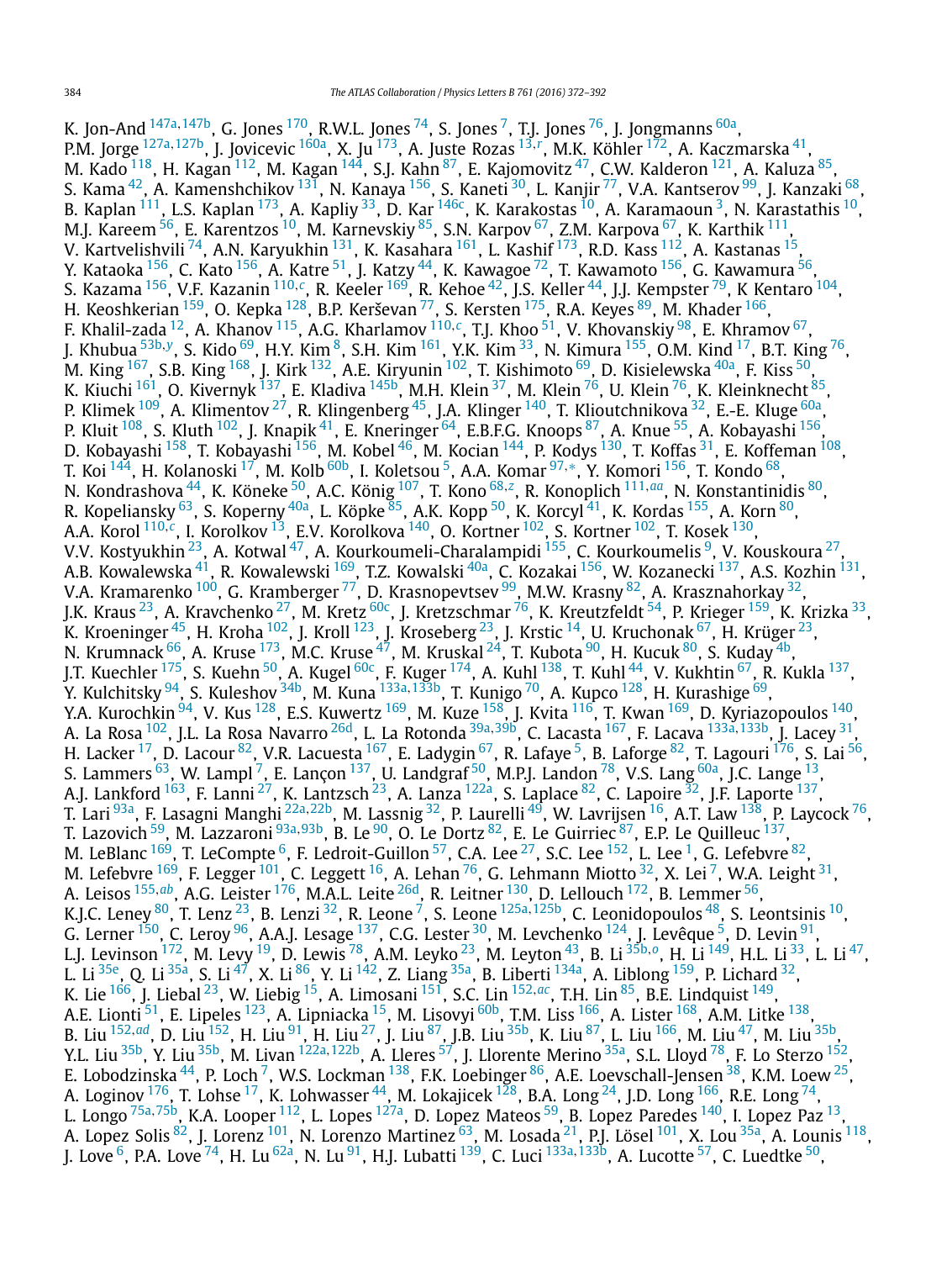F. Luehring [63,](#page-17-0) W. Lukas [64,](#page-17-0) L. Luminari [133a,](#page-18-0) O. Lundberg [147a](#page-19-0)*,*[147b,](#page-19-0) B. Lund-Jensen [148,](#page-19-0) P.M. Luzi [82,](#page-18-0) D. Lynn  $^{27}$ , R. Lysak  $^{128}$ , E. Lytken  $^{83}$ , V. Lyubushkin  $^{67}$ , H. Ma  $^{27}$ , L.L. Ma  $^{35{\rm d}}$ , Y. Ma  $^{35{\rm d}}$ , G. Maccarrone  $^{49}$ , A. Macchiolo <sup>102</sup>, C.M. Macdonald <sup>140</sup>, B. Maček <sup>77</sup>, J. Machado Miguens <sup>[123](#page-18-0),127b</sup>, D. Madaffari <sup>87</sup>, R. Madar  $^{36}$ , H.J. Maddocks  $^{165}$ , W.F. Mader  $^{46}$ , A. Madsen  $^{44}$  $^{44}$  $^{44}$ , J. Maeda  $^{69}$ , S. Maeland  $^{15}$ , T. Maeno  $^{27}$ , A. Maevskiy  $^{100}$ , E. Magradze  $^{56}$ , J. Mahlstedt  $^{108}$ , C. Maiani  $^{118}$ , C. Maidantchik  $^{26$ a, A.A. Maier  $^{102}$  $^{102}$  $^{102}$ , T. Maier [101,](#page-18-0) A. Maio [127a](#page-18-0)*,*[127b](#page-18-0)*,*[127d,](#page-18-0) S. Majewski [117,](#page-18-0) Y. Makida [68](#page-17-0), N. Makovec [118,](#page-18-0) B. Malaescu [82,](#page-18-0) Pa. Malecki $^{41}$ , V.P. Maleev  $^{124}$ , F. Malek $^{57}$ , U. Mallik $^{65}$  $^{65}$  $^{65}$ , D. Malon $^6$ , C. Malone  $^{144}$ , S. Maltezos  $^{10}$ , S. Malyukov <sup>32</sup>, J. Mamuzic <sup>167</sup>, G. Mancini <sup>49</sup>, B. Mandelli <sup>32</sup>, L. Mandelli <sup>93a</sup>, I. Mandić <sup>77</sup>, J. Maneira [127a](#page-18-0)*,*[127b,](#page-18-0) L. Manhaes de Andrade Filho [26b,](#page-17-0) J. Manjarres Ramos [160b,](#page-19-0) A. Mann [101,](#page-18-0) A. Manousos [32,](#page-17-0) B. Mansoulie [137,](#page-18-0) J.D. Mansour [35a,](#page-17-0) R. Mantifel [89,](#page-18-0) M. Mantoani [56](#page-17-0), S. Manzoni [93a](#page-18-0)*,*[93b,](#page-18-0) L. Mapelli <sup>32</sup>, G. Marceca <sup>[29](#page-17-0)</sup>, L. March <sup>51</sup>, G. Marchiori <sup>82</sup>, M. Marcisovsky <sup>128</sup>, M. Marjanovic <sup>14</sup>, D.E. Marley  $91$ , F. Marroquim  $^{26a}$ , S.P. Marsden  $^{86}$ , Z. Marshall  $^{16}$ , S. Marti-Garcia  $^{167}$ , B. Martin  $^{92}$ , T.A. Martin [170,](#page-19-0) V.J. Martin [48,](#page-17-0) B. Martin dit Latour [15,](#page-17-0) M. Martinez [13](#page-17-0)*,[r](#page-19-0)* , V.I. Martinez Outschoorn [166,](#page-19-0) S. Martin-Haugh <sup>[132](#page-18-0)</sup>, V.S. Martoiu <sup>28b</sup>, A.C. Martyniuk <sup>80</sup>, M. Marx <sup>139</sup>, A. Marzin <sup>32</sup>, L. Masetti <sup>85</sup>, T. Mashimo [156,](#page-19-0) R. Mashinistov [97,](#page-18-0) J. Masik [86,](#page-18-0) A.L. Maslennikov [110](#page-18-0)*,[c](#page-19-0)*, I. Massa [22a](#page-17-0)*,*[22b,](#page-17-0) L. Massa [22a](#page-17-0)*,*[22b](#page-17-0), P. Mastrandrea [5,](#page-17-0) A. Mastroberardino [39a](#page-17-0)*,*[39b,](#page-17-0) T. Masubuchi [156,](#page-19-0) P. Mättig [175,](#page-19-0) J. Mattmann [85,](#page-18-0) J. Maurer [28b,](#page-17-0) S.J. Maxfield [76,](#page-18-0) D.A. Maximov [110](#page-18-0)*,[c](#page-19-0)*, R. Mazini [152,](#page-19-0) S.M. Mazza [93a](#page-18-0)*,*[93b,](#page-18-0) N.C. Mc Fadden [106,](#page-18-0) G. Mc Goldrick  $^{159}$ , S.P. Mc Kee  $^{91}$ , A. McCarn  $^{91}$ , R.L. McCarthy  $^{149}$ , T.G. McCarthy  $^{102}$ , L.I. McClymont  $^{80}$ , E.F. McDonald [90,](#page-18-0) K.W. McFarlane [58](#page-17-0)*,*[∗](#page-20-0), J.A. Mcfayden [80,](#page-18-0) G. Mchedlidze [56,](#page-17-0) S.J. McMahon [132,](#page-18-0) R.A. McPherson <sup>[169](#page-19-0), !</sup>, M. Medinnis <sup>44</sup>, S. Meehan <sup>139</sup>, S. Meh[l](#page-19-0)hase <sup>101</sup>, A. Mehta <sup>76</sup>, K. Meier <sup>60a</sup>, C. Meineck  $^{101}$ , B. Meirose  $^{43}$ , D. Melini  $^{167}$ , B.R. Mellado Garcia  $^{146c}$ , M. Melo  $^{145a}$ , F. Meloni  $^{18}$ , A. Mengarelli [22a](#page-17-0)*,*[22b,](#page-17-0) S. Menke [102,](#page-18-0) E. Meoni [162,](#page-19-0) S. Mergelmeyer [17,](#page-17-0) P. Mermod [51,](#page-17-0) L. Merola [105a](#page-18-0)*,*[105b,](#page-18-0) C. Meroni [93a,](#page-18-0) F.S. Merritt [33,](#page-17-0) A. Messina [133a](#page-18-0)*,*[133b,](#page-18-0) J. Metcalfe [6,](#page-17-0) A.S. Mete [163,](#page-19-0) C. Meyer [85,](#page-18-0) C. Meyer [123,](#page-18-0) J-P. Meyer  $^{137}$ , J. Meyer  $^{108}$ , H. Meyer Zu Theenhausen  $^{60a}$ , F. Miano  $^{150}$ , R.P. Middleton  $^{132}$ , S. Miglioranzi <sup>[52a](#page-17-0),52b</sup>, L. Mijović <sup>[23](#page-17-0)</sup>, G. Mikenberg <sup>[172](#page-19-0)</sup>, M. Mikestikova <sup>128</sup>, M. Mikuž <sup>77</sup>, M. Milesi <sup>90</sup>, A. Milic [64,](#page-17-0) D.W. Miller [33,](#page-17-0) C. Mills [48](#page-17-0), A. Milov [172,](#page-19-0) D.A. Milstead [147a](#page-19-0)*,*[147b,](#page-19-0) A.A. Minaenko [131,](#page-18-0) Y. Minami <sup>156</sup>, I.A. Minashvili <sup>67</sup>, A.I. Mincer <sup>111</sup>, B. Mindur <sup>[40a](#page-17-0)</sup>, M. Mineev <sup>67</sup>, Y. Ming <sup>173</sup>, L.M. Mir <sup>13</sup>, K.P. Mistry <sup>123</sup>, T. Mitani <sup>171</sup>, J. Mitrevski <sup>101</sup>, V.A. Mitsou <sup>167</sup>, A. Miucci <sup>51</sup>, P.S. Miyagawa <sup>140</sup>, J.U. Mjörnmark [83,](#page-18-0) T. Moa [147a](#page-19-0)*,*[147b,](#page-19-0) K. Mochizuki [96,](#page-18-0) S. Mohapatra [37,](#page-17-0) S. Molander [147a](#page-19-0)*,*[147b,](#page-19-0) R. Moles-Valls  $^{23}$ , R. Monden  $^{70}$ , M.C. Mondragon  $^{92}$ , K. Mönig  $^{44}$ , J. Monk  $^{38}$ , E. Monnier  $^{87},$ A. Montalbano [149,](#page-19-0) J. Montejo Berlingen [32,](#page-17-0) F. Monticelli [73,](#page-18-0) S. Monzani [93a](#page-18-0)*,*[93b](#page-18-0), R.W. Moore [3,](#page-17-0) N. Mortundation, J. Mortugo Berlinger, A. Mortugon, C. Morettini [52a,](#page-17-0) D. Mori  $^{143}$ , T. Mori  $^{156}$  $^{156}$  $^{156}$ , M. Morii  $^{59}$ , N. Moring, D. Moreno  $^{21}$ , M. Moreno  $^{21}$ , M. Moreno Llácer  $^{56}$ , P. Morettini  $^{52}$ a, D. Mor M. Morinaga  $^{156}$ , V. Morisbak  $^{120}$ , S. Moritz  $^{85}$ , A.K. Morley  $^{151}$ , G. Mornacchi  $^{32}$ , J.D. Morris  $^{78}$  $^{78}$  $^{78}$ , S.S. Mortensen <sup>38</sup>, L. Morvaj <sup>149</sup>, M. Mosidze <sup>53b</sup>, J. Moss <sup>[144](#page-19-0)</sup>, K. Motohashi <sup>158</sup>, R. Mount <sup>144</sup>, E. Mountricha [27,](#page-17-0) S.V. Mouraviev [97](#page-18-0)*,*[∗](#page-20-0), E.J.W. Moyse [88,](#page-18-0) S. Muanza [87,](#page-18-0) R.D. Mudd [19,](#page-17-0) F. Mueller [102,](#page-18-0) J. Mueller  $^{126}$ , R.S.P. Mueller  $^{101}$ , T. Mueller  $^{30}$  $^{30}$  $^{30}$ , D. Muenstermann  $^{74}$ , P. Mullen  $^{55}$ , G.A. Mullier  $^{18}$ , F.J. Munoz Sanchez [86,](#page-18-0) J.A. Murillo Quijada [19,](#page-17-0) W.J. Murray [170](#page-19-0)*,*[132,](#page-18-0) H. Musheghyan [56,](#page-17-0) M. Muškinja [77,](#page-18-0) A.G. Myagkov [131](#page-18-0)*,[ae](#page-19-0)*, M. Myska [129,](#page-18-0) B.P. Nachman [144,](#page-19-0) O. Nackenhorst [51,](#page-17-0) K. Nagai [121,](#page-18-0) R. Nagai [68](#page-17-0)*,[z](#page-19-0)* , K. Nagano  $^{68}$  $^{68}$  $^{68}$ , Y. Nagasaka  $^{61}$ , K. Nagata  $^{161}$ , M. Nagel  $^{50}$ , E. Nagy  $^{87}$ , A.M. Nairz  $^{32}$ , Y. Nakahama  $^{32}$ , K. Nakamura <sup>68</sup>, T. Nakamura <sup>156</sup>, I. Nakano <sup>113</sup>, H. Namasivayam <sup>[43](#page-17-0)</sup>, R.F. Naranjo Garcia <sup>44</sup>, R. Narayan <sup>11</sup>, D.I. Narrias Villar <sup>60a</sup>, I. Naryshkin <sup>124</sup>, T. Naumann <sup>44</sup>, G. Navarro <sup>21</sup>, R. Nayyar<sup>7</sup>, H.A. Neal <sup>91</sup>, P.Yu. Nechaeva [97,](#page-18-0) T.J. Neep [86,](#page-18-0) P.D. Nef [144,](#page-19-0) A. Negri [122a](#page-18-0)*,*[122b,](#page-18-0) M. Negrini [22a,](#page-17-0) S. Nektarijevic [107,](#page-18-0) C. Nellist [118,](#page-18-0) A. Nelson [163,](#page-19-0) S. Nemecek [128,](#page-18-0) P. Nemethy [111,](#page-18-0) A.A. Nepomuceno [26a,](#page-17-0) M. Nessi [32](#page-17-0)*,[af](#page-19-0)* , M.S. Neubauer  $^{166}$ , M. Neumann  $^{175}$ , R.M. Neves  $^{111}$ , P. Nevski  $^{27}$ , P.R. Newman  $^{19}$ , D.H. Nguyen  $^6$ , T. Nguyen Manh  $^{96}$ , R.B. Nickerson  $^{121}$ , R. Nicolaidou  $^{137}$ , J. Nielsen  $^{138}$ , A. Nikiforov  $^{17}$ , V. Nikolaenko [131](#page-18-0)*,[ae](#page-19-0)*, I. Nikolic-Audit [82,](#page-18-0) K. Nikolopoulos [19,](#page-17-0) J.K. Nilsen [120,](#page-18-0) P. Nilsson [27,](#page-17-0) Y. Ninomiya [156,](#page-19-0) A. Nisati <sup>133a</sup>, R. Nisius <sup>102</sup>, T. Nobe <sup>15[6](#page-17-0)</sup>, L. Nodulman <sup>6</sup>, M. Nomachi <sup>119</sup>, I. Nomidis <sup>31</sup>, T. Nooney <sup>78</sup>, S. Norberg  $^{114}$ , M. Nordberg  $^{32}$ , N. Norjoharuddeen  $^{121}$ , O. Novgorodova  $^{46}$ , S. Nowak  $^{102}$ , M. Nozaki  $^{68},$ L. Nozka  $^{116}$ , K. Ntekas  $^{10}$  $^{10}$  $^{10}$ , E. Nurse  $^{80}$ , F. Nuti  $^{90}$ , F. O'grady  $^7$ , D.C. O'Neil  $^{143}$ , A.A. O'Rourke  $^{44}$ , V. O'Shea  $^{55}$ , F.G. Oakham [31](#page-17-0)*,[d](#page-19-0)*, H. Oberlack [102,](#page-18-0) T. Obermann [23,](#page-17-0) J. Ocariz [82,](#page-18-0) A. Ochi [69,](#page-18-0) I. Ochoa [37,](#page-17-0) J.P. Ochoa-Ricoux [34a,](#page-17-0) S. Oda  $^{72}$ , S. Odaka  $^{68}$  $^{68}$  $^{68}$ , H. Ogren  $^{63}$ , A. Oh  $^{86}$ , S.H. Oh  $^{47}$ , C.C. Ohm  $^{16}$ , H. Ohman  $^{165}$ , H. Oide  $^{32}$ , H. Okawa <sup>[161](#page-19-0)</sup>, Y. Okumura <sup>33</sup>, T. Okuyama <sup>68</sup>, A. Olariu <sup>28b</sup>, L.F. Oleiro Seabra <sup>127a</sup>, S.A. Olivares Pino <sup>48</sup>,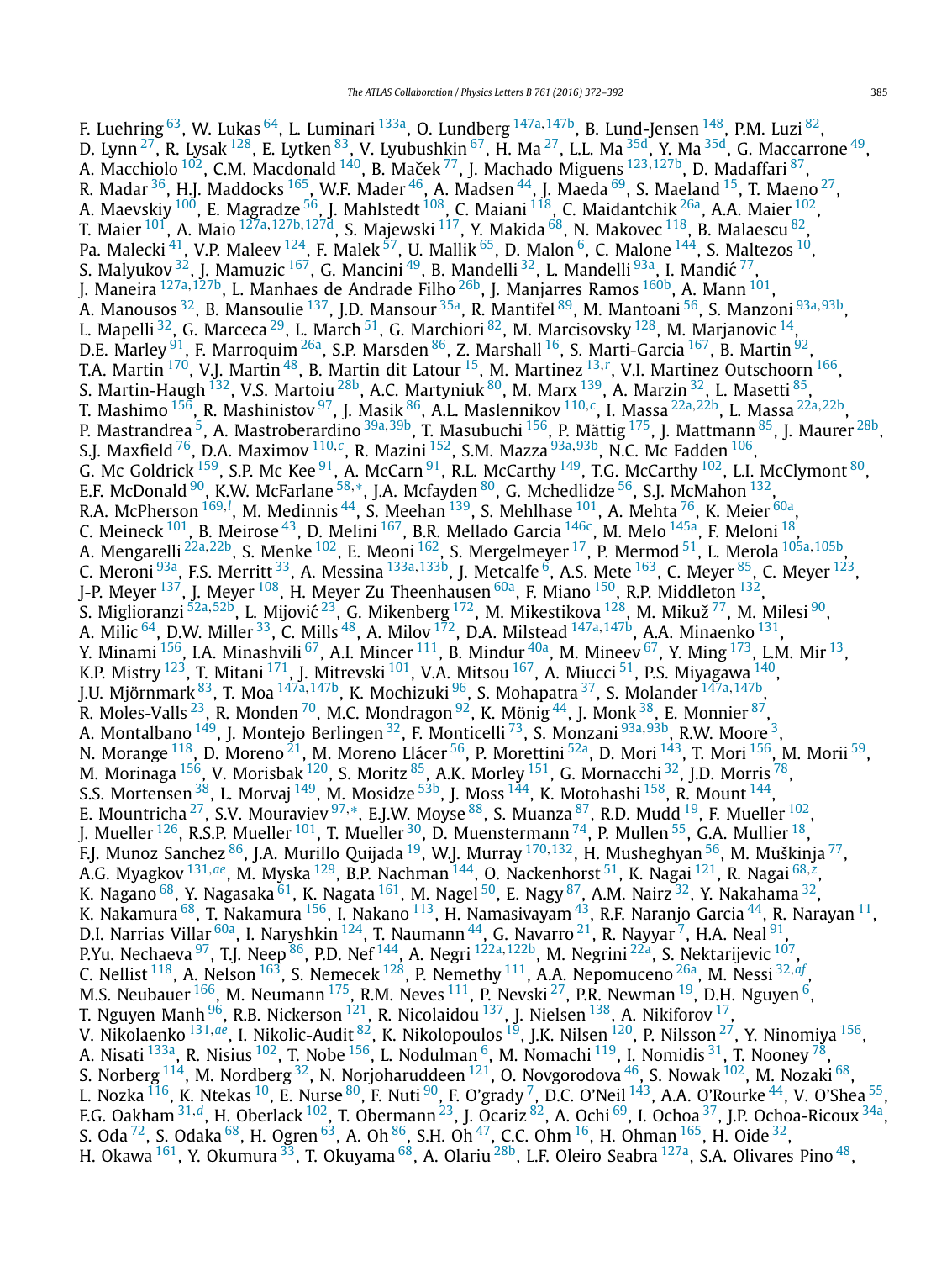D. Oliveira Damazio [27,](#page-17-0) A. Olszewski [41,](#page-17-0) J. Olszowska [41](#page-17-0), A. Onofre [127a](#page-18-0)*,*[127e,](#page-18-0) K. Onogi [104,](#page-18-0) P.U.E. Onyisi [11](#page-17-0)*,[v](#page-19-0)*, M.J. Oreglia [33,](#page-17-0) Y. Oren [154,](#page-19-0) D. Orestano [135a](#page-18-0)*,*[135b,](#page-18-0) N. Orlando [62b,](#page-17-0) R.S. Orr [159,](#page-19-0) B. Osculati [52a](#page-17-0)*,*[52b,](#page-17-0) R. Ospanov $^{86}$ , G. Otero y Garzon $^{29}$ , H. Otono $^{72}$ , M. Ouchrif  $^{136\mathrm{d}}$ , F. Ould-Saada  $^{120}$ , A. Ouraou  $^{137}$ , K.P. Oussoren  $^{108}$  $^{108}$  $^{108}$ , Q. Ouyang  $^{35a}$ , M. Owen  $^{55}$ , R.E. Owen  $^{19}$ , V.E. Ozcan  $^{20a}$ , N. Ozturk  $^8$ , K. Pachal  $^{143}$ , A. Pacheco Pages <sup>13</sup>, L. Pacheco Rodriguez <sup>137</sup>, C. Padilla Aranda <sup>13</sup>, M. Pagáčová <sup>50</sup>, S. Pagan Griso <sup>16</sup>, F. Paige  $^{27}$ , P. Pais  $^{88}$ , K. Pajchel  $^{120}$ , G. Palacino  $^{160b}$ , S. Palestini  $^{32}$ , M. Palka  $^{40b}$ , D. Pallin  $^{36}$ , A. Palma [127a](#page-18-0)*,*[127b](#page-18-0), E.St. Panagiotopoulou [10,](#page-17-0) C.E. Pandini [82,](#page-18-0) J.G. Panduro Vazquez [79,](#page-18-0) P. Pani [147a](#page-19-0)*,*[147b,](#page-19-0) S. Panitkin  $^{27}$ , D. Pantea  $^{28\mathsf{b}}$ , L. Paolozzi  $^{51}$ , Th.D. Papadopoulou  $^{10}$ , K. Papageorgiou  $^{155}$ , A. Paramonov  $^6$ , D. Paredes Hernandez [176,](#page-19-0) A.J. Parker [74,](#page-18-0) M.A. Parker [30,](#page-17-0) K.A. Parker [140,](#page-18-0) F. Parodi [52a](#page-17-0)*,*[52b,](#page-17-0) J.A. Parsons [37,](#page-17-0) U. Parzefall [50,](#page-17-0) V.R. Pascuzzi [159,](#page-19-0) E. Pasqualucci [133a,](#page-18-0) S. Passaggio [52a,](#page-17-0) Fr. Pastore [79,](#page-18-0) G. Pásztor [31](#page-17-0)*,[ag](#page-19-0)*, S. Pataraia  $^{175}$ , J.R. Pater  $^{86}$ , T. Pauly  $^{32}$ , J. Pearce  $^{169}$ , B. Pearson  $^{114}$ , L.E. Pedersen  $^{38}$ , M. Pedersen  $^{120}$ , S. Pedraza Lopez [167,](#page-19-0) R. Pedro [127a](#page-18-0)*,*[127b,](#page-18-0) S.V. Peleganchuk [110](#page-18-0)*,[c](#page-19-0)*, D. Pelikan [165,](#page-19-0) O. Penc [128](#page-18-0), C. Peng [35a,](#page-17-0) H. Peng <sup>35b</sup>, J. Penwell <sup>63</sup>, B.S. Peralva <sup>26b</sup>, M.M. Perego <sup>[137](#page-18-0)</sup>, D.V. Perepelitsa <sup>27</sup>, E. Perez Codina <sup>[160a](#page-19-0)</sup>, L. Perini [93a](#page-18-0)*,*[93b,](#page-18-0) H. Pernegger [32,](#page-17-0) S. Perrella [105a](#page-18-0)*,*[105b,](#page-18-0) R. Peschke [44,](#page-17-0) V.D. Peshekhonov [67,](#page-17-0) K. Peters [44,](#page-17-0) R.F.Y. Peters  $^{86}$ , B.A. Petersen  $^{32}$ , T.C. Petersen  $^{38}$ , E. Petit  $^{57}$ , A. Petridis  $^1$ , C. Petridou  $^{155}$ , P. Petroff  $^{118}$ , E. Petrolo [133a,](#page-18-0) M. Petrov [121,](#page-18-0) F. Petrucci [135a](#page-18-0)*,*[135b,](#page-18-0) N.E. Pettersson [88,](#page-18-0) A. Peyaud [137,](#page-18-0) R. Pezoa [34b,](#page-17-0) P.W. Phillips [132,](#page-18-0) G. Piacquadio [144,](#page-19-0) E. Pianori [170](#page-19-0), A. Picazio [88,](#page-18-0) E. Piccaro [78,](#page-18-0) M. Piccinini [22a](#page-17-0)*,*[22b,](#page-17-0) M.A. Pickering [121,](#page-18-0) R. Piegaia [29,](#page-17-0) J.E. Pilcher [33,](#page-17-0) A.D. Pilkington [86,](#page-18-0) A.W.J. Pin [86,](#page-18-0) M. Pinamonti [164a](#page-19-0)*,*[164c](#page-19-0)*,[ah](#page-19-0)*, J.L. Pinfold <sup>3</sup>, A. Pingel <sup>38</sup>, S. Pires <sup>82</sup>, H. Pirumov <sup>44</sup>, M. Pitt <sup>172</sup>, L. Plazak <sup>145a</sup>, M.-A. Pleier <sup>27</sup>, V. Pleskot <sup>85</sup>, E. Plotnikova [67,](#page-17-0) P. Plucinski [92,](#page-18-0) D. Pluth [66,](#page-17-0) R. Poettgen [147a](#page-19-0)*,*[147b,](#page-19-0) L. Poggioli [118,](#page-18-0) D. Pohl [23](#page-17-0), G. Polesello [122a,](#page-18-0) A. Poley [44,](#page-17-0) A. Policicchio [39a](#page-17-0)*,*[39b,](#page-17-0) R. Polifka [159,](#page-19-0) A. Polini [22a,](#page-17-0) C.S. Pollard [55,](#page-17-0) V. Polychronakos <sup>[27](#page-17-0)</sup>, K. Pommès <sup>32</sup>, L. Pontecorvo <sup>133a</sup>, B.G. Pope <sup>92</sup>, G.A. Popeneciu <sup>28c</sup>, D.S. Popovic <sup>14</sup>, A. Poppleton <sup>32</sup>, S. Pospisil <sup>129</sup>, K. Potamianos <sup>16</sup>, I.N. Potrap <sup>67</sup>, C.J. Potter <sup>[30](#page-17-0)</sup>, C.T. Potter <sup>117</sup>, G. Poulard <sup>32</sup>, J. Poveda <sup>32</sup>, V. Pozdnyakov <sup>67</sup>, M.E. Pozo Astigarraga <sup>32</sup>, P. Pralavorio <sup>87</sup>, A. Pranko <sup>16</sup>, S. Prell <sup>[66](#page-17-0)</sup>, D. Price <sup>86</sup>, L.E. Price <sup>6</sup>, M. Primavera <sup>75a</sup>, S. Prince <sup>89</sup>, M. Proissl <sup>[48](#page-17-0)</sup>, K. Prokofiev <sup>62c</sup>, F. Prokoshin <sup>34b</sup>, S. Protopopescu [27,](#page-17-0) J. Proudfoot [6,](#page-17-0) M. Przybycien [40a,](#page-17-0) D. Puddu [135a](#page-18-0)*,*[135b,](#page-18-0) M. Purohit [27](#page-17-0)*,[ai](#page-19-0)*, P. Puzo [118,](#page-18-0) J. Qian [91,](#page-18-0) G. Qin [55,](#page-17-0) Y. Qin [86,](#page-18-0) A. Quadt [56](#page-17-0), W.B. Quayle [164a](#page-19-0)*,*[164b,](#page-19-0) M. Queitsch-Maitland [86,](#page-18-0) D. Quilty [55,](#page-17-0) S. Raddum  $^{120}$ , V. Radeka $^{27}$ , V. Radescu $^{\rm 60b}$ , S.K. Radhakrishnan  $^{149}$ , P. Radloff  $^{117}$ , P. Rados  $^{90}$ , F. Ragusa [93a](#page-18-0)*,*[93b,](#page-18-0) G. Rahal [178,](#page-19-0) J.A. Raine [86,](#page-18-0) S. Rajagopalan [27,](#page-17-0) M. Rammensee [32,](#page-17-0) C. Rangel-Smith [165,](#page-19-0) M.G. Ratti [93a](#page-18-0)*,*[93b,](#page-18-0) F. Rauscher [101,](#page-18-0) S. Rave [85,](#page-18-0) T. Ravenscroft [55](#page-17-0), I. Ravinovich [172,](#page-19-0) M. Raymond [32,](#page-17-0) A.L. Read [120,](#page-18-0) N.P. Readioff [76,](#page-18-0) M. Reale [75a](#page-18-0)*,*[75b,](#page-18-0) D.M. Rebuzzi [122a](#page-18-0)*,*[122b,](#page-18-0) A. Redelbach [174,](#page-19-0) G. Redlinger [27,](#page-17-0) R. Reece  $^{138}$  $^{138}$  $^{138}$ , K. Reeves  $^{43}$ , L. Rehnisch  $^{17}$ , J. Reichert  $^{123}$ , H. Reisin  $^{29}$  $^{29}$  $^{29}$ , C. Rembser  $^{32}$ , H. Ren  $^{35\mathrm{a}}$ , M. Rescigno [133a,](#page-18-0) S. Resconi [93a,](#page-18-0) S. Rettie [168,](#page-19-0) O.L. Rezanova [110](#page-18-0)*,[c](#page-19-0)*, P. Reznicek [130,](#page-18-0) R. Rezvani [96](#page-18-0), R. Richter  $^{102}$ , S. Richter  $^{80}$ , E. Richter-Was  $^{40\mathrm{b}}$ , O. Ricken  $^{23}$ , M. Ridel  $^{82}$ , P. Rieck  $^{17}$ , C.J. Riegel  $^{175}$ , J. Rieger [56,](#page-17-0) O. Rifki [114,](#page-18-0) M. Rijssenbeek [149,](#page-19-0) A. Rimoldi [122a](#page-18-0)*,*[122b,](#page-18-0) M. Rimoldi [18,](#page-17-0) L. Rinaldi [22a,](#page-17-0) B. Ristic´ [51,](#page-17-0) E. Ritsch [32,](#page-17-0) I. Riu [13](#page-17-0), F. Rizatdinova [115,](#page-18-0) E. Rizvi [78](#page-18-0), C. Rizzi [13,](#page-17-0) S.H. Robertson [89](#page-18-0)*,[l](#page-19-0)* , A. Robichaud-Veronneau [89,](#page-18-0) D. Robinson [30,](#page-17-0) J.E.M. Robinson [44,](#page-17-0) A. Robson [55](#page-17-0), C. Roda [125a](#page-18-0)*,*[125b,](#page-18-0) Y. Rodina [87,](#page-18-0) A. Rodriguez Perez <sup>13</sup>, D. Rodriguez Rodriguez <sup>167</sup>, S. Roe <sup>32</sup>, C.S. Rogan <sup>59</sup>, O. Røhne <sup>[120](#page-18-0)</sup>, A. Romaniouk <sup>99</sup>, M. Romano [22a](#page-17-0)*,*[22b,](#page-17-0) S.M. Romano Saez [36,](#page-17-0) E. Romero Adam [167,](#page-19-0) N. Rompotis [139,](#page-18-0) M. Ronzani [50,](#page-17-0) L. Roos [82](#page-18-0), E. Ros [167,](#page-19-0) S. Rosati [133a,](#page-18-0) K. Rosbach [50,](#page-17-0) P. Rose [138,](#page-18-0) O. Rosenthal [142,](#page-18-0) N.-A. Rosien [56](#page-17-0), V. Rossetti [147a](#page-19-0)*,*[147b](#page-19-0), E. Rossi [105a](#page-18-0)*,*[105b,](#page-18-0) L.P. Rossi [52a](#page-17-0), J.H.N. Rosten [30](#page-17-0), R. Rosten [139,](#page-18-0) M. Rotaru [28b,](#page-17-0) I. Roth [172](#page-19-0), J. Rothberg [139,](#page-18-0) D. Rousseau  $^{118}$ , C.R. Royon  $^{137}$ , A. Rozanov  $^{87}$ , Y. Rozen  $^{153}$ , X. Ruan  $^{146\rm c}$ , F. Rubbo  $^{144}$ , M.S. Rudolph  $^{159}$ , F. Rühr <sup>50</sup>, A. Ruiz-Martinez <sup>31</sup>, Z. Rurikova <sup>50</sup>, N.A. Rusakovich <sup>67</sup>, A. Ruschke <sup>[101](#page-18-0)</sup>, H.L. Russell <sup>139</sup>, J.P. Rutherfoord <sup>7</sup>, N. Ruthmann <sup>32</sup>, Y.F. Ryabov <sup>124</sup>, M. Rybar <sup>166</sup>, G. Rybkin <sup>118</sup>, S. Ryu <sup>6</sup>, A. Ryzhov <sup>131</sup>, G.F. Rzehorz <sup>56</sup>, A.F. Saavedra <sup>151</sup>, G. Sabato <sup>108</sup>, S. Sacerdoti <sup>29</sup>, H.F-W. Sadrozinski <sup>138</sup>, R. Sadykov <sup>67</sup>, F. Safai Tehrani <sup>133a</sup>, P. Saha <sup>109</sup>, M. Sahinsoy <sup>60a</sup>, M. Saimpert <sup>137</sup>, T. Saito <sup>156</sup>, H. Sakamoto <sup>156</sup>, Y. Sakurai [171,](#page-19-0) G. Salamanna [135a](#page-18-0)*,*[135b,](#page-18-0) A. Salamon [134a](#page-18-0)*,*[134b,](#page-18-0) J.E. Salazar Loyola [34b,](#page-17-0) D. Salek [108,](#page-18-0) P.H. Sales De Bruin [139,](#page-18-0) D. Salihagic [102,](#page-18-0) A. Salnikov [144,](#page-19-0) J. Salt [167](#page-19-0), D. Salvatore [39a](#page-17-0)*,*[39b,](#page-17-0) F. Salvatore [150,](#page-19-0) A. Salvucci [62a,](#page-17-0) A. Salzburger [32,](#page-17-0) D. Sammel [50,](#page-17-0) D. Sampsonidis [155](#page-19-0), A. Sanchez [105a](#page-18-0)*,*[105b,](#page-18-0) J. Sánchez [167,](#page-19-0) V. Sanchez Martinez  $^{167}$ , H. Sandaker  $^{120}$ , R.L. Sandbach  $^{78}$ , H.G. Sander  $^{85}$ , M. Sandhoff  $^{175}$ , C. Sandoval  $^{21}$ , R. Sandstroem [102,](#page-18-0) D.P.C. Sankey [132](#page-18-0), M. Sannino [52a](#page-17-0)*,*[52b,](#page-17-0) A. Sansoni [49,](#page-17-0) C. Santoni [36,](#page-17-0) R. Santonico [134a](#page-18-0)*,*[134b,](#page-18-0) H. Santos [127a,](#page-18-0) I. Santoyo Castillo [150,](#page-19-0) K. Sapp [126,](#page-18-0) A. Sapronov [67,](#page-17-0) J.G. Saraiva [127a](#page-18-0)*,*[127d,](#page-18-0) B. Sarrazin [23,](#page-17-0)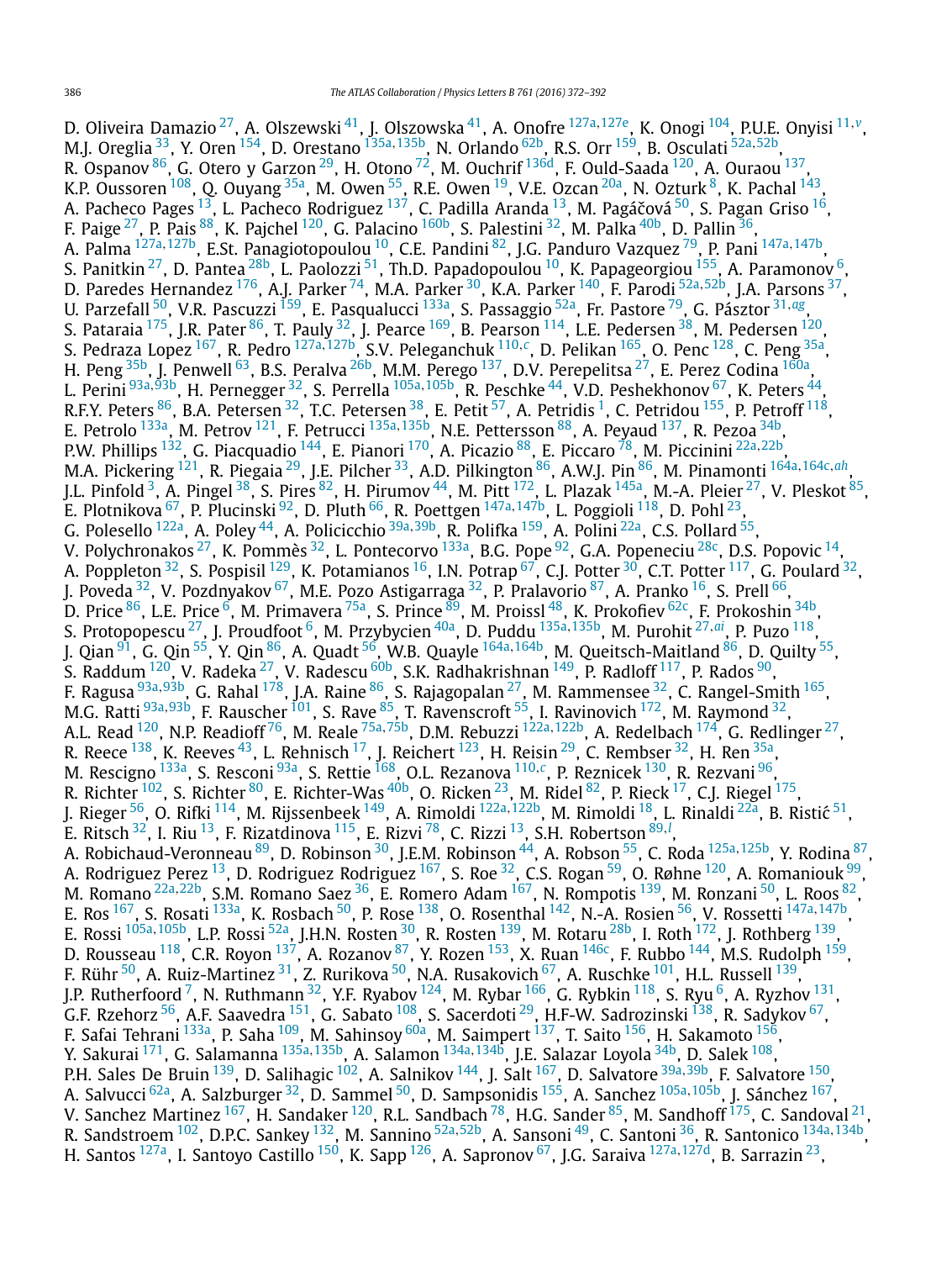O. Sasaki [68,](#page-17-0) Y. Sasaki [156,](#page-19-0) K. Sato [161,](#page-19-0) G. Sauvage [5](#page-17-0)*,*[∗](#page-20-0), E. Sauvan [5,](#page-17-0) G. Savage [79,](#page-18-0) P. Savard [159](#page-19-0)*,[d](#page-19-0)*, C. Sawyer [132,](#page-18-0) L. Sawyer [81](#page-18-0)*,[q](#page-19-0)*, J. Saxon [33,](#page-17-0) C. Sbarra [22a,](#page-17-0) A. Sbrizzi [22a](#page-17-0)*,*[22b](#page-17-0), T. Scanlon [80,](#page-18-0) D.A. Scannicchio [163,](#page-19-0) M. Scarcella [151,](#page-19-0) V. Scarfone [39a](#page-17-0)*,*[39b,](#page-17-0) J. Schaarschmidt [172,](#page-19-0) P. Schacht [102](#page-18-0), B.M. Schachtner [101,](#page-18-0) D. Schaefer [32,](#page-17-0) R. Schaefer  $^{44}$ , J. Schaeffer  $^{85}$ , S. Schaepe  $^{23}$ , S. Schaetzel  $^{60\mathrm{b}}$ , U. Schäfer  $^{85}$ , A.C. Schaffer  $^{118}$ , D. Schaile  $^{101}$ , R.D. Schamberger [149,](#page-19-0) V. Scharf [60a](#page-17-0), V.A. Schegelsky [124,](#page-18-0) D. Scheirich [130,](#page-18-0) M. Schernau [163,](#page-19-0) C. Schiavi [52a](#page-17-0)*,*[52b,](#page-17-0) S. Schier [138,](#page-18-0) C. Schillo [50,](#page-17-0) M. Schioppa [39a](#page-17-0)*,*[39b,](#page-17-0) S. Schlenker [32,](#page-17-0) K.R. Schmidt-Sommerfeld [102,](#page-18-0) K. Schmieden  $^{32}$ , C. Schmitt  $^{85}$ , S. Schmitt  $^{44}$ , S. Schmitz  $^{85}$ , B. Schneider  $^{160}$ , U. Schnoor  $^{50}$ , L. Schoeffel <sup>137</sup>, A. Schoening <sup>[60b](#page-17-0)</sup>, B.D. Schoenrock <sup>92</sup>, E. Schopf <sup>23</sup>, M. Schott <sup>85</sup>, J. Schovancova <sup>8</sup>, S. Schramm <sup>51</sup>, M. Schreyer <sup>174</sup>, N. Schuh <sup>85</sup>, A. Schulte <sup>85</sup>, M.J. Schultens <sup>23</sup>, H.-C. Schultz-Coulon <sup>60a</sup>, H. Schulz  $^{17}$ , M. Schumacher  $^{50}$ , B.A. Schumm  $^{138}$  $^{138}$  $^{138}$ , Ph. Schune  $^{137}$ , A. Schwartzman  $^{144}$ , T.A. Schwarz  $^{91}$ , Ph. Schwegler <sup>102</sup>, H. Schweiger <sup>86</sup>, Ph. Schwemling <sup>137</sup>, R. Schwienhorst <sup>92</sup>, J. Schwindling <sup>137</sup> T. Schwindt [23,](#page-17-0) G. Sciolla [25,](#page-17-0) F. Scuri [125a](#page-18-0)*,*[125b,](#page-18-0) F. Scutti [90,](#page-18-0) J. Searcy [91,](#page-18-0) P. Seema [23,](#page-17-0) S.C. Seidel [106,](#page-18-0) A. Seiden <sup>138</sup>, F. Seifert <sup>129</sup>, J.M. Seixas <sup>26a</sup>, G. Sekhniaidze <sup>[105a](#page-18-0)</sup>, K. Sekhon <sup>[91](#page-18-0)</sup>, S.J. Sekula <sup>42</sup>, D.M. Seliverstov [124](#page-18-0)*,*[∗](#page-20-0), N. Semprini-Cesari [22a](#page-17-0)*,*[22b,](#page-17-0) C. Serfon [120,](#page-18-0) L. Serin [118,](#page-18-0) L. Serkin [164a](#page-19-0)*,*[164b,](#page-19-0) M. Sessa <sup>[135a](#page-18-0),135b</sup>, R. Seuster <sup>169</sup>, H. Severini <sup>114</sup>, T. Sfiligoj <sup>77</sup>, F. Sforza <sup>32</sup>, A. Sfyrla <sup>51</sup>, E. Shabalina <sup>56</sup>, N.W. Shaikh [147a](#page-19-0)*,*[147b,](#page-19-0) L.Y. Shan [35a,](#page-17-0) R. Shang [166,](#page-19-0) J.T. Shank [24,](#page-17-0) M. Shapiro [16,](#page-17-0) P.B. Shatalov [98,](#page-18-0) K. Shaw [164a](#page-19-0)*,*[164b,](#page-19-0) S.M. Shaw [86,](#page-18-0) A. Shcherbakova [147a](#page-19-0)*,*[147b,](#page-19-0) C.Y. Shehu [150,](#page-19-0) P. Sherwood [80,](#page-18-0) L. Shi [152](#page-19-0)*,[aj](#page-19-0)*, S. Shimizu [69,](#page-18-0) C.O. Shimmin [163,](#page-19-0) M. Shimojima [103,](#page-18-0) M. Shiyakova [67](#page-17-0)*,[ak](#page-20-0)*, A. Shmeleva [97,](#page-18-0) D. Shoaleh Saadi [96](#page-18-0), M.J. Shochet<sup>33</sup>, S. Shojaii <sup>[93a](#page-18-0), 93b</sup>, S. Shrestha <sup>112</sup>, E. Shulga <sup>99</sup>, M.A. Shupe <sup>7</sup>, P. Sicho <sup>[128](#page-18-0)</sup>, A.M. Sickles <sup>166</sup>, P.E. Sidebo [148,](#page-19-0) O. Sidiropoulou [174,](#page-19-0) D. Sidorov [115,](#page-18-0) A. Sidoti [22a](#page-17-0)*,*[22b,](#page-17-0) F. Siegert [46](#page-17-0), Dj. Sijacki [14,](#page-17-0) J. Silva [127a](#page-18-0)*,*[127d](#page-18-0), S.B. Silverstein [147a,](#page-19-0) V. Simak [129,](#page-18-0) O. Simard [5](#page-17-0), Lj. Simic [14,](#page-17-0) S. Simion [118,](#page-18-0) E. Simioni [85,](#page-18-0) B. Simmons [80,](#page-18-0) D. Simon [36,](#page-17-0) M. Simon [85,](#page-18-0) P. Sinervo [159,](#page-19-0) N.B. Sinev [117,](#page-18-0) M. Sioli [22a](#page-17-0)*,*[22b,](#page-17-0) G. Siragusa [174,](#page-19-0) S.Yu. Sivoklokov [100](#page-18-0), J. Sjölin [147a](#page-19-0)*,*[147b,](#page-19-0) M.B. Skinner [74,](#page-18-0) H.P. Skottowe [59,](#page-17-0) P. Skubic [114,](#page-18-0) M. Slater [19](#page-17-0), T. Slavicek [129,](#page-18-0) M. Slawinska [108,](#page-18-0) K. Sliwa [162,](#page-19-0) R. Slovak [130,](#page-18-0) V. Smakhtin [172,](#page-19-0) B.H. Smart [5,](#page-17-0) L. Smestad [15,](#page-17-0) J. Smiesko [145a,](#page-19-0) S.Yu. Smirnov [99,](#page-18-0) Y. Smirnov [99,](#page-18-0) L.N. Smirnova [100](#page-18-0)*,[al](#page-20-0)*, O. Smirnova [83,](#page-18-0) M.N.K. Smith [37,](#page-17-0) R.W. Smith [37,](#page-17-0) M. Smizanska [74,](#page-18-0) K. Smolek [129,](#page-18-0) A.A. Snesarev [97,](#page-18-0) S. Snyder [27,](#page-17-0) R. Sobie [169](#page-19-0)*,[l](#page-19-0)* , F. Socher [46,](#page-17-0) A. Soffer  $^{154}$ , D.A. Soh  $^{152}$ , G. Sokhrannyi  $^{77}$ , C.A. Solans Sanchez  $^{32}$ , M. Solar  $^{129}$ , E.Yu. Soldatov  $^{99}$ , U. Soldevila <sup>167</sup>, A.A. Solodkov <sup>131</sup>, A. Soloshenko <sup>67</sup>, O.V. Solovyanov <sup>131</sup>, V. Solovyev <sup>124</sup>, P. Sommer <sup>50</sup>, H. Son [162](#page-19-0), H.Y. Song [35b](#page-17-0)*,[am](#page-20-0)*, A. Sood [16,](#page-17-0) A. Sopczak [129,](#page-18-0) V. Sopko [129,](#page-18-0) V. Sorin [13,](#page-17-0) D. Sosa [60b,](#page-17-0) C.L. Sotiropoulou [125a](#page-18-0)*,*[125b,](#page-18-0) R. Soualah [164a](#page-19-0)*,*[164c,](#page-19-0) A.M. Soukharev [110](#page-18-0)*,[c](#page-19-0)*, D. South [44](#page-17-0), B.C. Sowden [79,](#page-18-0) S. Spagnolo [75a](#page-18-0)*,*[75b,](#page-18-0) M. Spalla [125a](#page-18-0)*,*[125b,](#page-18-0) M. Spangenberg [170,](#page-19-0) F. Spanò [79,](#page-18-0) D. Sperlich [17,](#page-17-0) F. Spettel [102](#page-18-0), R. Spighi [22a,](#page-17-0) G. Spigo [32](#page-17-0), L.A. Spiller [90,](#page-18-0) M. Spousta [130,](#page-18-0) R.D. St. Denis [55](#page-17-0)*,*[∗](#page-20-0), A. Stabile [93a,](#page-18-0) R. Stamen [60a](#page-17-0), S. Stamm <sup>17</sup>, E. Stanecka <sup>41</sup>, R.W. Stanek <sup>6</sup>, C. Stanescu <sup>135a</sup>, M. Stanescu-Bellu <sup>44</sup>, M.M. Stanitzki <sup>44</sup>, S. Stapnes <sup>120</sup>, E.A. Starchenko <sup>[131](#page-18-0)</sup>, G.H. Stark <sup>33</sup>, J. Stark <sup>57</sup>, P. Staroba <sup>128</sup>, P. Starovoitov <sup>60a</sup>, S. Stärz <sup>32</sup>, R. Staszewski $^{41}$ , P. Steinberg $^{27}$ , B. Stelzer  $^{143}$ , H.J. Stelzer  $^{32}$ , O. Stelzer-Chilton  $^{160}$ , H. Stenzel  $^{54}$ , G.A. Stewart  $^{55}$ , J.A. Stillings  $^{23}$ , M.C. Stockton  $^{89}$  $^{89}$  $^{89}$ , M. Stoebe  $^{89}$ , G. Stoicea  $^{28\mathrm{b}}$ , P. Stolte  $^{56}$ , S. Stonjek  $^{102}$ , A.R. Stradling [8,](#page-17-0) A. Straessner [46,](#page-17-0) M.E. Stramaglia [18,](#page-17-0) J. Strandberg [148,](#page-19-0) S. Strandberg [147a](#page-19-0)*,*[147b,](#page-19-0) A. Strandlie <sup>120</sup>, M. Strauss <sup>114</sup>, P. Strizenec <sup>145b</sup>, R. Ströhmer <sup>174</sup>, D.M. Strom <sup>117</sup>, R. Stroynowski <sup>42</sup>, A. Strubig  $107$ , S.A. Stucci  $18$ , B. Stugu  $15$ , N.A. Styles  $^{44}$ , D. Su  $^{144}$ , J. Su  $^{126}$ , R. Subramaniam  $^{81}$ , S. Suchek <sup>60a</sup>, Y. Sugaya <sup>119</sup>, M. Suk <sup>129</sup>, V.V. Sulin <sup>97</sup>, S. Sultansoy <sup>[4c](#page-17-0)</sup>, T. Sumida <sup>70</sup>, S. Sun <sup>59</sup>, X. Sun <sup>35a</sup>, J.E. Sundermann [50,](#page-17-0) K. Suruliz [150,](#page-19-0) G. Susinno [39a](#page-17-0)*,*[39b,](#page-17-0) M.R. Sutton [150,](#page-19-0) S. Suzuki [68,](#page-17-0) M. Svatos [128,](#page-18-0) M. Swiatlowski [33,](#page-17-0) I. Sykora [145a,](#page-19-0) T. Sykora [130,](#page-18-0) D. Ta [50,](#page-17-0) C. Taccini [135a](#page-18-0)*,*[135b,](#page-18-0) K. Tackmann [44,](#page-17-0) J. Taenzer [159,](#page-19-0) A. Taffard <sup>163</sup>, R. Tafirout <sup>160a</sup>, N. Taiblum <sup>154</sup>, H. Takai <sup>27</sup>, R. Takashima <sup>71</sup>, T. Takeshita <sup>141</sup>, Y. Takubo <sup>68</sup>, M. Talby [87,](#page-18-0) A.A. Talyshev [110](#page-18-0)*,[c](#page-19-0)*, K.G. Tan [90,](#page-18-0) J. Tanaka [156,](#page-19-0) R. Tanaka [118,](#page-18-0) S. Tanaka [68,](#page-17-0) B.B. Tannenwald [112,](#page-18-0) S. Tapia Araya $^{34\text{b}}$ , S. Tapprogge $^{85}$ , S. Tarem  $^{153}$  $^{153}$  $^{153}$ , G.F. Tartarelli  $^{93a}$ , P. Tas  $^{130}$ , M. Tasevsky  $^{128}$ , T. Tashiro  $^{70}$  $^{70}$  $^{70}$ , E. Tassi [39a](#page-17-0)*,*[39b,](#page-17-0) A. Tavares Delgado [127a](#page-18-0)*,*[127b,](#page-18-0) Y. Tayalati [136d,](#page-18-0) A.C. Taylor [106,](#page-18-0) G.N. Taylor [90,](#page-18-0) P.T.E. Taylor [90,](#page-18-0) W. Taylor  $^{160\mathrm{b}}$ , F.A. Teischinger  $^{32}$ , P. Teixeira-Dias  $^{79}$ , K.K. Temming  $^{50}$ , D. Temple  $^{143}$ , H. Ten Kate  $^{32}$ , P.K. Teng <sup>152</sup>, J.J. Teoh <sup>119</sup>, F. Tepel <sup>175</sup>, S. Terada <sup>68</sup>, K. Terashi <sup>[156](#page-19-0)</sup>, J. Terron <sup>84</sup>, S. Terzo <sup>102</sup>, M. Testa <sup>49</sup>, R.J. Teuscher <sup>[159](#page-19-0), I</sup>, T. Theveneaux-Pe[l](#page-19-0)zer <sup>87</sup>, J.P. Thomas <sup>19</sup>, J. Thomas-Wilsker <sup>79</sup>, E.N. Thompson <sup>37</sup>, P.D. Thompson <sup>[19](#page-17-0)</sup>, A.S. Thompson <sup>[55](#page-17-0)</sup>, L.A. Thomsen <sup>176</sup>, E. Thomson <sup>123</sup>, M. Thomson <sup>30</sup>, M.J. Tibbetts <sup>16</sup>, R.E. Ticse Torres [87,](#page-18-0) V.O. Tikhomirov [97](#page-18-0)*,[an](#page-20-0)*, Yu.A. Tikhonov [110](#page-18-0)*,[c](#page-19-0)*, S. Timoshenko [99,](#page-18-0) P. Tipton [176,](#page-19-0) S. Tisserant [87,](#page-18-0) K. Todome [158,](#page-19-0) T. Todorov [5](#page-17-0)*,*[∗](#page-20-0), S. Todorova-Nova [130,](#page-18-0) J. Tojo [72,](#page-18-0) S. Tokár [145a,](#page-19-0)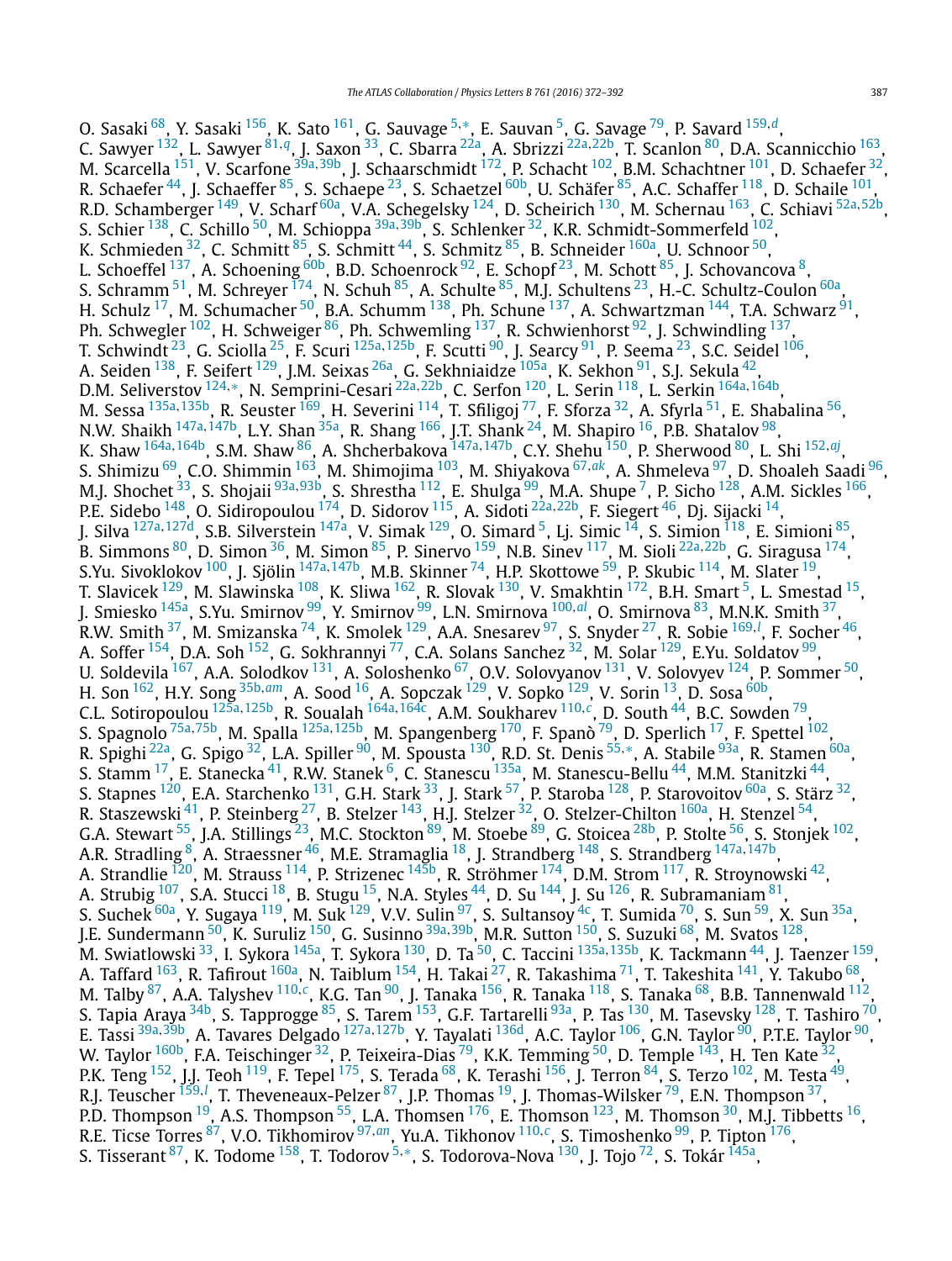K. Tokushuku [68,](#page-17-0) E. Tolley [59,](#page-17-0) L. Tomlinson [86,](#page-18-0) M. Tomoto [104,](#page-18-0) L. Tompkins [144](#page-19-0)*,[ao](#page-20-0)*, K. Toms [106,](#page-18-0) B. Tong [59,](#page-17-0) E. Torrence [117,](#page-18-0) H. Torres [143,](#page-18-0) E. Torró Pastor [139,](#page-18-0) J. Toth [87](#page-18-0)*,[ap](#page-20-0)*, F. Touchard [87,](#page-18-0) D.R. Tovey [140,](#page-18-0) T. Trefzger [174,](#page-19-0) A. Tricoli <sup>27</sup>, I.M. Trigger <sup>160a</sup>, S. Trincaz-Duvoid <sup>82</sup>, M.F. Tripiana <sup>13</sup>, W. Trischuk <sup>159</sup>, B. Trocmé <sup>57</sup>, A. Trofymov [44,](#page-17-0) C. Troncon [93a](#page-18-0), M. Trottier-McDonald [16,](#page-17-0) M. Trovatelli [169,](#page-19-0) L. Truong [164a](#page-19-0)*,*[164c,](#page-19-0) M. Trzebinski $^{\rm 41}$ , A. Trzupek $^{\rm 41}$ , J.C-L. Tseng $^{\rm 121}$ , P.V. Tsiareshka $^{\rm 94}$ , G. Tsipolitis  $^{\rm 10}$ , N. Tsirintanis  $^{\rm 9}$ , S. Tsiskaridze <sup>13</sup>, V. Tsiskaridze <sup>50</sup>, E.G. Tskhadadze <sup>53a</sup>, K.M. Tsui <sup>[62a](#page-17-0)</sup>, I.I. Tsukerman <sup>98</sup>, V. Tsulaia <sup>16</sup>, S. Tsuno [68,](#page-17-0) D. Tsybychev [149,](#page-19-0) A. Tudorache [28b,](#page-17-0) V. Tudorache [28b,](#page-17-0) A.N. Tuna [59,](#page-17-0) S.A. Tupputi [22a](#page-17-0)*,*[22b,](#page-17-0) S. Turchikhin [100](#page-18-0)*,[al](#page-20-0)*, D. Turecek [129,](#page-18-0) D. Turgeman [172,](#page-19-0) R. Turra [93a](#page-18-0)*,*[93b,](#page-18-0) A.J. Turvey [42](#page-17-0), P.M. Tuts [37,](#page-17-0) M. Tyndel [132,](#page-18-0) G. Ucchielli [22a](#page-17-0)*,*[22b,](#page-17-0) I. Ueda [156,](#page-19-0) M. Ughetto [147a](#page-19-0)*,*[147b,](#page-19-0) F. Ukegawa [161,](#page-19-0) G. Unal [32](#page-17-0), A. Undrus <sup>27</sup>, G. Unel <sup>163</sup>, F.C. Ungaro <sup>90</sup>, Y. Unno <sup>68</sup>, C. Unverdorben <sup>101</sup>, J. Urban <sup>145b</sup>, P. Urquijo <sup>90</sup>, P. Urrejola <sup>[85](#page-18-0)</sup>, G. Usai <sup>8</sup>, A. Usanova <sup>64</sup>, L. Vacavant <sup>87</sup>, V. Vacek <sup>129</sup>, B. Vachon <sup>89</sup>, C. Valderanis <sup>[101](#page-18-0)</sup>, E. Valdes Santurio [147a](#page-19-0)*,*[147b,](#page-19-0) N. Valencic [108,](#page-18-0) S. Valentinetti [22a](#page-17-0)*,*[22b,](#page-17-0) A. Valero [167,](#page-19-0) L. Valery [13,](#page-17-0) S. Valkar [130](#page-18-0), S. Vallecorsa <sup>51</sup>, J.A. Valls Ferrer <sup>167</sup>, W. Van Den Wollenberg <sup>108</sup>, P.C. Van Der Deijl <sup>108</sup>, R. van der Geer $^{\rm 108}$  $^{\rm 108}$  $^{\rm 108}$ , H. van der Graaf $^{\rm 108}$ , N. van Eldik $^{\rm 153}$ , P. van Gemmeren $^{\rm 6}$ , J. Van Nieuwkoop $^{\rm 143}$ , I. van Vulpen [108,](#page-18-0) M.C. van Woerden [32,](#page-17-0) M. Vanadia [133a](#page-18-0)*,*[133b,](#page-18-0) W. Vandelli [32,](#page-17-0) R. Vanguri [123,](#page-18-0) A. Vaniachine <sup>131</sup>, P. Vankov <sup>108</sup>, G. Vardanyan <sup>177</sup>, R. Vari <sup>133a</sup>, E.W. Varnes <sup>7</sup>, T. Varol <sup>42</sup>, D. Varouchas <sup>82</sup>, A. Vartapetian <sup>8</sup>, K.E. Varvell <sup>151</sup>, J.G. Vasquez <sup>176</sup>, F. Vazeille <sup>36</sup>, T. Vazquez Schroeder <sup>[89](#page-18-0)</sup>, J. Veatch <sup>[56](#page-17-0)</sup>, L.M. Veloce [159,](#page-19-0) F. Veloso [127a](#page-18-0)*,*[127c,](#page-18-0) S. Veneziano [133a,](#page-18-0) A. Ventura [75a](#page-18-0)*,*[75b,](#page-18-0) M. Venturi [169,](#page-19-0) N. Venturi [159,](#page-19-0) A. Venturini [25,](#page-17-0) V. Vercesi [122a,](#page-18-0) M. Verducci [133a](#page-18-0)*,*[133b](#page-18-0), W. Verkerke [108,](#page-18-0) J.C. Vermeulen [108,](#page-18-0) A. Vest [46](#page-17-0)*,[aq](#page-20-0)*, M.C. Vetterli <sup>[143](#page-18-0),*[d](#page-19-0)*</sup>, O. Viazlo <sup>83</sup>, I. Vichou <sup>[166](#page-19-0)</sup>, T. Vickey <sup>[140](#page-18-0)</sup>, O.E. Vickey Boeriu <sup>140</sup>, G.H.A. Viehhauser <sup>121</sup>, S. Viel [16,](#page-17-0) L. Vigani [121,](#page-18-0) R. Vigne [64,](#page-17-0) M. Villa [22a](#page-17-0)*,*[22b,](#page-17-0) M. Villaplana Perez [93a](#page-18-0)*,*[93b,](#page-18-0) E. Vilucchi [49,](#page-17-0) M.G. Vincter [31,](#page-17-0) V.B. Vinogradov [67,](#page-17-0) C. Vittori [22a](#page-17-0)*,*[22b](#page-17-0), I. Vivarelli [150,](#page-19-0) S. Vlachos [10,](#page-17-0) M. Vlasak [129,](#page-18-0) M. Vogel <sup>175</sup>, P. Vokac<sup>[129](#page-18-0)</sup>, G. Volpi<sup>[125a](#page-18-0),125b</sup>, M. Volpi<sup>90</sup>, H. von der Schmitt<sup>[102](#page-18-0)</sup>, E. von Toerne<sup>23</sup>, V. Vorobel  $^{130}$ , K. Vorobev  $^{99}$ , M. Vos  $^{167}$ , R. Voss  $^{32}$ , J.H. Vossebeld  $^{76}$ , N. Vranjes  $^{14}$ , M. Vranjes Milosavljevic <sup>14</sup>, V. Vrba <sup>128</sup>, M. Vreeswijk <sup>108</sup>, R. Vuillermet <sup>32</sup>, I. Vukotic <sup>33</sup>, Z. Vykydal <sup>129</sup>, P. Wagner <sup>23</sup>, W. Wagner <sup>[175](#page-19-0)</sup>, H. Wahlberg <sup>73</sup>, S. Wahrmund <sup>46</sup>, J. Wakabayashi <sup>104</sup>, J. Walder <sup>74</sup>, R. Walker [101,](#page-18-0) W. Walkowiak [142,](#page-18-0) V. Wallangen [147a](#page-19-0)*,*[147b,](#page-19-0) C. Wang [35c,](#page-17-0) C. Wang [35d](#page-17-0)*,*[87,](#page-18-0) F. Wang [173,](#page-19-0) H. Wang  $^{16}$ , H. Wang  $^{42}$  $^{42}$  $^{42}$ , J. Wang  $^{44}$ , J. Wang  $^{151}$ , K. Wang  $^{89}$ , R. Wang  $^6$ , S.M. Wang  $^{152}$ , T. Wang  $^{23}$ , T. Wang  $^{37}$ , W. Wang  $^{35\mathrm{b}}$ , X. Wang  $^{176}$ , C. Wanotayaroj  $^{117}$ , A. Warburton  $^{89}$ , C.P. Ward  $^{30}$ , D.R. Wardrope  $^{80}$ , A. Washbrook  $^{48}$ , P.M. Watkins  $^{19}$  $^{19}$  $^{19}$ , A.T. Watson  $^{19}$ , M.F. Watson  $^{19}$ , G. Watts  $^{139}$ , S. Watts  $^{86}$ , B.M. Waugh  $^{80}$ , S. Webb  $^{85}$ , M.S. Weber  $^{18}$  $^{18}$  $^{18}$ , S.W. Weber  $^{174}$ , J.S. Webster  $^6$ , A.R. Weidberg  $^{121}$ , B. Weinert  $^{63}$ , J. Weingarten  $^{56}$ , C. Weiser  $^{50}$ , H. Weits  $^{108}$ , P.S. Wells  $^{32}$  $^{32}$  $^{32}$ , T. Wenaus  $^{27}$ , T. Wengler  $^{32}$ , S. Wenig  $^{32}$ , N. Wermes  $^{23}$  $^{23}$  $^{23}$ , M. Werner  $^{50}$ , M.D. Werner  $^{66}$ , P. Werner  $^{32}$ , M. Wessels  $^{60\mathrm{a}}$ , J. Wetter  $^{162}$ , K. Whalen  $^{117}$ , N.L. Whallon  $^{139}$  $^{139}$  $^{139}$ , A.M. Wharton  $^{74}$ , A. White  $^8$  $^8$ , M.J. White  $^1$ , R. White  $^{34\mathrm{b}}$ , D. Whiteson  $^{163}$ , F.J. Wickens  $^{132}$ , W. Wiedenmann  $173$ , M. Wielers  $132$ , P. Wienemann  $23$ , C. Wiglesworth  $38$ , L.A.M. Wiik-Fuchs  $23$ , A. Wildauer  $^{102}$ , F. Wilk  $^{86}$  $^{86}$  $^{86}$ , H.G. Wilkens  $^{32}$ , H.H. Williams  $^{123}$ , S. Williams  $^{108}$ , C. Willis  $^{92}$  $^{92}$  $^{92}$ , S. Willocq  $^{88}$ , J.A. Wilson  $^{19}$ , I. Wingerter-Seez  $^5$ , F. Winklmeier  $^{117}$ , O.J. Winston  $^{150}$ , B.T. Winter  $^{23}$ , M. Wittgen  $^{144}$  $^{144}$  $^{144}$ J. Wittkowski [101,](#page-18-0) M.W. Wolter [41,](#page-17-0) H. Wolters [127a](#page-18-0)*,*[127c,](#page-18-0) S.D. Worm [132,](#page-18-0) B.K. Wosiek [41,](#page-17-0) J. Wotschack [32,](#page-17-0) M.J. Woudstra  $^{86}$  $^{86}$  $^{86}$ , K.W. Wozniak  $^{41}$ , M. Wu  $^{57}$ , M. Wu  $^{33}$ , S.L. Wu  $^{173}$ , X. Wu  $^{51}$ , Y. Wu  $^{91}$ , T.R. Wyatt  $^{86}$ , B.M. Wynne <sup>48</sup>, S. Xella <sup>38</sup>, D. Xu <sup>35a</sup>, L. Xu <sup>27</sup>, B. Yabsley <sup>151</sup>, S. Yacoob <sup>146a</sup>, R. Yakabe <sup>69</sup>, D. Yamaguchi <sup>158</sup>, Y. Yamaguchi <sup>119</sup>, A. Yamamoto <sup>68</sup>, S. Yamamoto <sup>156</sup>, T. Yamanaka <sup>156</sup>, K. Yamauchi <sup>104</sup>, Y. Yamazaki <sup>69</sup>, Z. Yan $^{24}$ , H. Yang $^{35\mathrm{e}}$ , H. Yang $^{173}$ , Y. Yang $^{152}$ , Z. Yang $^{15}$ , W-M. Yao $^{16}$ , Y.C. Yap $^{82}$ , Y. Yasu $^{68}$ , E. Yatsenko $^5$ , K.H. Yau Wong $^{23}$ , J. Ye $^{42}$ , S. Ye $^{27}$ , I. Yeletskikh $^{67}$  $^{67}$  $^{67}$ , A.L. Yen $^{59}$ , E. Yildirim $^{85}$ , K. Yorita $^{171}$  $^{171}$  $^{171}$ , R. Yoshida $^6$ , K. Yoshihara  $^{123}$ , C. Young  $^{144}$ , C.J.S. Young  $^{32}$ , S. Youssef  $^{24}$ , D.R. Yu  $^{16}$ , J. Yu  $^8$ , J.M. Yu  $^{91}$ , J. Yu  $^{66}$ , L. Yuan  $^{69}$ , S.P.Y. Yuen [23,](#page-17-0) I. Yusuff [30](#page-17-0)*,[ar](#page-20-0)*, B. Zabinski [41,](#page-17-0) R. Zaidan [35d,](#page-17-0) A.M. Zaitsev [131](#page-18-0)*,[ae](#page-19-0)*, N. Zakharchuk [44,](#page-17-0) J. Zalieckas [15,](#page-17-0) A. Zaman [149,](#page-19-0) S. Zambito [59,](#page-17-0) L. Zanello [133a](#page-18-0)*,*[133b,](#page-18-0) D. Zanzi [90,](#page-18-0) C. Zeitnitz [175,](#page-19-0) M. Zeman [129,](#page-18-0) A. Zemla $^{40$ a, J.C. Zeng $^{166}$ , Q. Zeng $^{144}$  $^{144}$  $^{144}$ , K. Zengel $^{25}$ , O. Zenin $^{131}$ , T. Ženiš $^{145}$ a, D. Zerwas $^{118}$ , D. Zhang $^{91}$ , F. Zhang [173,](#page-19-0) G. Zhang [35b](#page-17-0)*,[am](#page-20-0)*, H. Zhang [35c,](#page-17-0) J. Zhang [6,](#page-17-0) L. Zhang [50,](#page-17-0) R. Zhang [23,](#page-17-0) R. Zhang [35b](#page-17-0)*,[as](#page-20-0)*, X. Zhang  $^{35{\rm d}}$ , Z. Zhang  $^{118}$ , X. Zhao  $^{42}$ , Y. Zhao  $^{35{\rm d}}$ , Z. Zhao  $^{35{\rm b}}$ , A. Zhemchugov  $^{67}$ , J. Zhong  $^{121}$ , B. Zhou  $^{91}$ , C. Zhou $^{47}$ , L. Zhou $^{37}$ , L. Zhou $^{42}$ , M. Zhou $^{149}$ , N. Zhou $^{35\text{f}}$ , C.G. Zhu $^{35\text{d}}$ , H. Zhu $^{35\text{a}}$ , J. Zhu $^{91}$ , Y. Zhu $^{35\text{b}}$ , X. Zhuang <sup>35a</sup>, K. Zhukov <sup>97</sup>, A. Zibell <sup>174</sup>, D. Zieminska <sup>[63](#page-17-0)</sup>, N.I. Zimine <sup>67</sup>, C. Zimmermann <sup>85</sup>,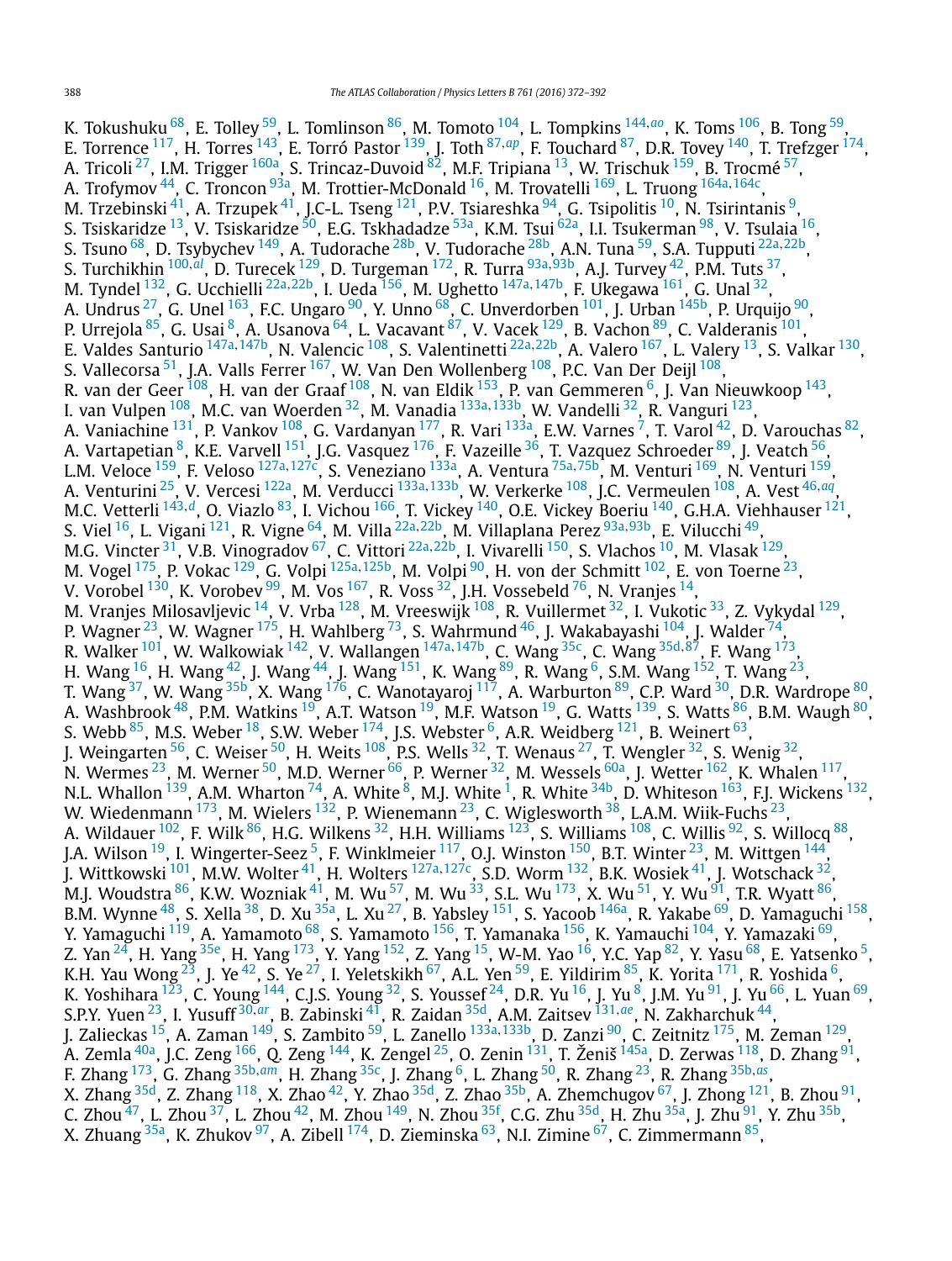# <span id="page-17-0"></span>S. Zimmermann  $^{50}$ , Z. Zinonos  $^{56}$ , M. Zinser  $^{85}$ , M. Ziolkowski  $^{142}$ , L. Živković  $^{14}$ , G. Zobernig  $^{173},$ A. Zoccoli 22a*,*22b, M. zur Nedden 17, L. Zwalinski <sup>32</sup>

- *Department of Physics, University of Adelaide, Adelaide, Australia*
- *Physics Department, SUNY Albany, Albany NY, United States*
- *Department of Physics, University of Alberta, Edmonton AB, Canada*
- 4 (a) Department of Physics, Ankara University, Ankara; (b) Istanbul Aydin University, Istanbul; (c) Division of Physics, TOBB University of Economics and Technology, Ankara, Turkey
- *LAPP, CNRS/IN2P3 and Université Savoie Mont Blanc, Annecy-le-Vieux, France*

*High Energy Physics Division, Argonne National Laboratory, Argonne IL, United States*

- *Department of Physics, University of Arizona, Tucson AZ, United States*
- *Department of Physics, The University of Texas at Arlington, Arlington TX, United States*
- *Physics Department, University of Athens, Athens, Greece*
- *Physics Department, National Technical University of Athens, Zografou, Greece*
- *Department of Physics, The University of Texas at Austin, Austin TX, United States*
- *Institute of Physics, Azerbaijan Academy of Sciences, Baku, Azerbaijan*
- *Institut de Física d'Altes Energies (IFAE), The Barcelona Institute of Science and Technology, Barcelona, Spain*
- *Institute of Physics, University of Belgrade, Belgrade, Serbia*
- *Department for Physics and Technology, University of Bergen, Bergen, Norway*
- *Physics Division, Lawrence Berkeley National Laboratory and University of California, Berkeley CA, United States*
- *Department of Physics, Humboldt University, Berlin, Germany*
- <sup>18</sup> Albert Einstein Center for Fundamental Physics and Laboratory for High Energy Physics, University of Bern, Bern, Switzerland
- *School of Physics and Astronomy, University of Birmingham, Birmingham, United Kingdom*

<sup>20</sup> (a) Department of Physics, Bogazici University, Istanbul; (b) Department of Physics Engineering, Gaziantep University, Gaziantep; (d) Istanbul Bilgi University, Faculty of Engineering and Natural Sciences, Istanbul, Turkey; <sup>(e)</sup> Bahcesehir University, Faculty of Engineering and Natural Sciences, Istanbul, Turkey

*Centro de Investigaciones, Universidad Antonio Narino, Bogota, Colombia*

<sup>22</sup> <sup>(a)</sup> INFN Sezione di Bologna; <sup>(b)</sup> Dipartimento di Fisica e Astronomia, Università di Bologna, Bologna, Italy

*Physikalisches Institut, University of Bonn, Bonn, Germany*

*Department of Physics, Boston University, Boston MA, United States*

*Department of Physics, Brandeis University, Waltham MA, United States*

26 (a) Universidade Federal do Rio De Janeiro COPPE/EE/IF, Rio de Janeiro; (b) Electrical Circuits Department, Federal University of Juiz de Fora (UFJF), Juiz de Fora; <sup>(c)</sup> Federal University of the Sales of Allensity of Sao Joao del Rei (UFSJ), Sao Joao del Rei; <sup>(d)</sup> Instituto de Fisica, Universidade de Sao Paulo, Sao Paulo, Brazil

*Physics Department, Brookhaven National Laboratory, Upton NY, United States*

<sup>28</sup> (a) Transilvania University of Brasov, Brasov, Romania; <sup>(b)</sup> National Institute of Physics and Nuclear Engineering, Bucharest; <sup>(c)</sup> National Institute for Research and Development of Isotopic and Molecular Technologies, Physics Department, Cluj Napoca; <sup>(d)</sup> University Politehnica Bucharest, Bucharest; <sup>(e)</sup> West University in Timisoara, Timisoara, Romania

*Departamento de Física, Universidad de Buenos Aires, Buenos Aires, Argentina*

*Cavendish Laboratory, University of Cambridge, Cambridge, United Kingdom*

- *Department of Physics, Carleton University, Ottawa ON, Canada*
- *CERN, Geneva, Switzerland*
- *Enrico Fermi Institute, University of Chicago, Chicago IL, United States*

34 (a) Departamento de Física. Pontificia Universidad Católica de Chile. Santiago: (b) Departamento de Física. Universidad Técnica Federico Santa María. Valparaíso. Chile

<sup>35 (a)</sup> Institute of High Energy Physics, Chinese Academy of Sciences, Beijing; <sup>(b)</sup> Department of Modern Physics, University of Science and Technology of China, Anhui; <sup>(c)</sup> Department of Physics, Nanjing University, Jiangsu; (d) School of Physics, Shandong University, Shandong; <sup>(e)</sup> Department of Physics and Astronomy, Shanghai Key Laboratory for Particle Physics and Cosmology, Shanghai Jiao Tong University, Shanghai<sup>at</sup>; <sup>(f)</sup> Physics Department, Tsinghua University, Beijing 100084, China

<sup>36</sup> Laboratoire de Physique Corpusculaire, Clermont Université and Université Blaise Pascal and CNRS/IN2P3, Clermont-Ferrand, France

*Nevis Laboratory, Columbia University, Irvington NY, United States*

*Niels Bohr Institute, University of Copenhagen, Kobenhavn, Denmark*

<sup>39</sup> <sup>(a)</sup> INFN Gruppo Collegato di Cosenza, Laboratori Nazionali di Frascati; <sup>(b)</sup> Dipartimento di Fisica, Università della Calabria, Rende, Italy

40 (a) AGH University of Science and Technology, Faculty of Physics and Applied Computer Science, Krakow; (b) Marian Smoluchowski Institute of Physics, Jagiellonian University, Krakow, *Poland*

*Institute of Nuclear Physics Polish Academy of Sciences, Krakow, Poland*

*Physics Department, Southern Methodist University, Dallas TX, United States*

*Physics Department, University of Texas at Dallas, Richardson TX, United States*

*DESY, Hamburg and Zeuthen, Germany*

*Institut für Experimentelle Physik IV, Technische Universität Dortmund, Dortmund, Germany*

*Institut für Kern- und Teilchenphysik, Technische Universität Dresden, Dresden, Germany*

*Department of Physics, Duke University, Durham NC, United States*

*SUPA – School of Physics and Astronomy, University of Edinburgh, Edinburgh, United Kingdom*

*INFN Laboratori Nazionali di Frascati, Frascati, Italy*

*Fakultät für Mathematik und Physik, Albert-Ludwigs-Universität, Freiburg, Germany*

*Section de Physique, Université de Genève, Geneva, Switzerland*

*(a) INFN Sezione di Genova; (b) Dipartimento di Fisica, Università di Genova, Genova, Italy*

<sup>53 (a)</sup> E. Andronikashvili Institute of Physics, Iv. Javakhishvili Tbilisi State University, Tbilisi; (b) High Energy Physics Institute, Tbilisi State University, Tbilisi, Georgia

*II Physikalisches Institut, Justus-Liebig-Universität Giessen, Giessen, Germany*

*SUPA – School of Physics and Astronomy, University of Glasgow, Glasgow, United Kingdom*

*II Physikalisches Institut, Georg-August-Universität, Göttingen, Germany*

*Laboratoire de Physique Subatomique et de Cosmologie, Université Grenoble-Alpes, CNRS/IN2P3, Grenoble, France*

*Department of Physics, Hampton University, Hampton VA, United States*

*Laboratory for Particle Physics and Cosmology, Harvard University, Cambridge MA, United States*

<sup>60 (a)</sup> Kirchhoff-Institut für Physik, Ruprecht-Karls-Universität Heidelberg, Heidelberg; <sup>(b)</sup> Physikalisches Institut, Ruprecht-Karls-Universität Heidelberg, Heidelberg; <sup>(c)</sup> ZITI Institut für

*technische Informatik, Ruprecht-Karls-Universität Heidelberg, Mannheim, Germany*

*Faculty of Applied Information Science, Hiroshima Institute of Technology, Hiroshima, Japan*

62 (a) Department of Physics, The Chinese University of Hong Kong, Shatin, N.T., Hong Kong; <sup>(b)</sup> Department of Physics, The University of Hong Kong, Hong Kong; <sup>(c)</sup> Department of Physics, *The Hong Kong University of Science and Technology, Clear Water Bay, Kowloon, Hong Kong, China*

*Department of Physics, Indiana University, Bloomington IN, United States*

*Institut für Astro- und Teilchenphysik, Leopold-Franzens-Universität, Innsbruck, Austria*

*University of Iowa, Iowa City IA, United States*

*Department of Physics and Astronomy, Iowa State University, Ames IA, United States*

*Joint Institute for Nuclear Research, JINR Dubna, Dubna, Russia*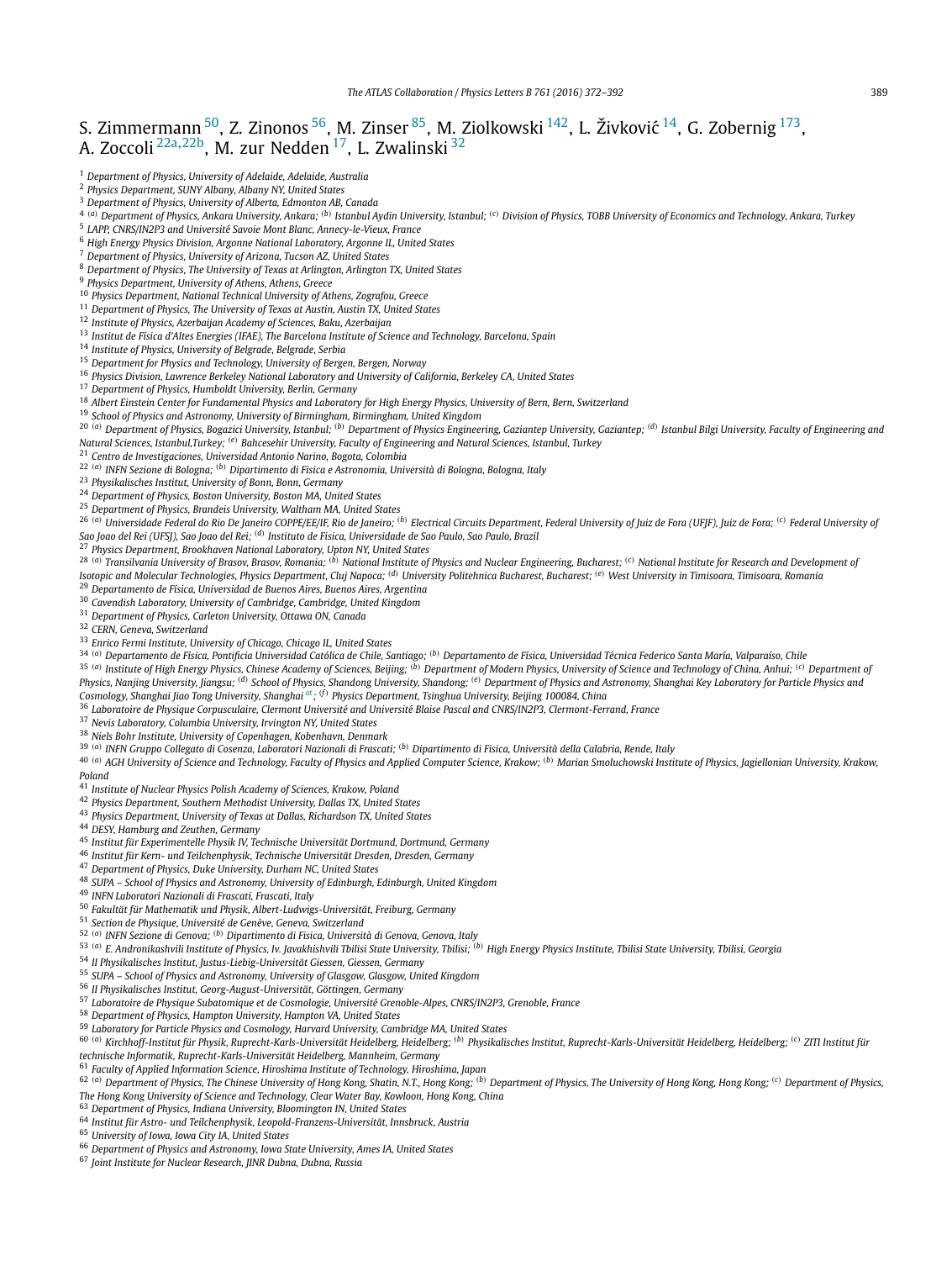- <span id="page-18-0"></span>*Graduate School of Science, Kobe University, Kobe, Japan*
- *Faculty of Science, Kyoto University, Kyoto, Japan*
- *Kyoto University of Education, Kyoto, Japan*
- *Department of Physics, Kyushu University, Fukuoka, Japan*
- *Instituto de Física La Plata, Universidad Nacional de La Plata and CONICET, La Plata, Argentina*
- *Physics Department, Lancaster University, Lancaster, United Kingdom*
- <sup>75</sup> (a) INFN Sezione di Lecce; <sup>(b)</sup> Dipartimento di Matematica e Fisica, Università del Salento, Lecce, Italy
- *Oliver Lodge Laboratory, University of Liverpool, Liverpool, United Kingdom*
- *Department of Physics, Jožef Stefan Institute and University of Ljubljana, Ljubljana, Slovenia*
- *School of Physics and Astronomy, Queen Mary University of London, London, United Kingdom*
- *Department of Physics, Royal Holloway University of London, Surrey, United Kingdom*
- *Department of Physics and Astronomy, University College London, London, United Kingdom*
- *Louisiana Tech University, Ruston LA, United States*
- <sup>82</sup> Laboratoire de Physique Nucléaire et de Hautes Energies, UPMC and Université Paris-Diderot and CNRS/IN2P3, Paris, France
- *Fysiska institutionen, Lunds universitet, Lund, Sweden*
- *Departamento de Fisica Teorica C-15, Universidad Autonoma de Madrid, Madrid, Spain*
- *Institut für Physik, Universität Mainz, Mainz, Germany*
- *School of Physics and Astronomy, University of Manchester, Manchester, United Kingdom*
- *CPPM, Aix-Marseille Université and CNRS/IN2P3, Marseille, France*
- *Department of Physics, University of Massachusetts, Amherst MA, United States*
- *Department of Physics, McGill University, Montreal QC, Canada*
- *School of Physics, University of Melbourne, Victoria, Australia*
- *Department of Physics, The University of Michigan, Ann Arbor MI, United States*
- *Department of Physics and Astronomy, Michigan State University, East Lansing MI, United States*
- *(a) INFN Sezione di Milano; (b) Dipartimento di Fisica, Università di Milano, Milano, Italy*
- *B.I. Stepanov Institute of Physics, National Academy of Sciences of Belarus, Minsk, Belarus*
- *National Scientific and Educational Centre for Particle and High Energy Physics, Minsk, Belarus*
- *Group of Particle Physics, University of Montreal, Montreal QC, Canada*
- *P.N. Lebedev Physical Institute of the Russian Academy of Sciences, Moscow, Russia*
- *Institute for Theoretical and Experimental Physics (ITEP), Moscow, Russia*
- *National Research Nuclear University MEPhI, Moscow, Russia*
- *D.V. Skobeltsyn Institute of Nuclear Physics, M.V. Lomonosov Moscow State University, Moscow, Russia*
- *Fakultät für Physik, Ludwig-Maximilians-Universität München, München, Germany*
- *Max-Planck-Institut für Physik (Werner-Heisenberg-Institut), München, Germany*
- *Nagasaki Institute of Applied Science, Nagasaki, Japan*
- *Graduate School of Science and Kobayashi-Maskawa Institute, Nagoya University, Nagoya, Japan*
- *(a) INFN Sezione di Napoli; (b) Dipartimento di Fisica, Università di Napoli, Napoli, Italy*
- *Department of Physics and Astronomy, University of New Mexico, Albuquerque NM, United States*
- *Institute for Mathematics, Astrophysics and Particle Physics, Radboud University Nijmegen/Nikhef, Nijmegen, Netherlands*
- *Nikhef National Institute for Subatomic Physics and University of Amsterdam, Amsterdam, Netherlands*
- *Department of Physics, Northern Illinois University, DeKalb IL, United States*
- *Budker Institute of Nuclear Physics, SB RAS, Novosibirsk, Russia*
- *Department of Physics, New York University, New York NY, United States*
- *Ohio State University, Columbus OH, United States*
- 
- *Faculty of Science, Okayama University, Okayama, Japan*
- *Homer L. Dodge Department of Physics and Astronomy, University of Oklahoma, Norman OK, United States*
- *Department of Physics, Oklahoma State University, Stillwater OK, United States*
- *Palacký University, RCPTM, Olomouc, Czech Republic*
- *Center for High Energy Physics, University of Oregon, Eugene OR, United States*
- *LAL, Univ. Paris-Sud, CNRS/IN2P3, Université Paris-Saclay, Orsay, France*
- *Graduate School of Science, Osaka University, Osaka, Japan*
- *Department of Physics, University of Oslo, Oslo, Norway*
- *Department of Physics, Oxford University, Oxford, United Kingdom*
- *(a) INFN Sezione di Pavia; (b) Dipartimento di Fisica, Università di Pavia, Pavia, Italy*
- 
- *Department of Physics, University of Pennsylvania, Philadelphia PA, United States*
- *National Research Centre "Kurchatov Institute" B.P.Konstantinov Petersburg Nuclear Physics Institute, St. Petersburg, Russia*
- 125 (a) INFN Sezione di Pisa; <sup>(b)</sup> Dipartimento di Fisica E. Fermi, Università di Pisa, Pisa, Italy
- *Department of Physics and Astronomy, University of Pittsburgh, Pittsburgh PA, United States*
- 127 (a) Laboratório de Instrumentação e Física Experimental de Partículas LIP, Lisboa; (b) Faculdade de Ciências, Universidade de Lisboa, Lisboa; (c) Department of Physics, University of Coimbra, Coimbra; <sup>(d)</sup> Centro de Física Nuclear da Universidade de Lisboa, Lisboa; <sup>(e)</sup> Departamento de Fisica, Universidade do Minho, Braga; <sup>(f)</sup> Departamento de Fisica Teorica y del Cosmos and CAFPE, Universidad de Granada, Granada (Spain); (g) Dep Fisica and CEFITEC of Faculdade de Ciencias e Tecnologia, Universidade Nova de Lisboa, Caparica, Portugal *Institute of Physics, Academy of Sciences of the Czech Republic, Praha, Czech Republic*

*Czech Technical University in Prague, Praha, Czech Republic*

*Faculty of Mathematics and Physics, Charles University in Prague, Praha, Czech Republic*

*State Research Center Institute for High Energy Physics (Protvino), NRC KI, Russia*

*Particle Physics Department, Rutherford Appleton Laboratory, Didcot, United Kingdom*

- 133 (a) INFN Sezione di Roma; (b) Dipartimento di Fisica, Sapienza Università di Roma, Roma, Italy
- 134 (a) INFN Sezione di Roma Tor Vergata; (b) Dipartimento di Fisica, Università di Roma Tor Vergata, Roma, Italy
- 135 (a) INFN Sezione di Roma Tre; (b) Dipartimento di Matematica e Fisica, Università Roma Tre, Roma, Italy
- 136 (a) Faculté des Sciences Ain Chock, Réseau Universitaire de Physique des Hautes Energies Université Hassan II, Casablanca; (b) Centre National de l'Energie des Sciences Techniques Nucleaires, Rabat; <sup>(c)</sup> Faculté des Sciences Semlalia, Université Cadi Ayyad, LPHEA-Marrakech; <sup>(d)</sup> Faculté des Sciences, Université Mohamed Premier and LPTPM, Oujda; <sup>(e)</sup> Faculté des *sciences, Université Mohammed V, Rabat, Morocco*
- 137 DSM/IRFU (Institut de Recherches sur les Lois Fondamentales de l'Univers), CEA Saclay (Commissariat à l'Energie Atomique et aux Energies Alternatives), Gif-sur-Yvette, France *Santa Cruz Institute for Particle Physics, University of California Santa Cruz, Santa Cruz CA, United States*
- *Department of Physics, University of Washington, Seattle WA, United States*
- *Department of Physics and Astronomy, University of Sheffield, Sheffield, United Kingdom*
- *Department of Physics, Shinshu University, Nagano, Japan*
- *Fachbereich Physik, Universität Siegen, Siegen, Germany*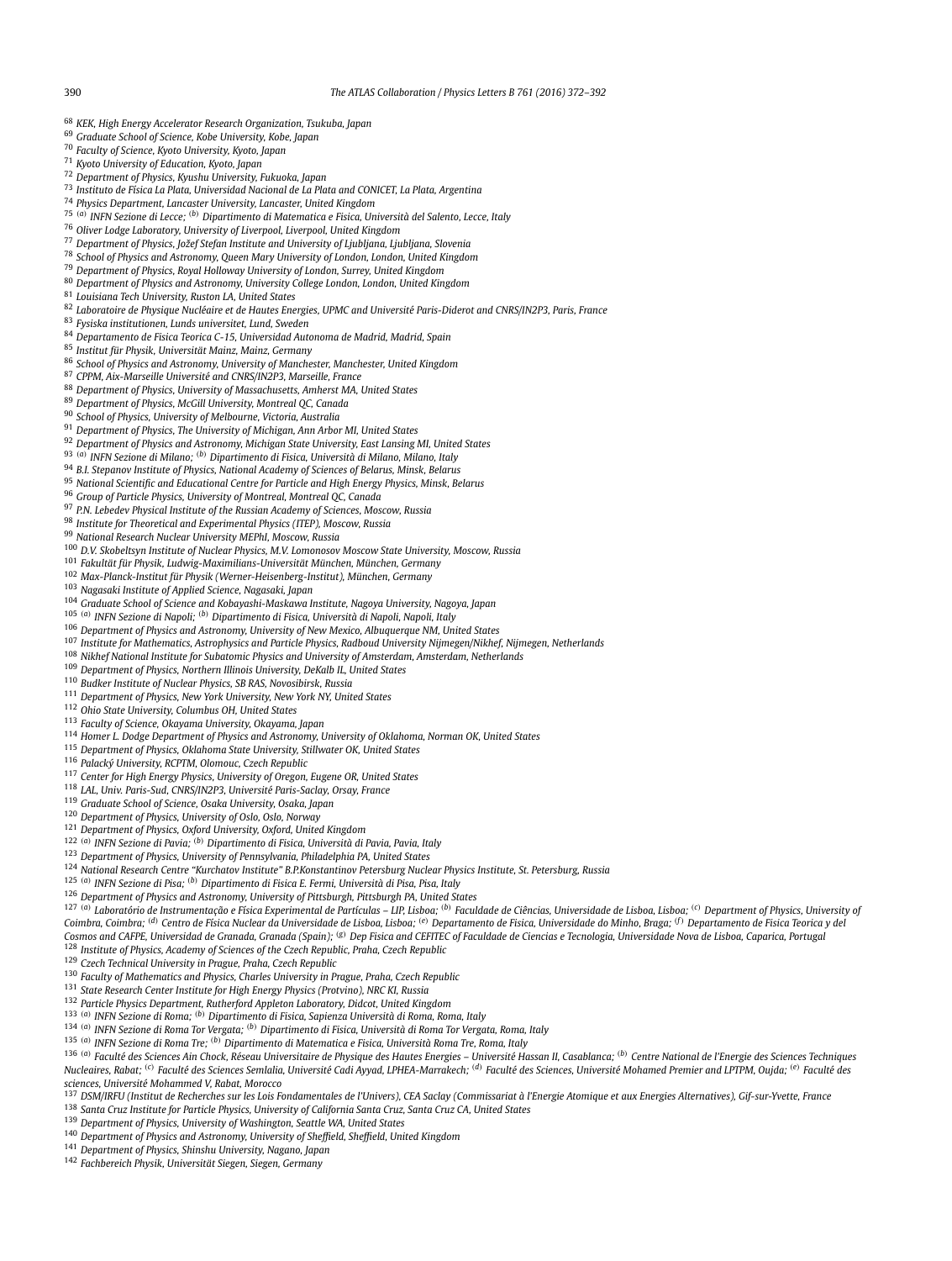<span id="page-19-0"></span><sup>143</sup> *Department of Physics, Simon Fraser University, Burnaby BC, Canada*

<sup>144</sup> *SLAC National Accelerator Laboratory, Stanford CA, United States*

145 (a) Faculty of Mathematics, Physics & Informatics, Comenius University, Bratislava; (b) Department of Subnuclear Physics, Institute of Experimental Physics of the Slovak Academy of *Sciences, Kosice, Slovak Republic*

146 (a) Department of Physics, University of Cape Town, Cape Town; <sup>(b)</sup> Department of Physics, University of Johannesburg, Johannesburg; <sup>(c)</sup> School of Physics, University of the *Witwatersrand, Johannesburg, South Africa*

<sup>147</sup> *(a) Department of Physics, Stockholm University; (b) The Oskar Klein Centre, Stockholm, Sweden*

<sup>148</sup> *Physics Department, Royal Institute of Technology, Stockholm, Sweden*

<sup>149</sup> *Departments of Physics & Astronomy and Chemistry, Stony Brook University, Stony Brook NY, United States*

<sup>150</sup> *Department of Physics and Astronomy, University of Sussex, Brighton, United Kingdom*

<sup>151</sup> *School of Physics, University of Sydney, Sydney, Australia*

<sup>152</sup> *Institute of Physics, Academia Sinica, Taipei, Taiwan*

<sup>153</sup> *Department of Physics, Technion: Israel Institute of Technology, Haifa, Israel*

<sup>154</sup> *Raymond and Beverly Sackler School of Physics and Astronomy, Tel Aviv University, Tel Aviv, Israel*

- <sup>155</sup> *Department of Physics, Aristotle University of Thessaloniki, Thessaloniki, Greece*
- <sup>156</sup> International Center for Elementary Particle Physics and Department of Physics, The University of Tokyo, Tokyo, Japan
- <sup>157</sup> *Graduate School of Science and Technology, Tokyo Metropolitan University, Tokyo, Japan*
- <sup>158</sup> *Department of Physics, Tokyo Institute of Technology, Tokyo, Japan*
- <sup>159</sup> *Department of Physics, University of Toronto, Toronto ON, Canada*

<sup>160</sup> (a) TRIUMF, Vancouver BC; <sup>(b)</sup> Department of Physics and Astronomy, York University, Toronto ON, Canada

<sup>161</sup> Faculty of Pure and Applied Sciences, and Center for Integrated Research in Fundamental Science and Engineering, University of Tsukuba, Tsukuba, Japan

<sup>162</sup> *Department of Physics and Astronomy, Tufts University, Medford MA, United States*

<sup>163</sup> *Department of Physics and Astronomy, University of California Irvine, Irvine CA, United States*

164 (a) INFN Gruppo Collegato di Udine, Sezione di Trieste, Udine; <sup>(b)</sup> ICTP, Trieste; <sup>(c)</sup> Dipartimento di Chimica, Fisica e Ambiente, Università di Udine, Udine, Italy

<sup>165</sup> *Department of Physics and Astronomy, University of Uppsala, Uppsala, Sweden*

<sup>166</sup> *Department of Physics, University of Illinois, Urbana IL, United States*

<sup>167</sup> Instituto de Fisica Corpuscular (IFIC) and Departamento de Fisica Atomica, Molecular y Nuclear and Departamento de Ingeniería Electrónica and Instituto de Microelectrónica de

*Barcelona (IMB-CNM), University of Valencia and CSIC, Valencia, Spain*

<sup>168</sup> *Department of Physics, University of British Columbia, Vancouver BC, Canada*

<sup>169</sup> *Department of Physics and Astronomy, University of Victoria, Victoria BC, Canada*

<sup>170</sup> *Department of Physics, University of Warwick, Coventry, United Kingdom*

<sup>171</sup> *Waseda University, Tokyo, Japan*

<sup>172</sup> *Department of Particle Physics, The Weizmann Institute of Science, Rehovot, Israel*

<sup>173</sup> *Department of Physics, University of Wisconsin, Madison WI, United States*

<sup>174</sup> *Fakultät für Physik und Astronomie, Julius-Maximilians-Universität, Würzburg, Germany*

<sup>175</sup> *Fakultät für Mathematik und Naturwissenschaften, Fachgruppe Physik, Bergische Universität Wuppertal, Wuppertal, Germany*

<sup>176</sup> *Department of Physics, Yale University, New Haven CT, United States*

<sup>177</sup> *Yerevan Physics Institute, Yerevan, Armenia*

<sup>178</sup> Centre de Calcul de l'Institut National de Physique Nucléaire et de Physique des Particules (IN2P3), Villeurbanne, France

- *<sup>a</sup>* Also at Department of Physics, King's College London, London, United Kingdom.
- *<sup>b</sup>* Also at Institute of Physics, Azerbaijan Academy of Sciences, Baku, Azerbaijan.

*<sup>c</sup>* Also at Novosibirsk State University, Novosibirsk, Russia.

*d* Also at TRIUMF, Vancouver BC, Canada.

*<sup>e</sup>* Also at Department of Physics & Astronomy, University of Louisville, Louisville, KY, United States.

- *<sup>f</sup>* Also at Department of Physics, California State University, Fresno CA, United States.
- *<sup>g</sup>* Also at Department of Physics, University of Fribourg, Fribourg, Switzerland.
- *<sup>h</sup>* Also at Departament de Fisica de la Universitat Autonoma de Barcelona, Barcelona, Spain.
- *<sup>i</sup>* Also at Departamento de Fisica e Astronomia, Faculdade de Ciencias, Universidade do Porto, Portugal.

*<sup>j</sup>* Also at Tomsk State University, Tomsk, Russia.

- *<sup>k</sup>* Also at Universita di Napoli Parthenope, Napoli, Italy.
- *<sup>l</sup>* Also at Institute of Particle Physics (IPP), Canada.
- *<sup>m</sup>* Also at National Institute of Physics and Nuclear Engineering, Bucharest, Romania.
- *<sup>n</sup>* Also at Department of Physics, St. Petersburg State Polytechnical University, St. Petersburg, Russia.
- Also at Department of Physics, The University of Michigan, Ann Arbor MI, United States.
- *<sup>p</sup>* Also at Centre for High Performance Computing, CSIR Campus, Rosebank, Cape Town, South Africa.
- *<sup>q</sup>* Also at Louisiana Tech University, Ruston LA, United States.
- *<sup>r</sup>* Also at Institucio Catalana de Recerca i Estudis Avancats, ICREA, Barcelona, Spain.
- *<sup>s</sup>* Also at Graduate School of Science, Osaka University, Osaka, Japan.
- *<sup>t</sup>* Also at Department of Physics, National Tsing Hua University, Taiwan.
- *<sup>u</sup>* Also at Institute for Mathematics, Astrophysics and Particle Physics, Radboud University Nijmegen/Nikhef, Nijmegen, Netherlands.
- *<sup>v</sup>* Also at Department of Physics, The University of Texas at Austin, Austin TX, United States.
- Also at Institute of Theoretical Physics, Ilia State University, Tbilisi, Georgia.
- *<sup>x</sup>* Also at CERN, Geneva, Switzerland.
- *<sup>y</sup>* Also at Georgian Technical University (GTU), Tbilisi, Georgia.
- *<sup>z</sup>* Also at Ochadai Academic Production, Ochanomizu University, Tokyo, Japan.
- <sup>*aa*</sup> Also at Manhattan College, New York NY, United States.
- *ab* Also at Hellenic Open University, Patras, Greece.<br>*ac* Also at Academia Sinica Crid Computing Institu
- *ac* Also at Academia Sinica Grid Computing, Institute of Physics, Academia Sinica, Taipei, Taiwan.
- *ad* Also at School of Physics, Shandong University, Shandong, China.
- *ae* Also at Moscow Institute of Physics and Technology State University, Dolgoprudny, Russia.
- <sup>*af*</sup> Also at Section de Physique, Université de Genève, Geneva, Switzerland.<br><sup>ag</sup> Also at Fotvos Lorand University Budanest Hungary
- *ag* Also at Eotvos Lorand University, Budapest, Hungary.
- *ah* Also at International School for Advanced Studies (SISSA), Trieste, Italy.
- *ai* Also at Department of Physics and Astronomy, University of South Carolina, Columbia SC, United States.
- *aj* Also at School of Physics and Engineering, Sun Yat-sen University, Guangzhou, China.